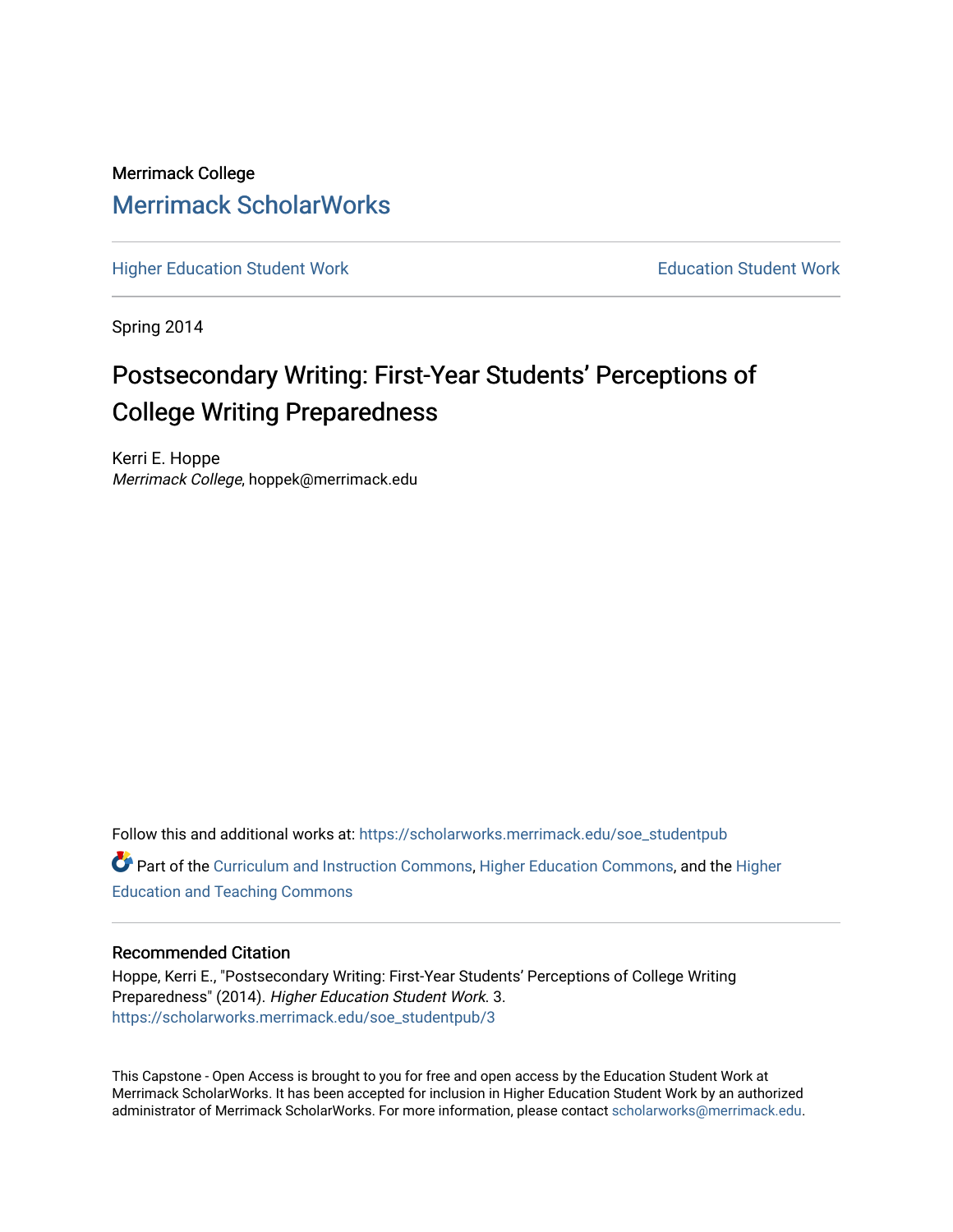Capstone Project –

Postsecondary Writing: First-Year Students' Perceptions of

College Writing Preparedness

Kerri E. Hoppe

Merrimack College

4/25/2014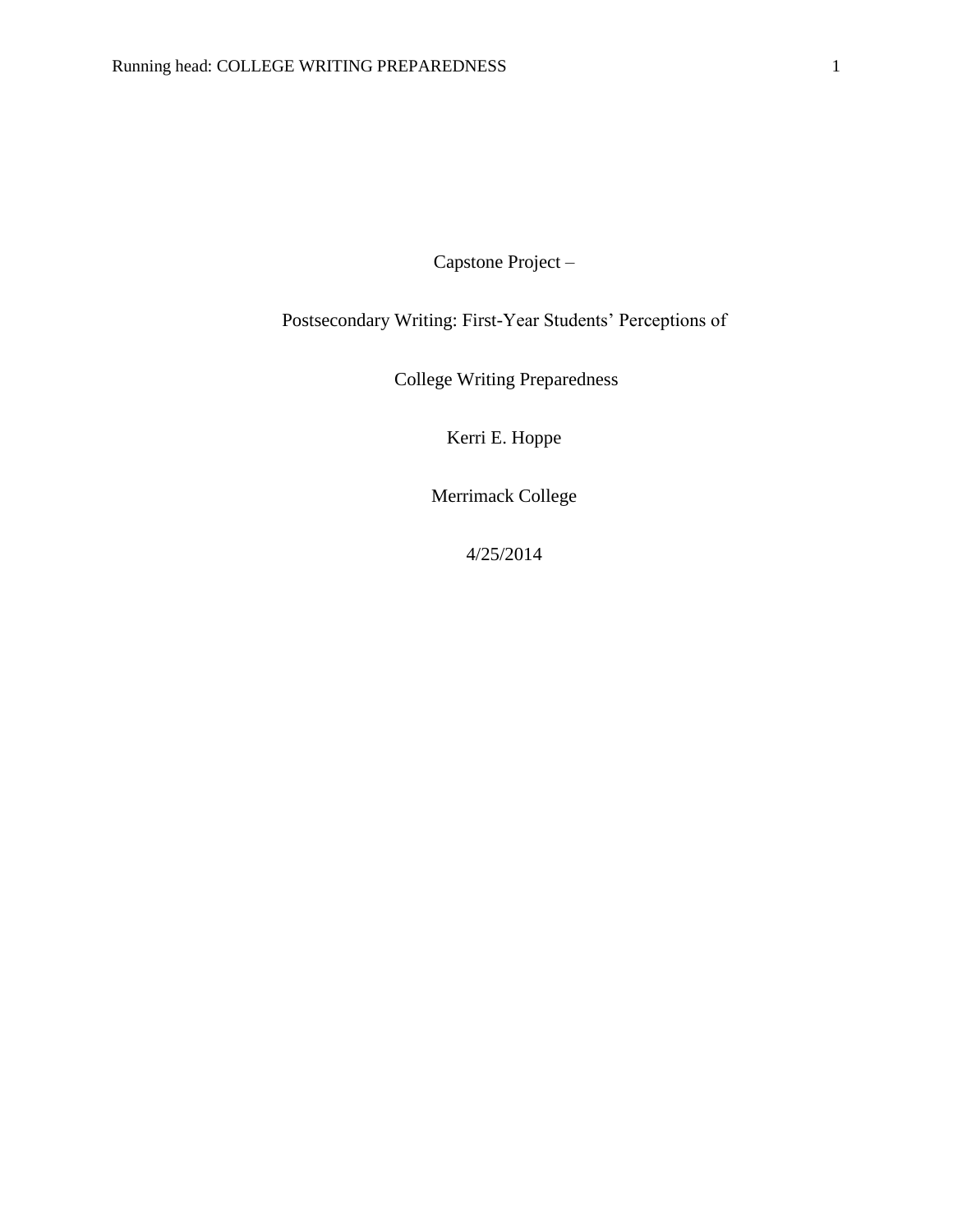As access to higher education continues to grow it is important to consider the way students are prepared for college level work. This is especially true in the area of writing, which is considered to be the academic skill most linked to success at the college level (Conley, 2008). This qualitative study investigates college writing preparedness through the perspectives of ten firstyear students at a small, liberal arts institution in Massachusetts. The study sought to explore how K-12 institutions and postsecondary schools can work to better prepare students for college writing. Participants described the differences between secondary and postsecondary writing and expressed that there was a gap between the way they were prepared in high school and what was expected of them when they arrived at college. This study recommends ways K-12 and postsecondary institutions can improve upon college writing preparation to create a better transition for students between high school and college level writing. These recommendations include creating stronger K-16 partnerships, improving first-year writing courses, encouraging student use of faculty support and writing centers, helping students to see themselves as novices, and continuing to critically assess the education system in the United States.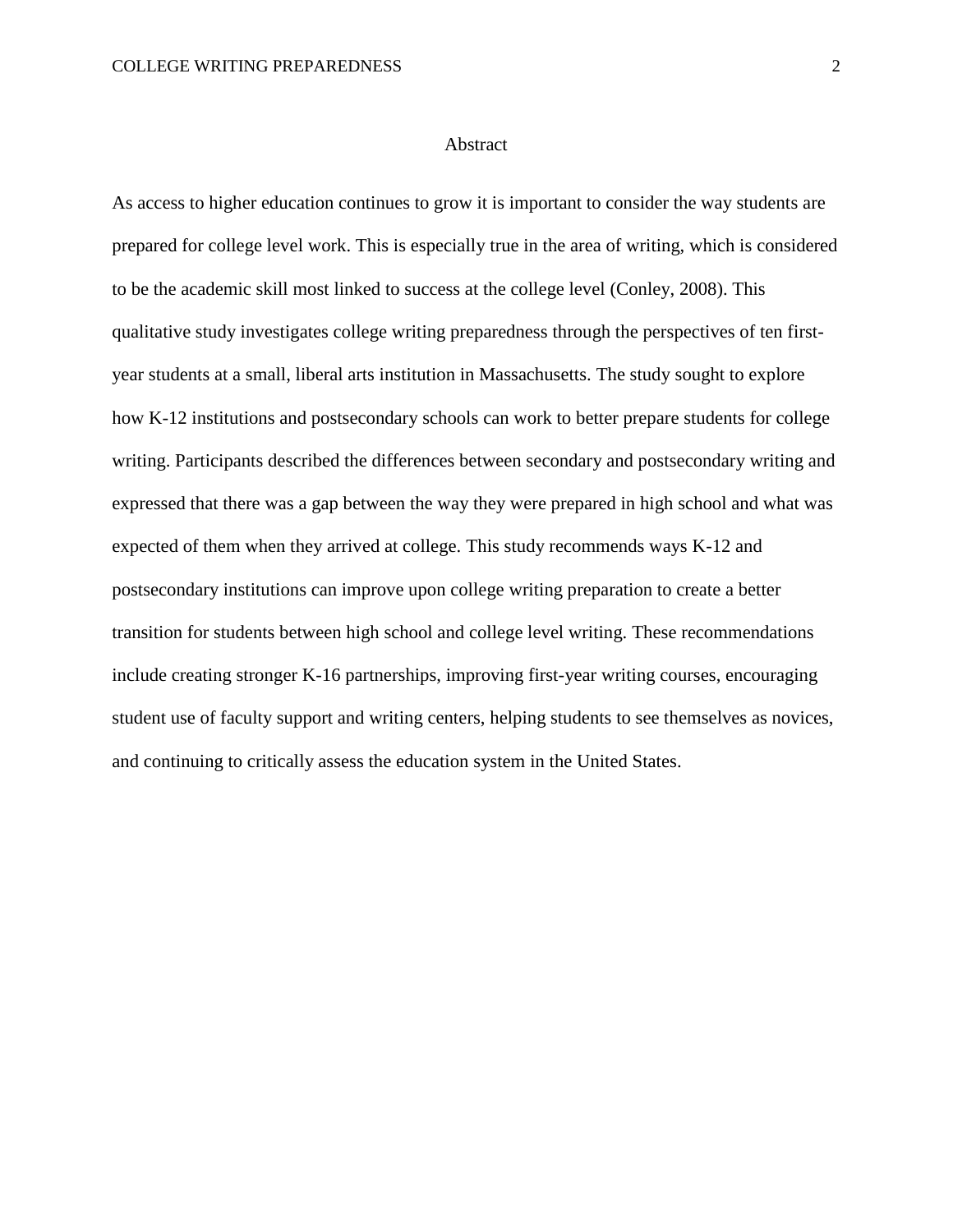# Table of Contents

|                                                                                                                                         | $\overline{2}$ |
|-----------------------------------------------------------------------------------------------------------------------------------------|----------------|
|                                                                                                                                         |                |
| <b>Literature Review</b>                                                                                                                |                |
|                                                                                                                                         |                |
|                                                                                                                                         |                |
|                                                                                                                                         |                |
|                                                                                                                                         |                |
|                                                                                                                                         |                |
|                                                                                                                                         |                |
| Methods 18                                                                                                                              |                |
| Findings                                                                                                                                |                |
|                                                                                                                                         |                |
|                                                                                                                                         |                |
|                                                                                                                                         |                |
| Self-Perception of Writing Skills 26                                                                                                    |                |
| Final Thoughts 28                                                                                                                       |                |
|                                                                                                                                         | 29             |
| Recommendations<br><u> 1980 - Jan Barat, margaret eta bat zuen bat zuen bat zuen bat zuen bat zuen bat zuen bat zuen bat zuen bat z</u> | $-32$          |
|                                                                                                                                         | 41             |
|                                                                                                                                         | 44             |
|                                                                                                                                         | 47             |
|                                                                                                                                         | 48             |
|                                                                                                                                         | 49             |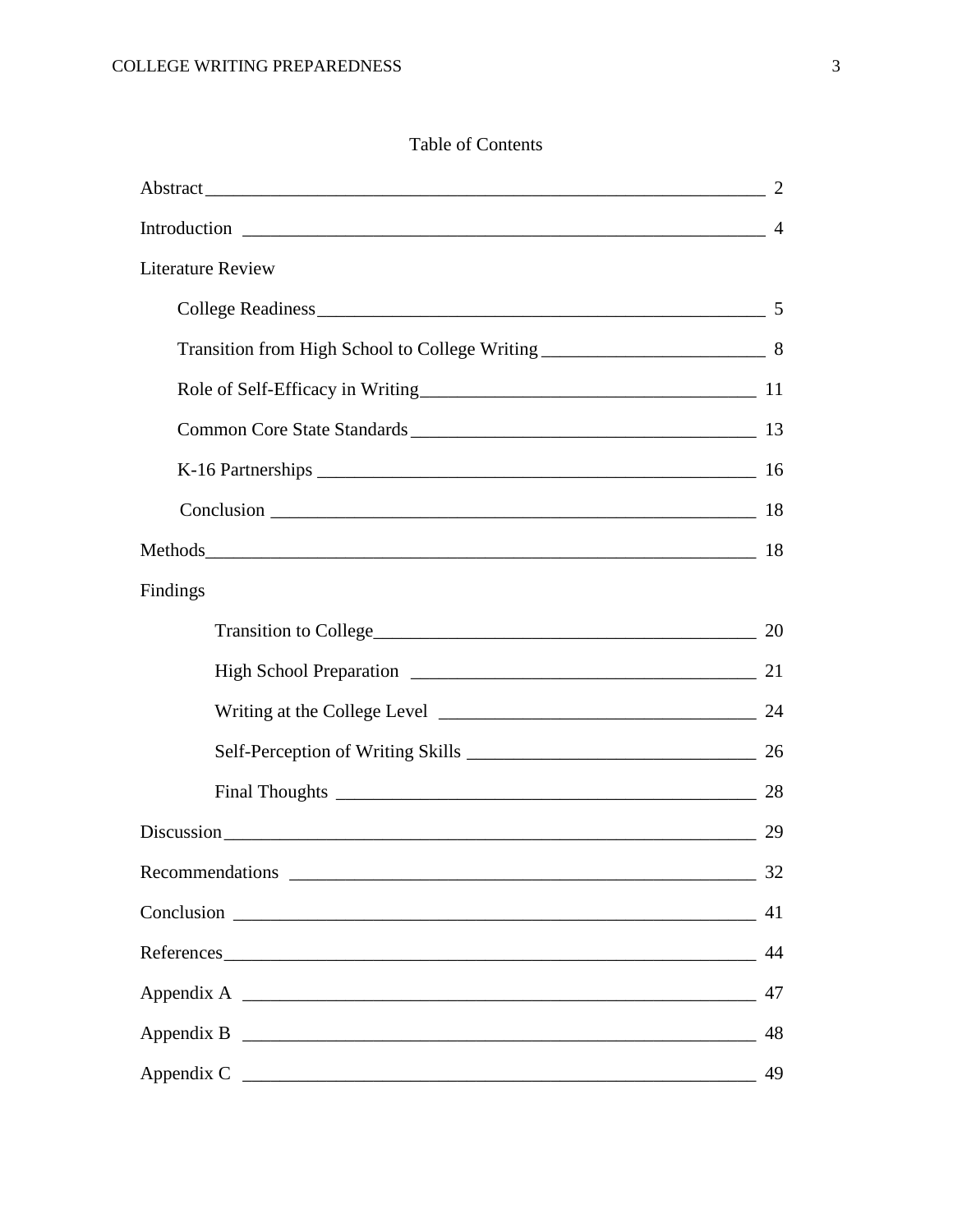According to a report published by the College Board, fewer than half of the students who took the SAT in 2013 are prepared to succeed in college (Doubleday, 2013). One area where students are specifically struggling is being prepared for writing at the college level (Conley, 2008). It is not surprising that there is a difference between high school and college writing. As Sommers and Saltz (2004) explained, "To be asked to write in college is to be asked to see farther, wider, and deeper, and ultimately to develop one's own lenses through which to see the world" (p. 147). College writing expects more from students and requires students to be more prepared, but it is hard to understand how students are prepared without involving them in the conversation. Sommers and Saltz (2004) stated, "What is missing from so many discussions about college writing is the experience of students" (p. 125). If we aren't involving students in discussions on how to better prepare them, how are we expected to create standards for college preparedness that will work effectively?

Discussing college writing preparedness with students will help them become involved in the conversation and be able to share insights that will inform change. By conducting this research study, I was able to obtain information that helps to explain the experiences of students from their point of view and that information was used to make recommendations for improving how to best prepare students for college level writing. By coupling qualitative research with recommendations for better practice, I present information that will be useful in better understanding what can be done to help students as they make the transition from high school to college writing. This is important to both the K-12 field and the postsecondary field, as it is important to see what can be improved at both levels to help students be prepared for success.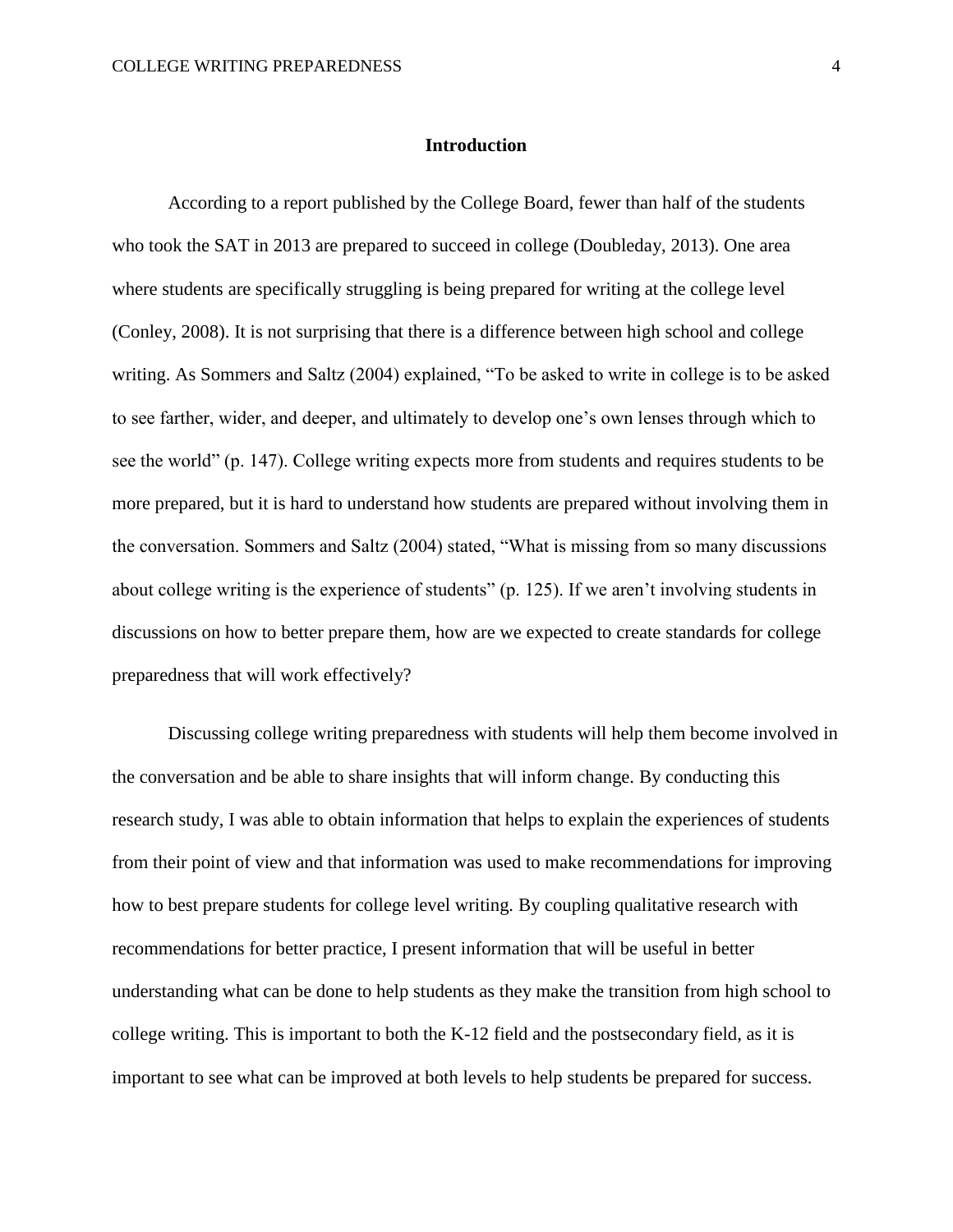#### **Literature Review**

To better understand how to improve students' preparation for college writing, it is important to explore literature that has been previously written on the topic. The five main areas of literature that I explored were college readiness, the transition from high school to college writing, the role of self-efficacy in writing, the Common Core State Standards, and K-16 partnerships. These topics helped me to consider my research question: How can K-12 institutions and postsecondary schools work to better prepare students for college writing? By reading these materials, I was able to gain a deeper perspective on the topic of college writing preparedness.

#### **College Readiness**

David Conley (2008) defined college readiness as "the level of preparation a student needs in order to enroll and succeed, without remediation, in a credit-bearing general education course at a postsecondary institution that offers a baccalaureate degree or transfer to a baccalaureate program"(p. 4). According to statistics, many students are not prepared to the degree required for college readiness by Conley's definition. Porter and Polikoff (2012) stated that 70% of American high school students attend college, but many are not well-prepared to face the level of academics that college requires. They also explained that many students take one or more remedial courses, which happens when an institution feels that the student is not adequately prepared for college-level work. Rothman (2012) noted that 40% of students entering college need to take at least one remedial course, based on National Center for Education statistics. The fact that so many students are having to take remedial courses may be linked to the gap present between students who are eligible for college and those who are actually ready for college, which Conley (2008) and Barnes, Slate, and Rojas-LeBouef (2010) explained are not the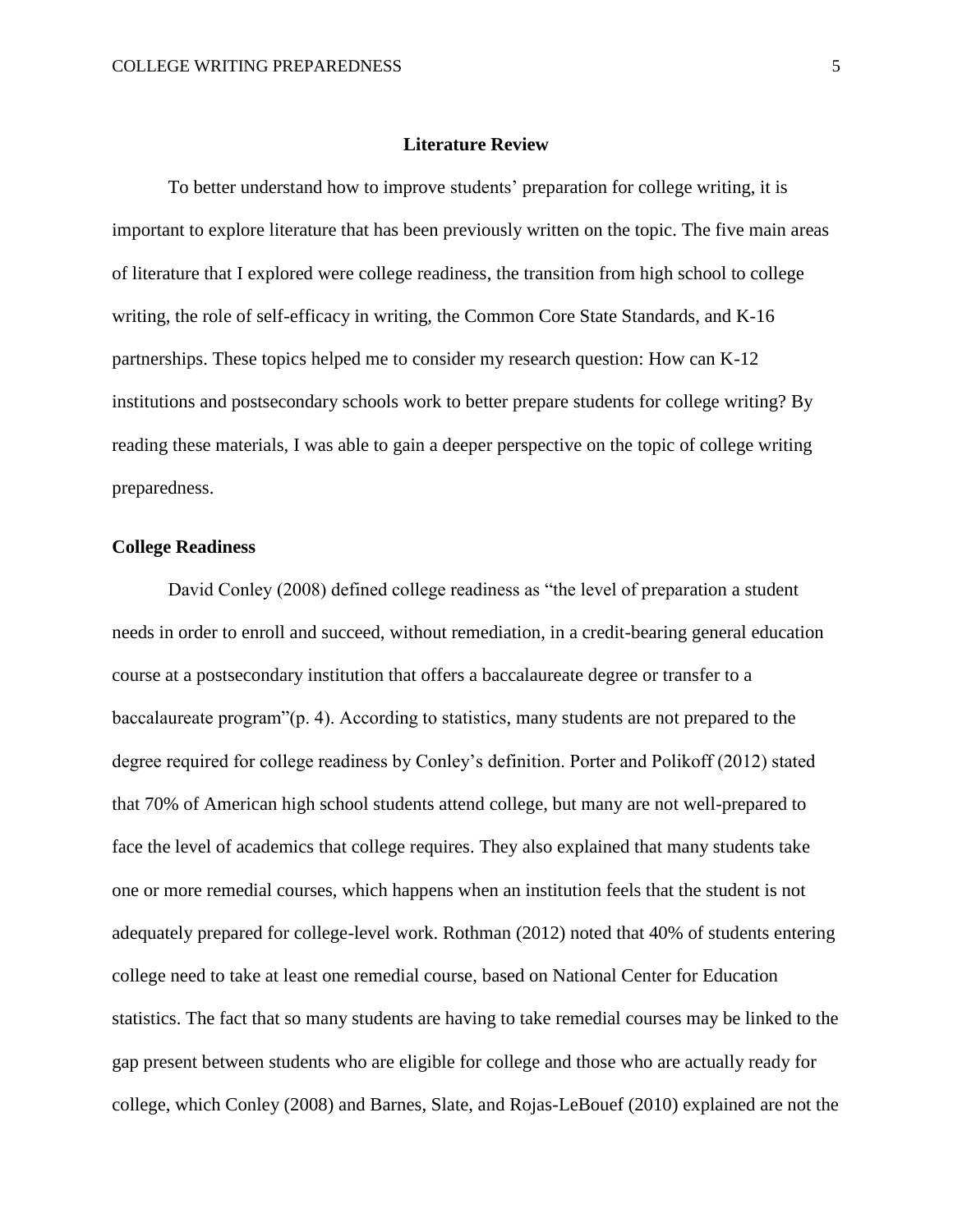#### COLLEGE WRITING PREPAREDNESS 6

same. Conley (2008) stated that high school completion is vastly different from college readiness, as college students must adapt to new learning strategies and coping skills in order to succeed in an educational setting where the expectations are higher. According to Barnes, Slate, and Rojas-LeBouef (2010), the federal government has been raising the level of academic expectation in the high school curriculum for over twenty years, but college-readiness rates of high school graduates are still low.

One organization that assessed the level of college preparation is the National Assessment of Educational Progress (NAEP) who assessed  $52,000$   $12<sup>th</sup>$  grade students from 1,670 private and public schools in 2009. They found that only 38% of  $12<sup>th</sup>$  grade students attained the proficient level on the NAEP reading assessment, which is indicative of college preparedness (Venezia & Jaeger, 2013). Additionally Venezia and Jaeger (2013) reported that only 25% of students who took the nationally recognized ACT exam in 2012 met ACT's College Readiness Benchmarks, which meant they had received the lowest score required to have a 50% chance of receiving a "B" or higher in first-year college classes. By looking at these statistics, they determined that too many students entering college did not have the basic skills and content knowledge needed to perform at the college level. They also explained that college professors complain that students are unprepared for the writing, reading, thinking, and learning required at the college entrance level. Venezia and Jaeger (2013) stated that current policies are confusing students over what is expected in order to graduate high school versus what is expected at the college entrance level.

Conley (2008) shared this idea and stated, "A key problem is that the current measures of college preparation are limited in their ability to communicate to students and educators the true range of what students must do to be fully ready to succeed in college" (p. 3). He recommended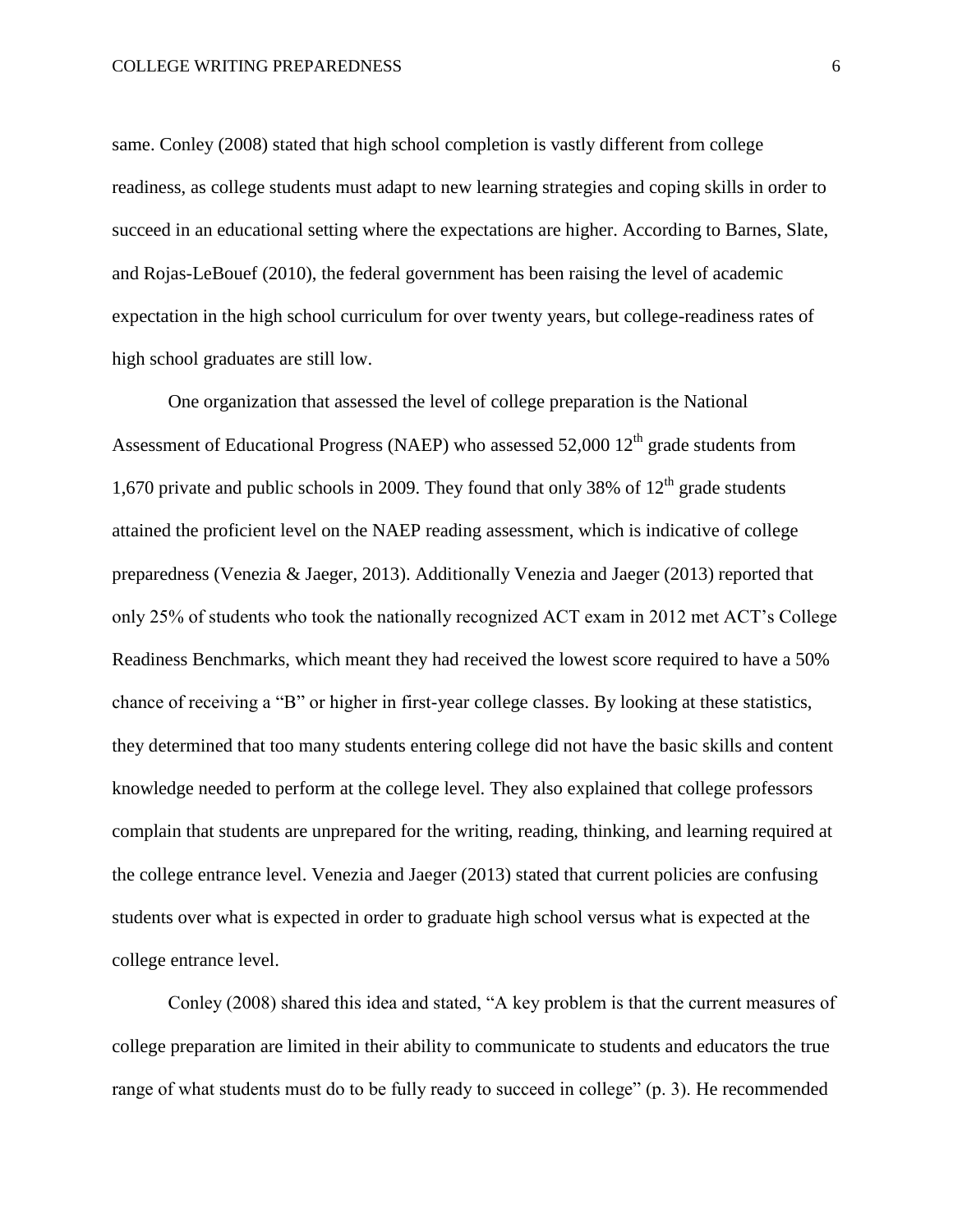one way to fix this would be if colleges had readiness standards to highlight key cognitive strategies and also provide content knowledge information that students should know before coming to college.

College readiness is an important issue to investigate, as research has shown that students' first year of college lays the groundwork for future academic success (Reason, Terenzini, & Domingo, 2006). Reason, Terenzini, and Domingo (2006) conducted a study using data from the 2003 and 2004 National Survey of Student Engagement (NSSE) to better understand the factors that impact student academic success in the first year of college. By conducting this study, they hoped to examine how "the individual, organizational, environmental, programmatic, and policy factors" worked individually and collectively to affect students' success in their first year of college (Reason, Terenzini, & Domingo, 2006, p. 150). Through this study they found that students' learning and cognitive development is shaped by experiences in the classroom, including teacher behavior. They found that teachers played a large part in the success of students, especially if they were prepared, available, helpful, and had rapport with students. They also determined that students in the study who felt supported by faculty and who were challenged cognitively by their professors made greater gains in academic competency than those who were not supported or didn't feel challenged.

The support of teachers and professors is important to consider, as Patterson and Duer (2006) found when they examined a survey conducted by ACT Inc. in 2002-2003 that evaluated approximately 2,000 secondary and postsecondary educators' views on reading and writing. The surveys showed that some high school teachers decide what to teach their students based on whether or not they think their students will go to college after they graduate. At the postsecondary level, Hjortshoj (2009) stated that professors don't always understand what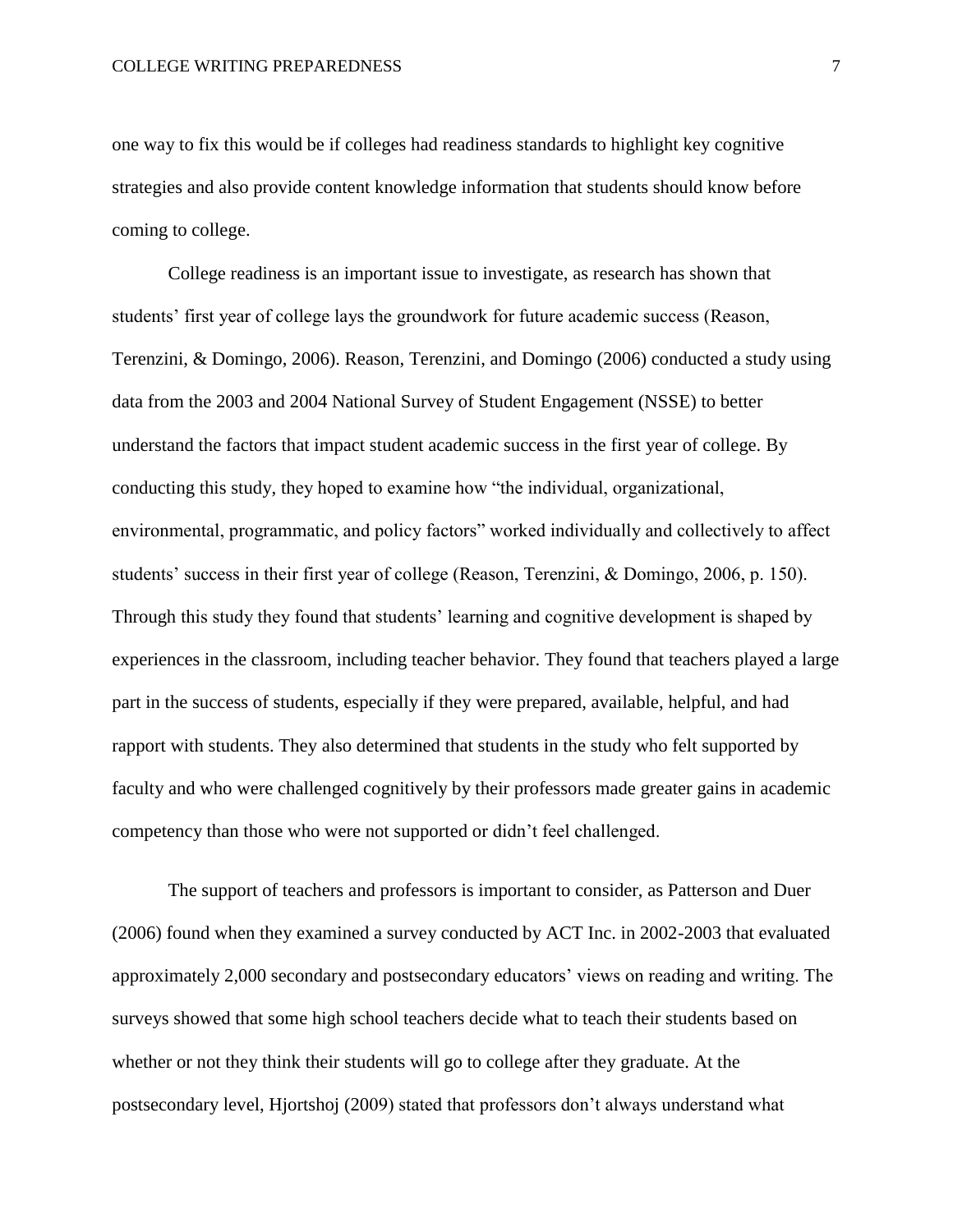students have learned in high school and have trouble adequately helping students make adjustments needed in college. Reason, Terenzini, and Domingo's (2006) study showed how important the first year of college is and also showed the need for the restructuring of current policies and practices in order for students to be more prepared for success in college, especially during the first year.

#### **Transition from High School to College Writing**

While it is clear that many students are unprepared for college, one specific area where they need significant improvement is being ready for writing at the college level. According to Conley (2008), writing is the academic skill most linked to being successful in college. He suggested that the best change that could be made to help better prepare students for college is to increase the writing students do and the quality of that writing. He stated that in college students are expected to write papers quickly in succession, but in high school they may take weeks or months to write the same kind of papers. He also explained that the papers students write in college are generally longer than those they write at the high school level and that the papers must be organized, critical, and have used credible resources as evidence to support arguments, whereas in high school students often think their personal views are enough to support their arguments.

Looking at data from the Center for Educational Policy Research (CEPR) where thousands of syllabi from high schools around the country were examined, Conley (2007), the director of the CEPR, noticed that students often handed in work only once, rather than taking time to edit and revise, which is an idea shared by Hjortshoj (2009). Hjortshoj, Director of Writing in the Majors at Cornell University, stated that students generally have an overwhelming desire to finish an assignment quickly, rather than take time to revise. In his opinion, professors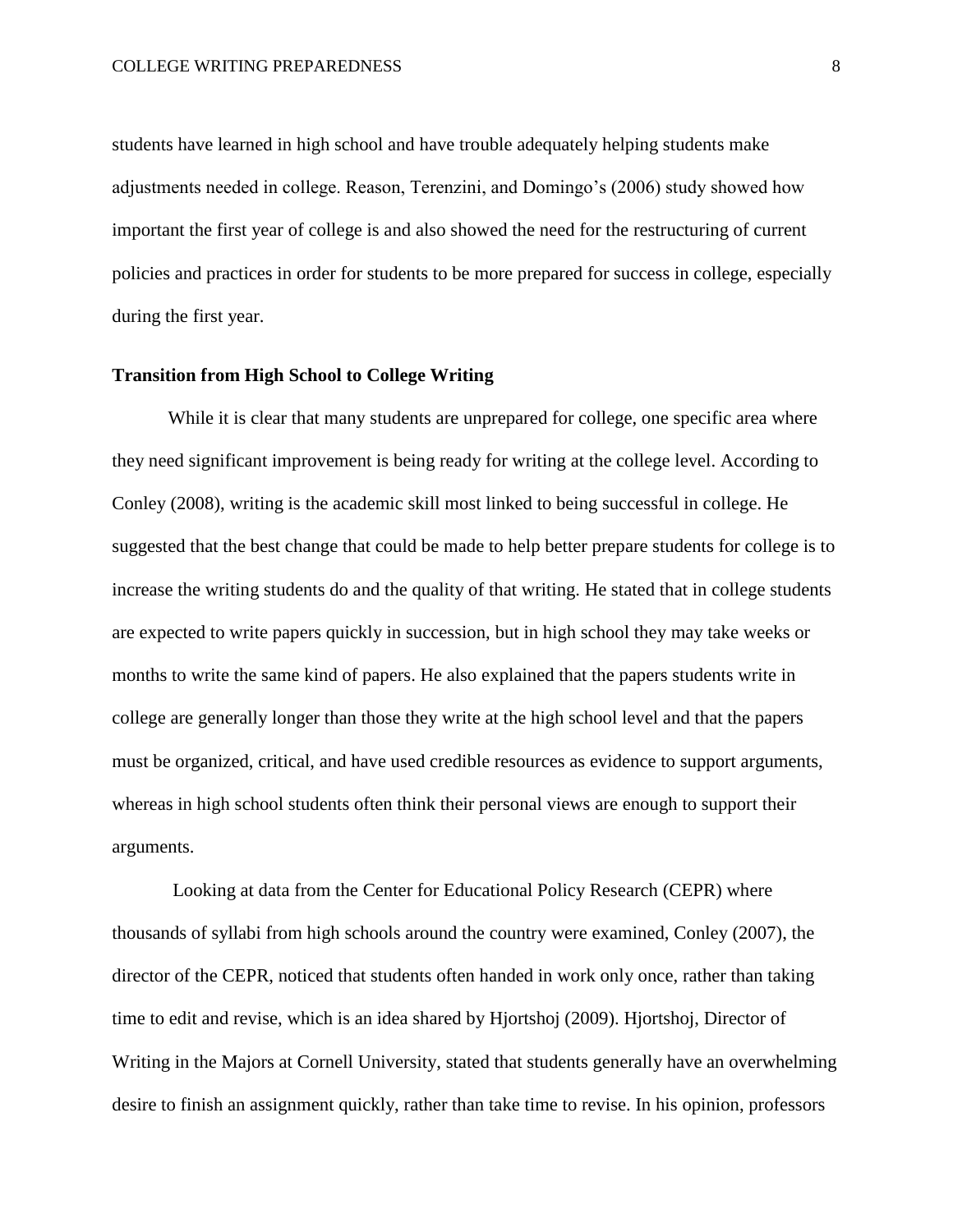often see student work in a rough draft form, but students often see their work as the final copy. While he seemed to put the blame on the student, he also explained that students may not realize how dissatisfied professors are with student writing and that while professors provide instructions and guidelines, they don't provide guidance on how to write in a particular way, which may create a lack of understanding between the professor and students. While this is a problem, Hjortshoj (2009) mentioned that first-year students are often reluctant to reach out and utilize support, such as their professors or writing centers, because they view them as remedial and that only bad writers should utilize these resources.

Hjortshoj (2009) also explained that some of the responsibility for the lack of student preparedness in writing comes from the differences between the way high school courses and college courses are taught. He stated that many high school courses prepare students to pass standardized tests, but college courses do not function in the same way. Patterson and Duer (2006), using surveys conducted by ACT Inc. in 2002-2003 that evaluated approximately 2,000 secondary and postsecondary educators' views on reading and writing, found that college professors are more concerned than high school teachers with grammar and usage. They also determined that most high school teachers and college professors agree on what are important skills in writing, but that high school teachers don't always know what's expected at the college level and don't always know how to best prepare students.

Another study looking at why students aren't adequately prepared for college writing was conducted by Beil and Knight (2007), who surveyed first year students at George Washington University about their writing, which included questions about assignments, types of writing tasks, writing process and feedback, research sources used, and the frequency, format, and length of assignments. By examining the data they found that the traditional five-paragraph essay was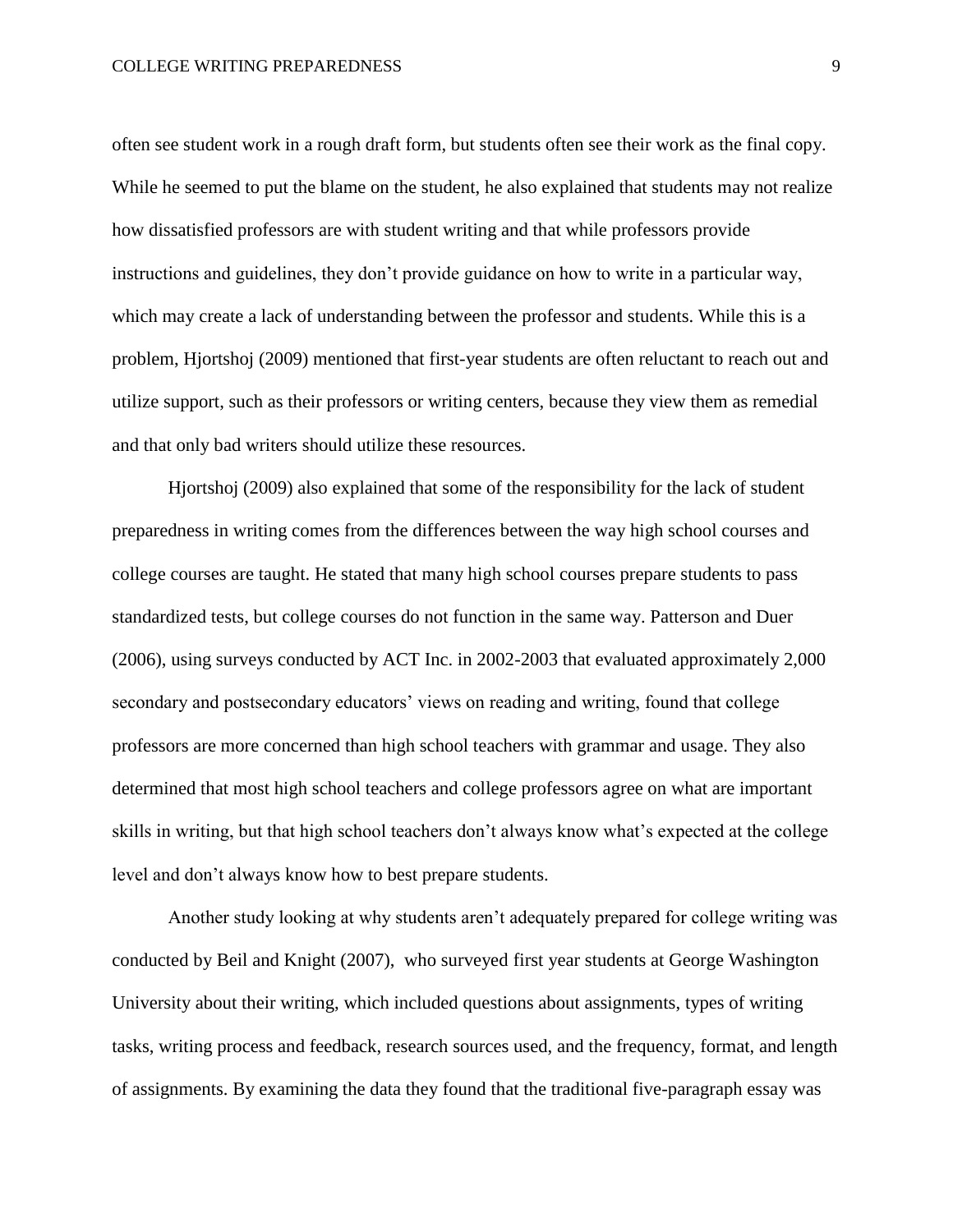assigned frequently to 75% of the students surveyed and 61% of students never wrote a paper more than five pages long. Less than half of the students had to complete a research paper every month and only about a third of students used scholarly journals frequently. They also discovered that students did not have much experience with peer feedback, drafting, or the revision process. They preferred teacher feedback over peer feedback, but did not have to turn in drafts often and the teacher feedback given was minimal. They found that students had not frequently been assigned work that utilized the type of writing expected at the college level, such as criticizing arguments, stating a problem and proposing a solution, and analyzing one's audience. Overall, the study by Beil and Knight (2007) found that college level writing has a different purpose from high school writing and that students are not prepared for the complexity of college writing.

While college writing preparedness is a large problem, there have been ideas put forth to help students succeed. Sommers and Saltz (2004) investigated the views of approximately 400 first year students at Harvard University on their college writing through surveys and interviews conducted in 2001. They found that students felt that they were expected to use new conventions of college writing while still struggling with the familiarity of the model of writing they were taught in high school. Sommers and Saltz (2004) explained, "It doesn't take long for most firstyear students to become aware of the different expectations between high school and college writing, that something more is being offered to them and, at the same time, asked of them" (p. 125). Instead of seeing this lack of knowledge as an issue, Sommers and Saltz (2004) saw it as an opportunity for students to let themselves be open to being a novice, which would let them be open to new ideas instead of sticking to what they know.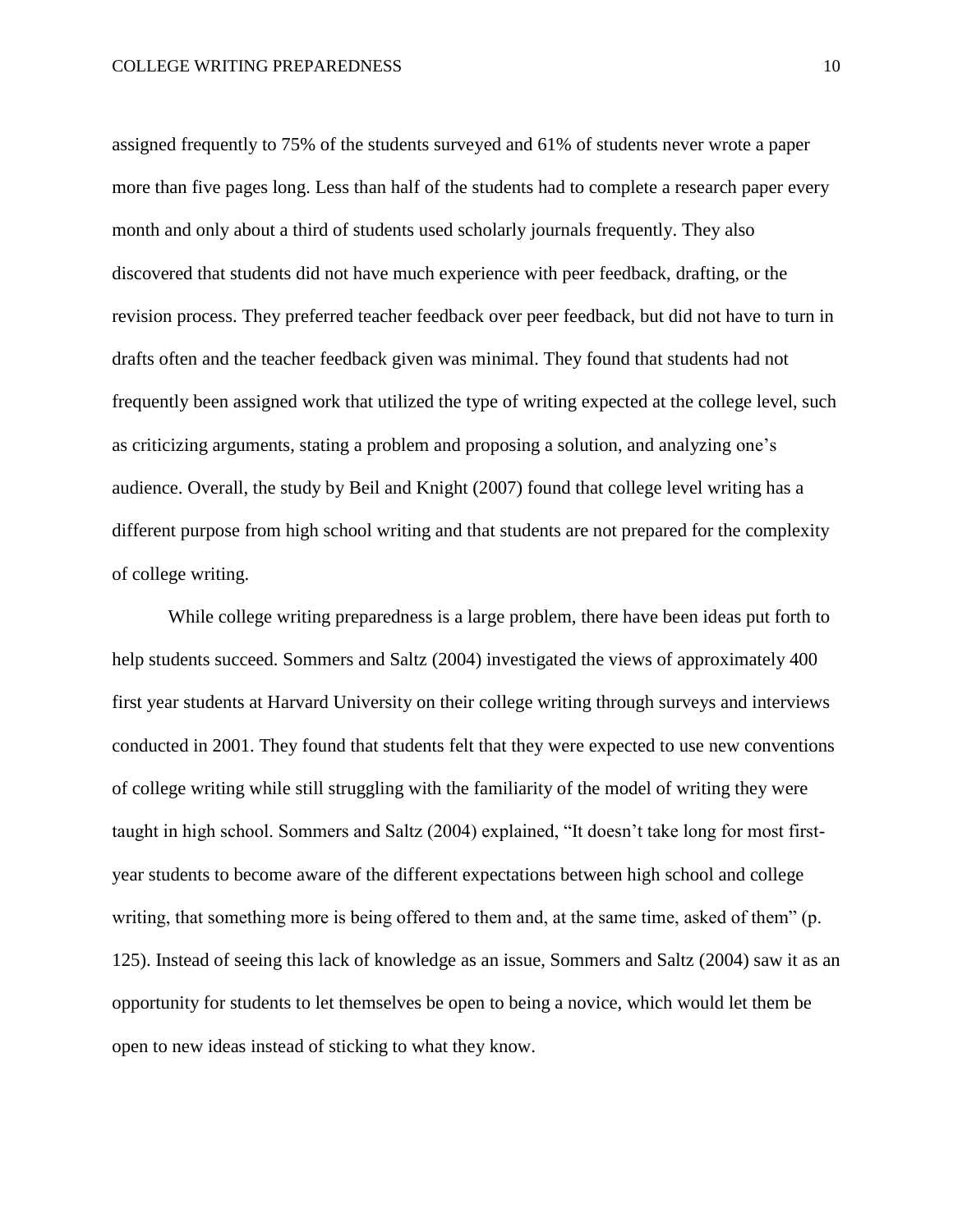First-year students who see themselves as a beginner of college writing rather than an expert of high school writing are most able to learn and absorb new skills. They also generally will be more apt to view writing as something that matters to them, rather than just as an assignment, which will increase their chance of sustaining an interest in academic writing (Sommers & Saltz, 2004). Students who are closed off to the idea of being a novice often see writing as just an assignment and don't see it as a way to explore things they are interested in. While Sommers and Saltz (2004) saw being a novice as an innovative idea for first-year college students, they cautioned that students should not stick to being a novice for the entirety of college, but rather move forward as they learn, as students who stay at the novice level often fail to see a larger purpose for writing and do not open themselves to learning.

Another idea to help students succeed with college writing is the first-year writing course. Hjortshoj (2009) explained that first-year writing courses exist to aid the transition between high school and college by helping students to write, read, and think more effectively at the college level. He explained that these courses vary from institution to institution but that they are "the new beginning of a learning process" for first-year students (Hjortshoj, 2009, p. 26). These ideas are starting points for improving college writing preparedness, but there are other things that need to be done as well.

# **Role of Self-Efficacy in Writing**

While looking at how the transition from high school to college writing can be improved, it is important to consider the self-efficacy of students. Martinez, Kock, and Cass (2011) defined writing self-efficacy as the belief one has about their ability to write. Mattern and Shaw (2010) explained that students with greater self-efficacy have more positive outcomes in college. They also mentioned that while self-efficacy may be predictive of student success, it is not always a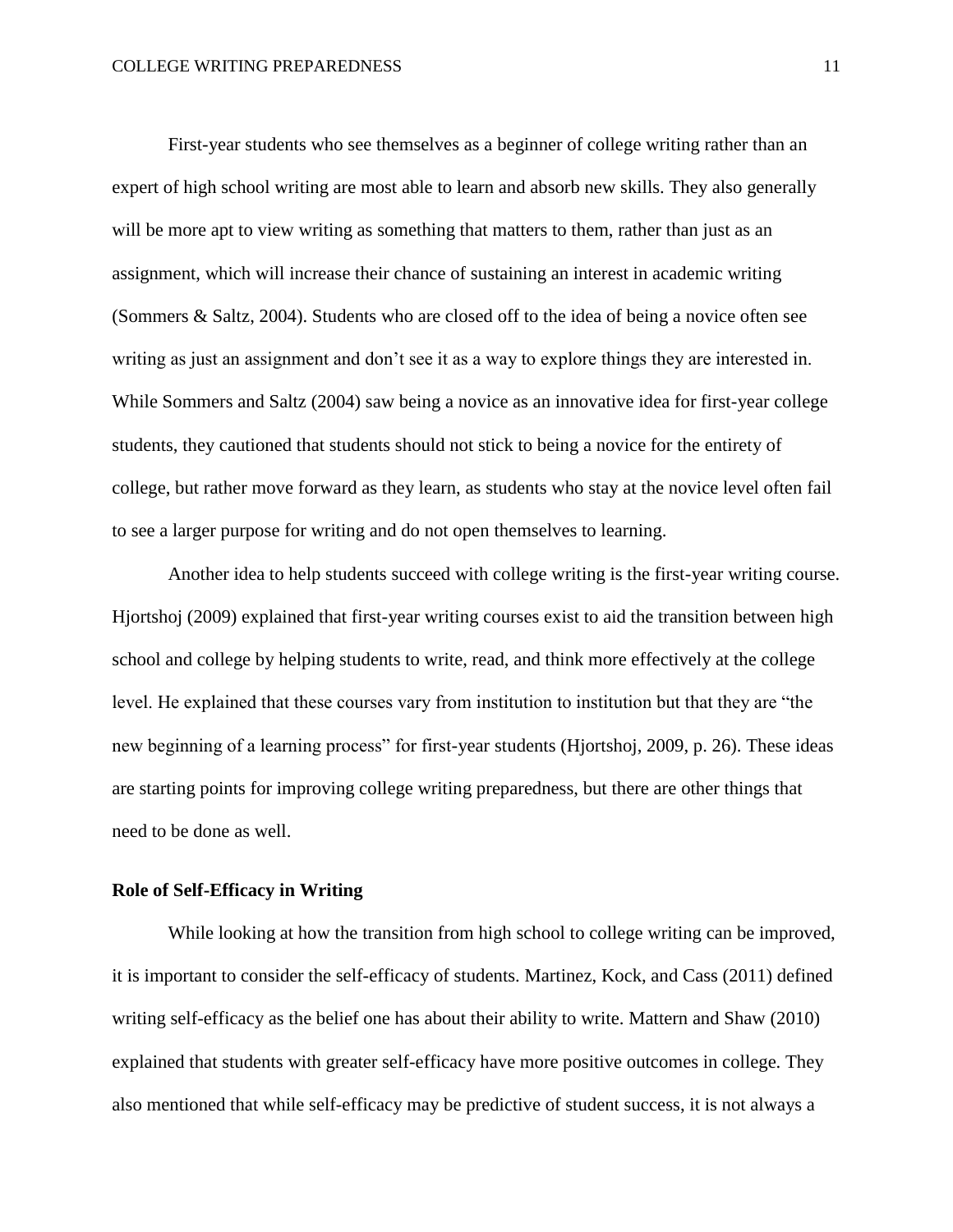true representation of a student's capabilities, but if self-efficacy beliefs are accurate students and their teachers will benefit by knowing and understanding these beliefs.

Martinez, Kock, and Cass (2011) conducted a survey of 127 college students at a southwestern Texas university. They found that high expectations for writing affect anxiety levels in students, which may lead to a lack of willingness to take writing courses. This anxiety affects faculty, as those who teach in disciplines other than English and use writing in their courses are often challenged by students who are resistant to writing, which could come from anxiety, poor academic performance, or a lack of seeing writing as having importance. They recommended that universities who use writing across the disciplines should work to reduce students' anxiety by helping them increase their writing self-efficacy and the quality of their writing. One specific way they recommend to do this is by encouraging students to utilize campus writing centers and work with peer writing tutors. They stated, "Tutoring empowers students to make important, informed choices as they write and revise their work, helping to reduce anxiety and increase self-efficacy" (Martinez, Kock, & Cass, 2011, p. 359). By partnering students with writing centers, the level of self-efficacy can increase as they become stronger writers who feel more empowered and less anxious.

Their work showed a correlation between anxiety and self-efficacy, as those with higher anxiety about writing had lower self-efficacy. They also discovered that students who wrote in their spare time reported higher levels of writing self-efficacy. Another finding was that tutoring helps students by empowering them to make important choices as they revise their writing which helps reduce anxiety and increase self-efficacy (Martinez, Kock, & Cass, 2011). However, Mattern and Shaw (2010) suggested that the beliefs about seeking help may change between high school and college and students might not be as comfortable seeking help at the college level. By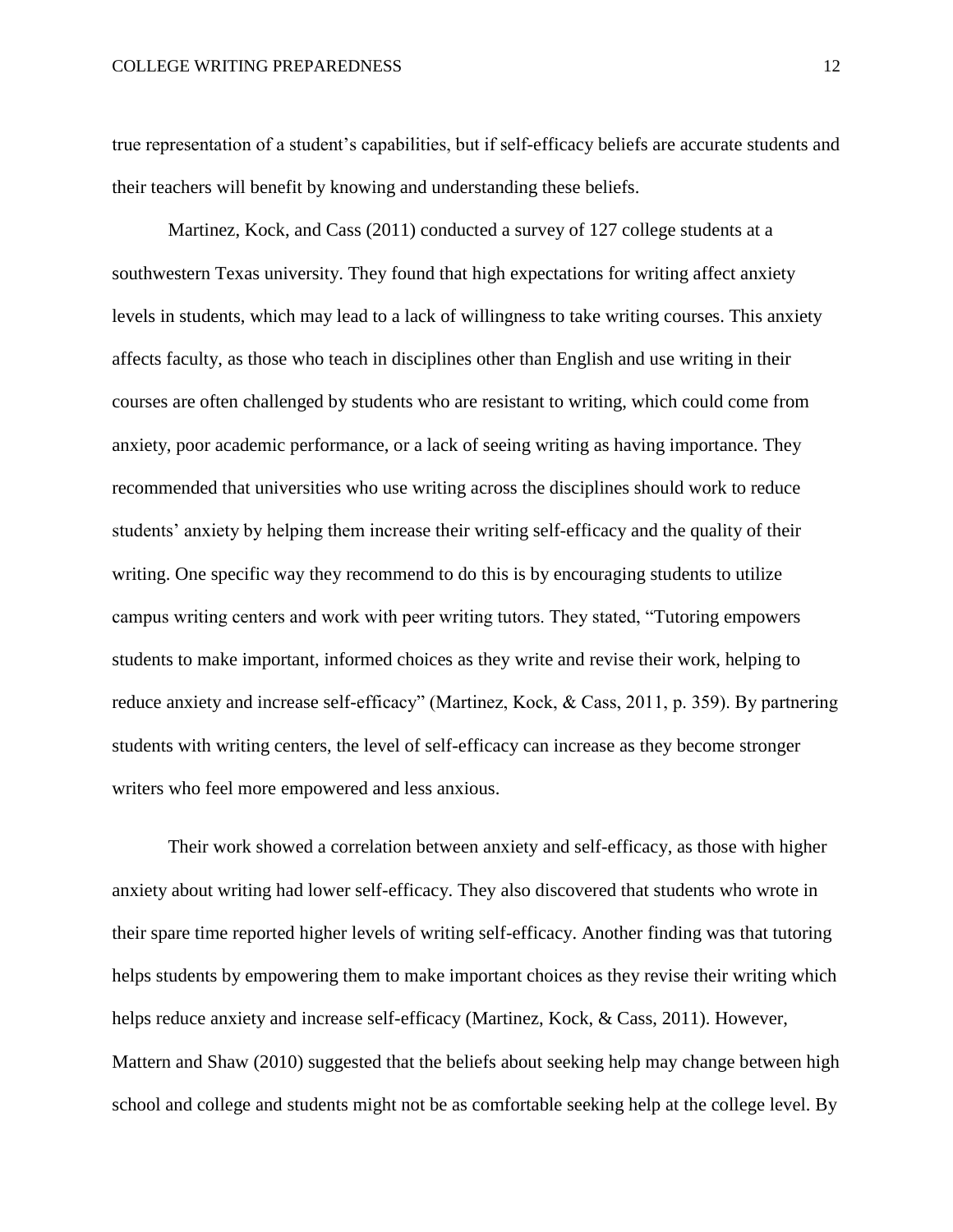using data from the SAT from 2006, they determined that the majority of students believed that they were above average in their writing ability. They also discovered that only about 10% of the highest scoring group stated that they wanted help with writing, while almost 60% of those who thought they had below average writing wanted help. While this data showed the desire for seeking help, it was not clear whether students who had indicated this desire ever sought out help once at college. Mattern and Shaw (2010) recommended that peer-tutoring be introduced and utilized in high school, which could result in increasing students' self-efficacy in writing and increase their willingness to seek help at the college level. It is important to consider students' self-efficacy in writing, as it may be a factor that differentiates students who are more prepared for college writing than others.

# **Common Core State Standards**

While looking at students' self-beliefs is important in understanding their writing preparedness, it is also important to look at the educational system they are participating in and see what is being done at the policy level. One thing that is currently happening at the educational policy level that is trying to improve college preparedness is the implementation of the Common Core State Standards (CCSS). Starting in 2006, state leaders wanted to create new standards that would be common across states and would make sure that the standards met the expectation of postsecondary education, along with preparing students for careers (Rothman, 2012). As of 2011, 47 states and the District of Columbia have agreed to align their state standards with the CCSS (Conley, 2011). Conley (2011) explained that if the standards are implemented the right way they will be able to take learning beyond basic test preparation and enhance learning outcomes for students, but if they are implemented incorrectly they could greatly increase accountability and not allow for meaningful school and student improvement.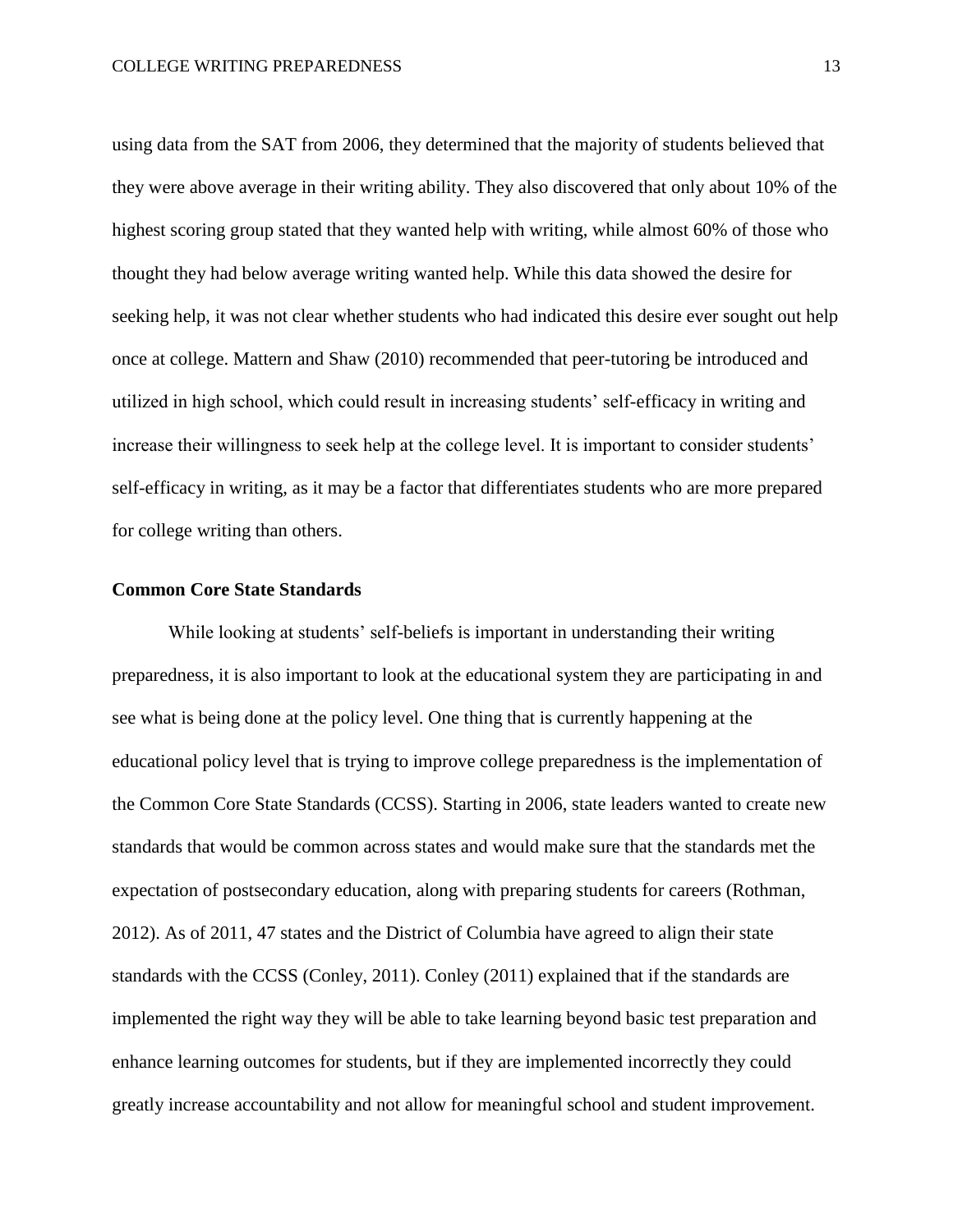In the field of writing, the CCSS are intended to help increase literacy skills by having the skills taught in not just language arts courses, but across the disciplines (Conley, 2011). The CCSS take on a broad definition of literacy, and as explained by the Massachusetts Curriculum Framework for English Language Arts and Literacy (2011), "Effective programs emphasize that all of the components of literacy—close and critical reading, coherent writing, articulate speaking, and attentive listening—are essential in a democratic society" (p. 8). Literacy encompasses reading, writing, speaking, and listening, according to the CCSS. When it comes to these skills, the official website for the CCSS (Common Core State Standards Initiative, 2012) states:

Each year in their writing, students should demonstrate increasing sophistication in all aspects of language use, from vocabulary and syntax to the development and organization of ideas, and they should address increasingly demanding content and sources. Students advancing through the grades are expected to meet each year's grade-specific standards and retain or further develop skills and understandings mastered in preceding grades.

These skills are assessed by classroom teachers, along with specific state exams, such as the Massachusetts Comprehensive Assessment System (MCAS) in the state of Massachusetts (Massachusetts Department of Education, 2014). The CCSS changes the way writing is taught at the K-12 level by reducing the emphasis on narrative writing and increasing the emphasis on informational and explanatory writing (Rothman, 2012). According to Conley (2007), the CCSS allows students to practice frequently more complex tasks and assignments, but he explained that students must be actively involved in their learning in order to meet the new standards.

So far the CCSS reflects college expectations, but it is too early to have any solid data on the success of the new standards (Rothman, 2012). While the CCSS intend to improve college and career preparedness, there are some important issues to consider. Venezia and Jaeger (2013)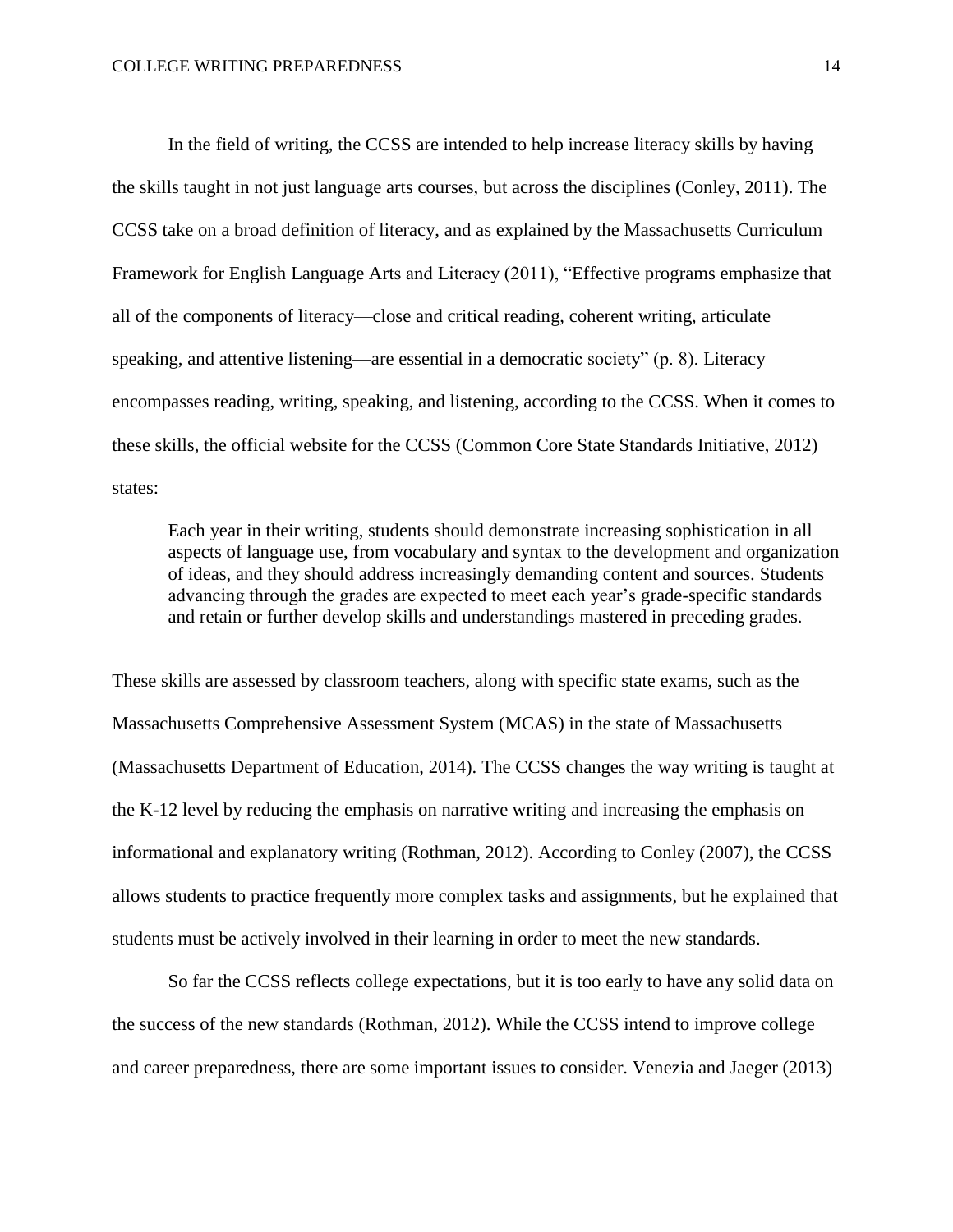explained that there is disagreement among experts on whether college and career readiness are different and, if they are different, it has not been clear whether one framework, such as the CCSS, can ensure that all students are prepared to succeed at all postsecondary institutions and in all career opportunities. They also mentioned that throughout the history of decentralized control of education in the United States, one model or intervention has not met the needs of all students. Rothman (2012) agreed with this idea and explained that the CCSS, by themselves, will not ensure college and career readiness. He also brought up an important point, which is that the CCSS are the same for students regardless of where they live. This is complicated as students from affluent school districts and students from poorer districts are going to be held to the same standards without their socioeconomic status being taken into account. Venezia and Jager (2013) explained that states are concerned that the lack of funding for the implementation of the CCSS may affect their ability to support the successful execution of the standards. As the CCSS are an unfunded mandate, schools with fewer resources will be expected to implement the standards in the same way as schools with more resources, which will affect the way the standards impact students.

Another issue Rothman (2012) discussed was the idea that assessments should be developed to evaluate whether students are achieving the new standards, but that higher education should be involved to validate the assessments and ensure that college preparedness is being accurately assessed. As Venezia and Jaeger (2013) stated, "Greater consensus is needed about what it means to be college- and career-ready, and higher education needs to play a more active role in reform efforts" (pp. 131-132). While the CCSS may be a step closer to helping students be more prepared for college, especially in the area of writing, according to Venezia and Jaeger (2013), higher education needs to play a bigger role.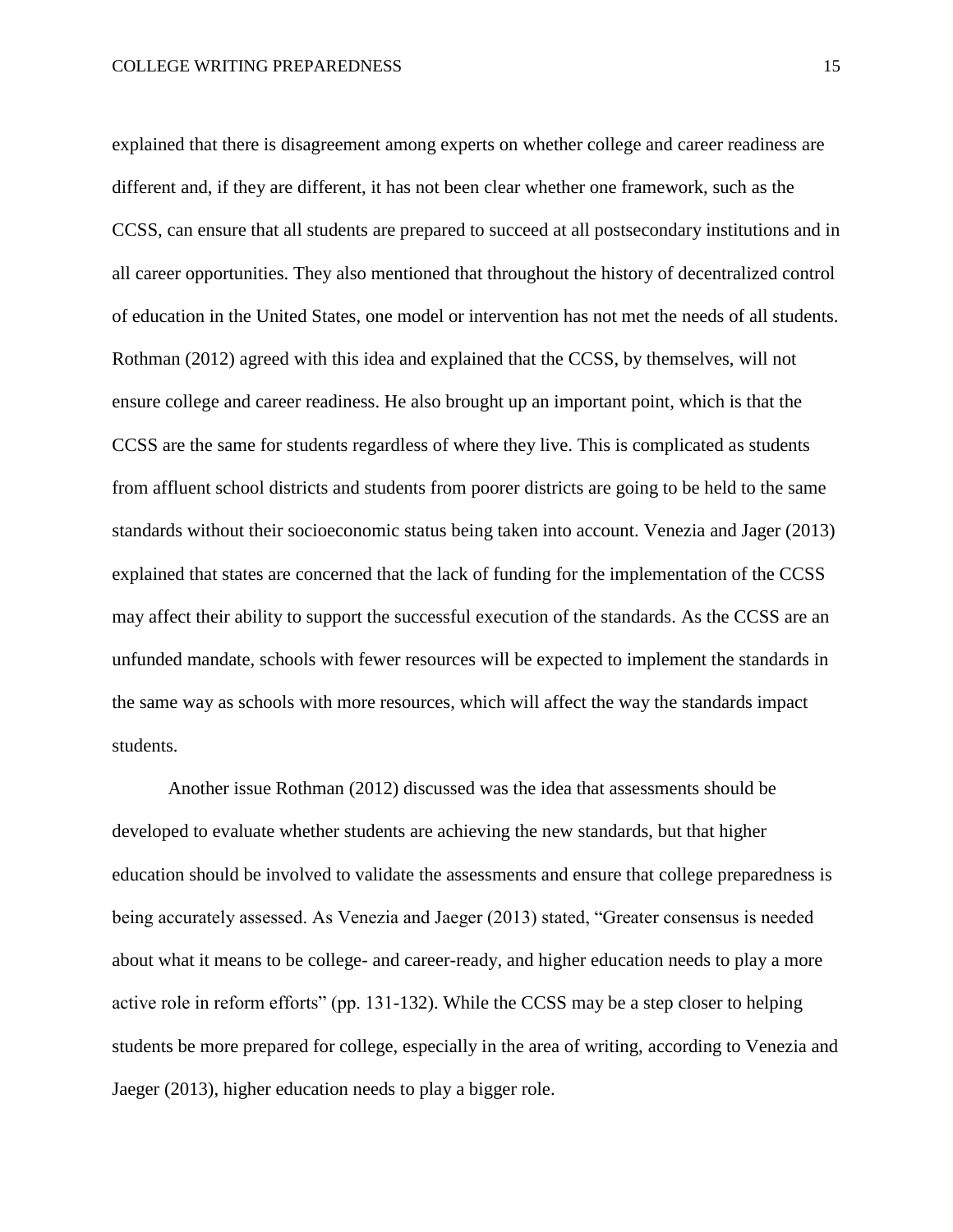#### **K-16 Partnerships**

While the CCSS are happening at the K-12 level, they have an impact on the way students are performing once they go to college, and therefore it is important to consider the way K-12 institutions are partnering, or not partnering, with postsecondary institutions. According to Hoyle and Kutka (2008), who looked at previous literature on the subject, the disjointed educational system in the United States is no longer adequate and K-12 and higher education should work to create a single, unified system. This idea is shared by Andrea Venezia (2003), who directed The Bridge Project at Stanford University which investigated how to strengthen K-16 transition policies. Venezia (2003) stated, "The lack of coordination between the public K-12 and postsecondary sectors could impede successful transitions between the systems and reduce educational opportunity for many students" (p. 27). It has been clear throughout history that K-12 institutions operate in a different system than postsecondary institutions, even though both are working towards the same goal (Venezia, 2003; Venezia & Jaeger, 2013). However, as Hoyle and Kutka (2008) explained, the separate systems have been in place for over 130 years and it would be very difficult to change them into a unified system.

While history seems to impede change, there are still many who are hoping that change will happen. Conley (2007) stated that because the needs of students are changing, the relationship between high schools and college must also change. In addition, with the rising number of students entering postsecondary education, he explained that high schools and colleges need their programs to be better aligned. He advised that high schools need to analyze their curriculum, possibly by working with a local postsecondary institution. Venezia (2003) also recommended that higher education should collaborate with K-12 institutions to develop studentcentered change and that "K-12 and postsecondary education must be equal partners in their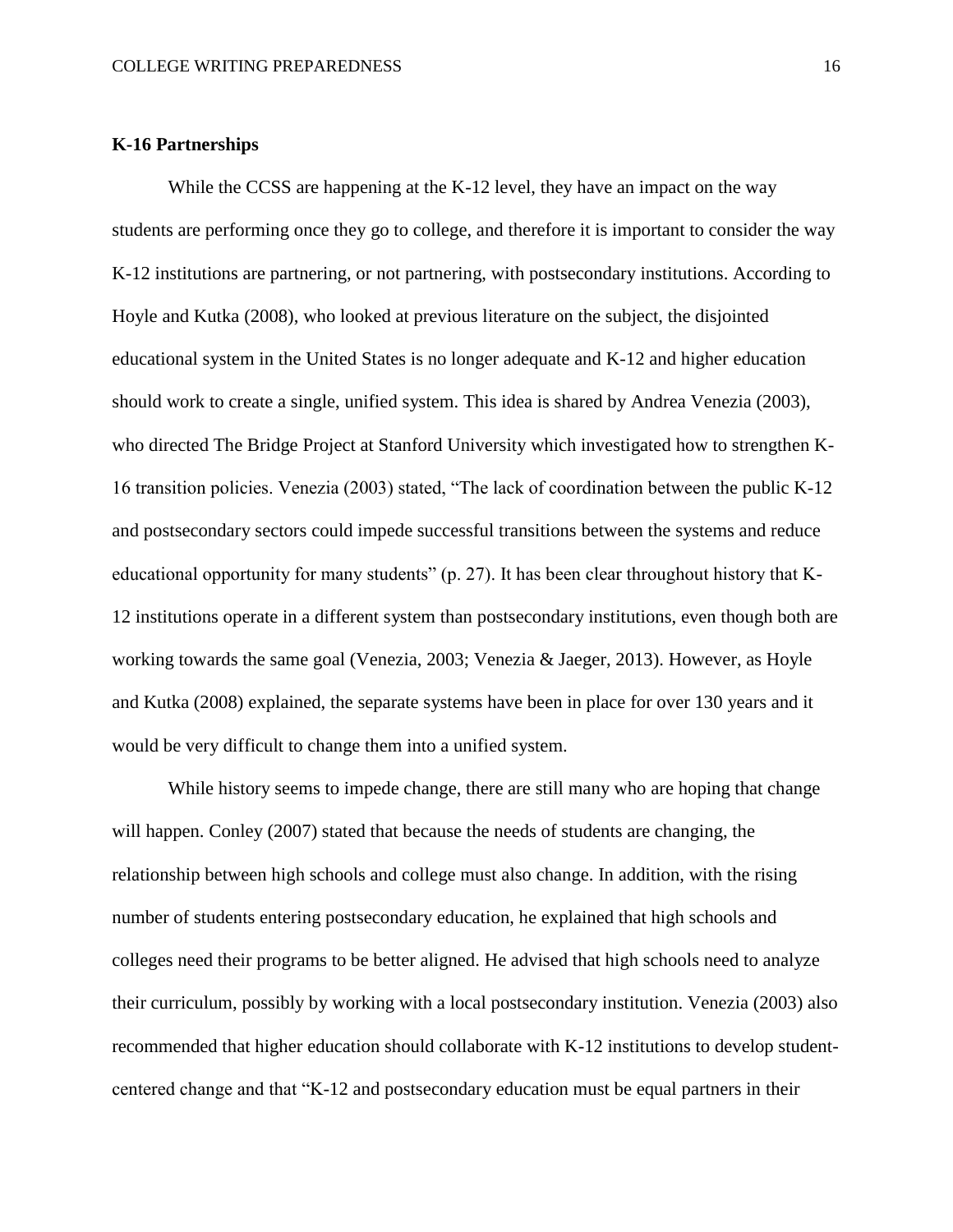work to prepare all students to graduate from high school ready for college" (p.30). Additionally, Barnes, Slate, and Rojas-LeBouef (2010) suggested that high schools should partner with local universities and colleges to help implement a college-going attitude at the K-12 level. They also explained that as standards rise, it is more important than ever for colleges and high schools to work together to make sure students are prepared.

According to Justin Young (2014), Assistant Professor at Eastern Washington University, one area that specifically needs K-16 collaborations is the field of writing. Young (2014) stated, "the effective teaching of composition instructors should involve direct collaboration with local K-12 educators; college writing teachers need to learn from the experiences and observations of secondary school English teachers, and vice-versa" (p. 20). After participating in an "Affinity Network" put on by the College Board, which brought together K-16 educators to discuss the CCSS, he returned to his institution and led workshops for both K-12 and postsecondary educators on the CCSS. He focused the workshops in current composition theory and hoped that they would serve as an example for other institutions.

Based on his workshop experience, Young (2014) explained more of his thoughts about K-16 partnerships by saying:

Before the CCSS have been fully implemented in the high school classrooms, secondary and post-secondary writing teachers as well as program administrators need to develop a shared understanding of the areas of writing where their local soon-to-be and entering college students are currently falling short of college readiness (p. 22).

It is clear that K-16 partnerships are vital in helping students to be more prepared for college writing. Hopefully, with more K-16 collaborations, there will be improved success in college preparedness for students, especially in the area of writing.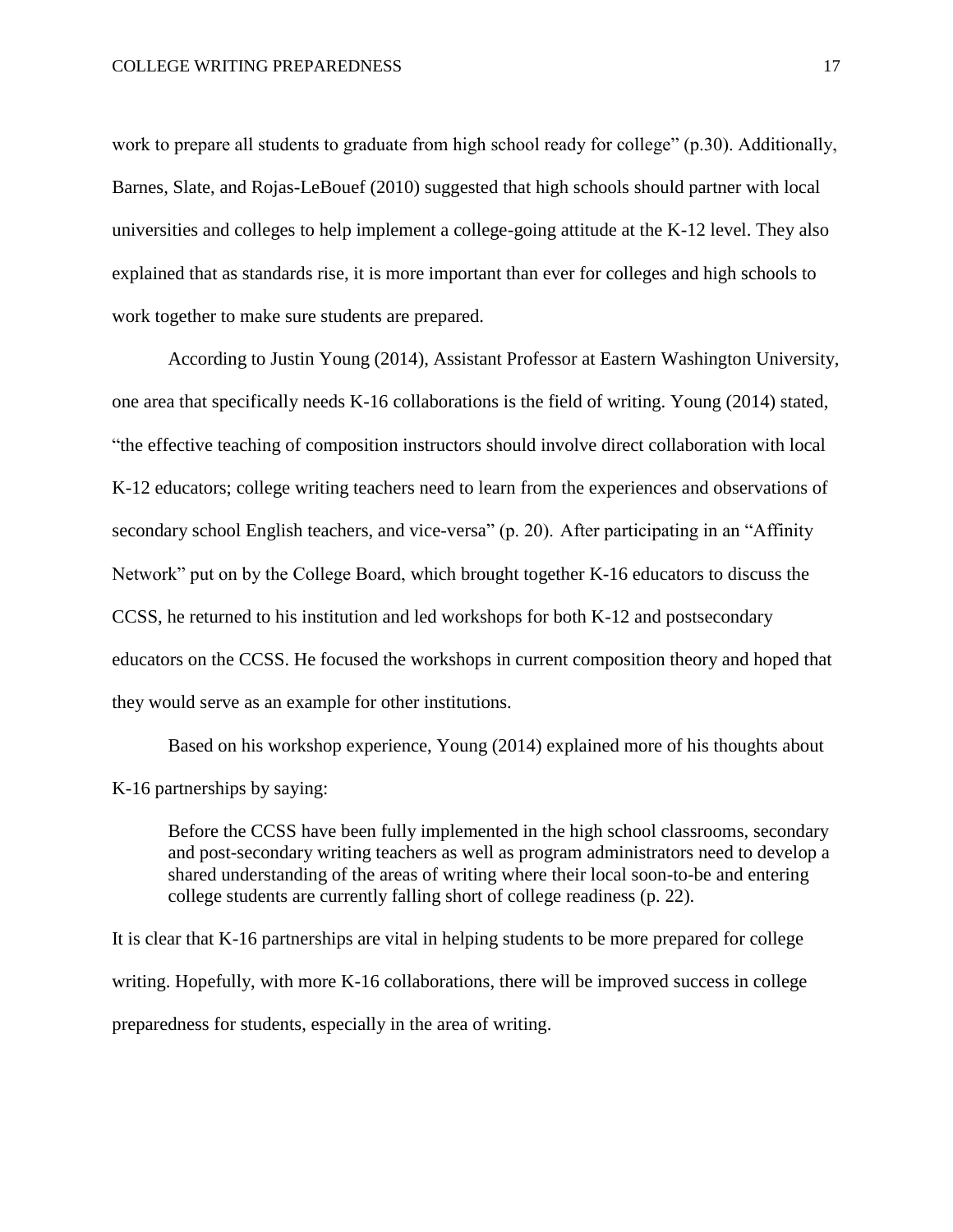#### **Conclusion**

By investigating the literature, I was able to confirm my previous assumptions about there being a large difference between the way students are taught to write at the high school level and the way they are expected to write at the college level. I also determined, by looking at the literature, that the role of self-efficacy plays a large part in student success, which is one of the reasons why I was interested in talking with students and getting their views about writing for this project. Also, it was important to look at the current changes happening at the education policy level, such as the CCSS, and also see what kind of relationship currently exists between K-12 and postsecondary institutions, as I wanted to understand what is happening currently in education to better inform my study. By looking at these topics, I was able to gain a theoretical foundation that informed my study. By taking what I learned and coupling it with qualitative methods, I was able to make beneficial recommendations that will help students have better success with college writing preparation in the future.

#### **Methods**

In order to better understand the experiences of students in relation to their college writing preparedness, I conducted 10-15 minute interviews with first year students at a small, liberal arts college in Massachusetts during February of 2014. By using qualitative research, I was able to better understand the issue of college writing preparedness from the students' perspectives. The interviews were conducted from a constructivist paradigm, as I constructed meaning from the experiences of my participants. According to Mertens (2010), constructivist researchers assume that knowledge is socially constructed and they should better understand the world by looking at the experiences of those living in it. The constructivist paradigm is the best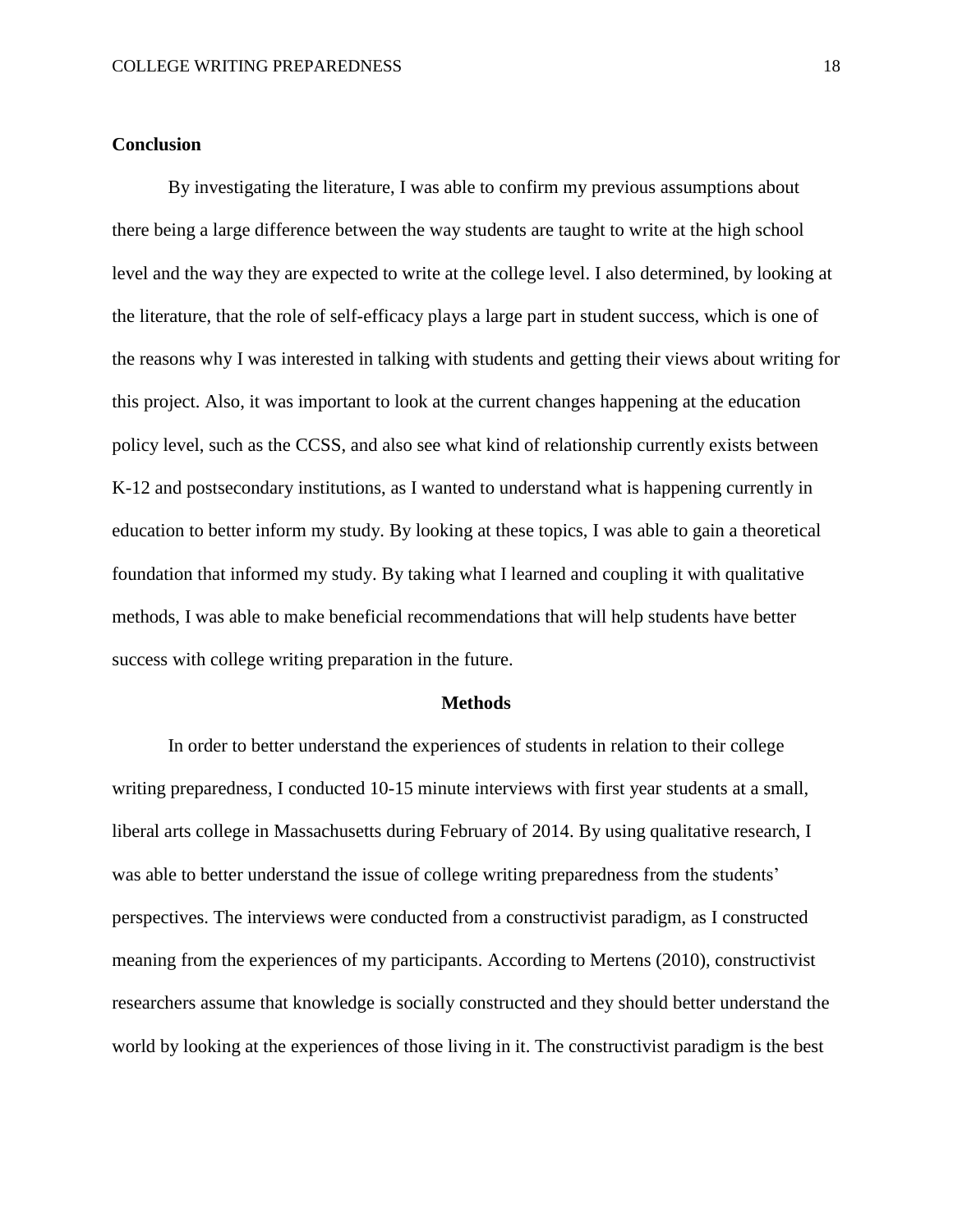choice for my project because the lived experience of students is valuable in determining how to best serve their needs in a socially constructed world.

I recruited students by visiting them in their First-Year Writing course during the December of 2013, with permission of the professors, and discussing my project. I was looking for first-year students who had taken this introductory writing course, so I made sure to recruit the students through this class for my sample. I provided them with an oral invitation, along with a handout explaining the basics of the project. As I recruited during the fall semester, but did not conduct interviews until the spring semester, I only asked for names of interested potential participants during the class visits. Students who signed up as interested received an e-mail with further details about the project during January of 2014. If they replied that they were still interested in participating at that point, I sent them a short questionnaire about demographics, as I was hoping to narrow down my final sample by conducting non-random purposeful sampling in order to ensure I had a balance of students who were honors students, traditional students, and students in the COMPASS program, a bridge program designed to support students who come to college with a lower GPA, but have a high potential for success. I was hoping to conduct around ten interviews for the final sample.

Originally, thirteen students replied with interest and filled out the demographics questionnaire, but three ended up dropping out of the project. I was unable to complete the purposeful sampling I was hoping to do because I did not receive enough interest to do so. I ended up with ten students: six honors students, two traditional students, and two COMPASS program students. Five students went to public high schools in Massachusetts, one student went to a public high school in Maine, one student attended a semi-private high school in New Hampshire, and three students attended private high schools in New Hampshire, Vermont, and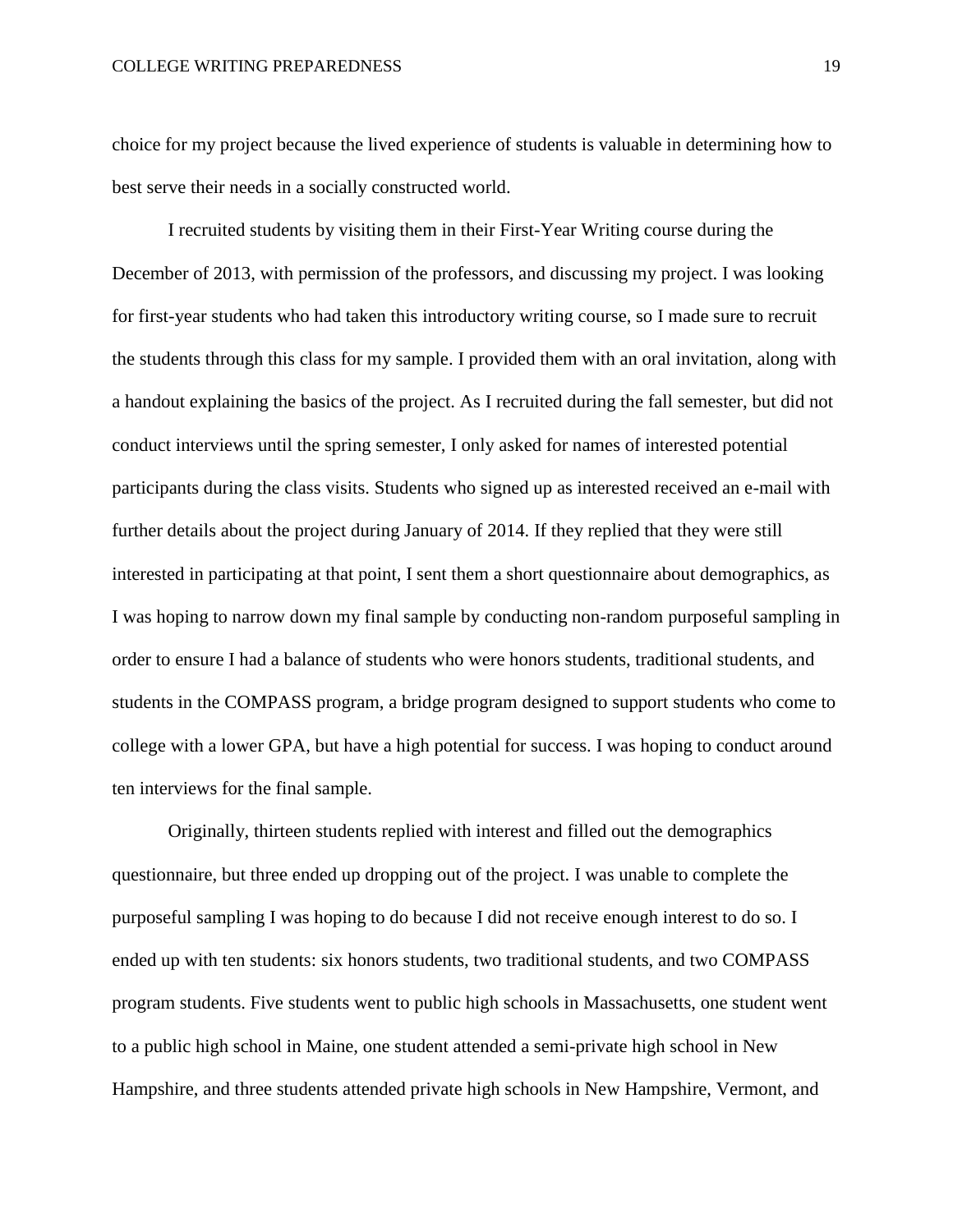Massachusetts. All students were traditional age first-year students who had taken the introductory writing course during the fall semester of 2014. Students received a large-size candy bar as compensation for their time and sharing their experiences. Students' identifying information has been made anonymous in this study and pseudonyms have been designated for each student (See Appendix A).

The interviews were conducted and included questions about students' experiences with being prepared for college in general, then more specifically, being prepared for college writing (See Appendix B for interview protocol). The questions asked them about specific experiences they had at both the high school and college level and also asked them to identify how they viewed themselves as writers and what skills they found to be easy or challenging for them. The interviews were recorded in audio format and were transcribed and coded by the researcher.

#### **Findings**

During the interviews I asked students questions about their high school writing experience, their transition to college writing, and their views on college writing so far. The following summary depicts these perspectives.

#### **Transition to College**

When asked about their college experience so far, all students reported that their first semester of college was a positive experience. Some students mentioned that they did very well in terms of grades; however, one student mentioned that she did worse than she expected. A few students mentioned that they had to adjust to the workload. One student explained that having more free time in college than in high school allowed her to better transition to the heavier workload. Overall, the general transition to college for the students was a positive experience.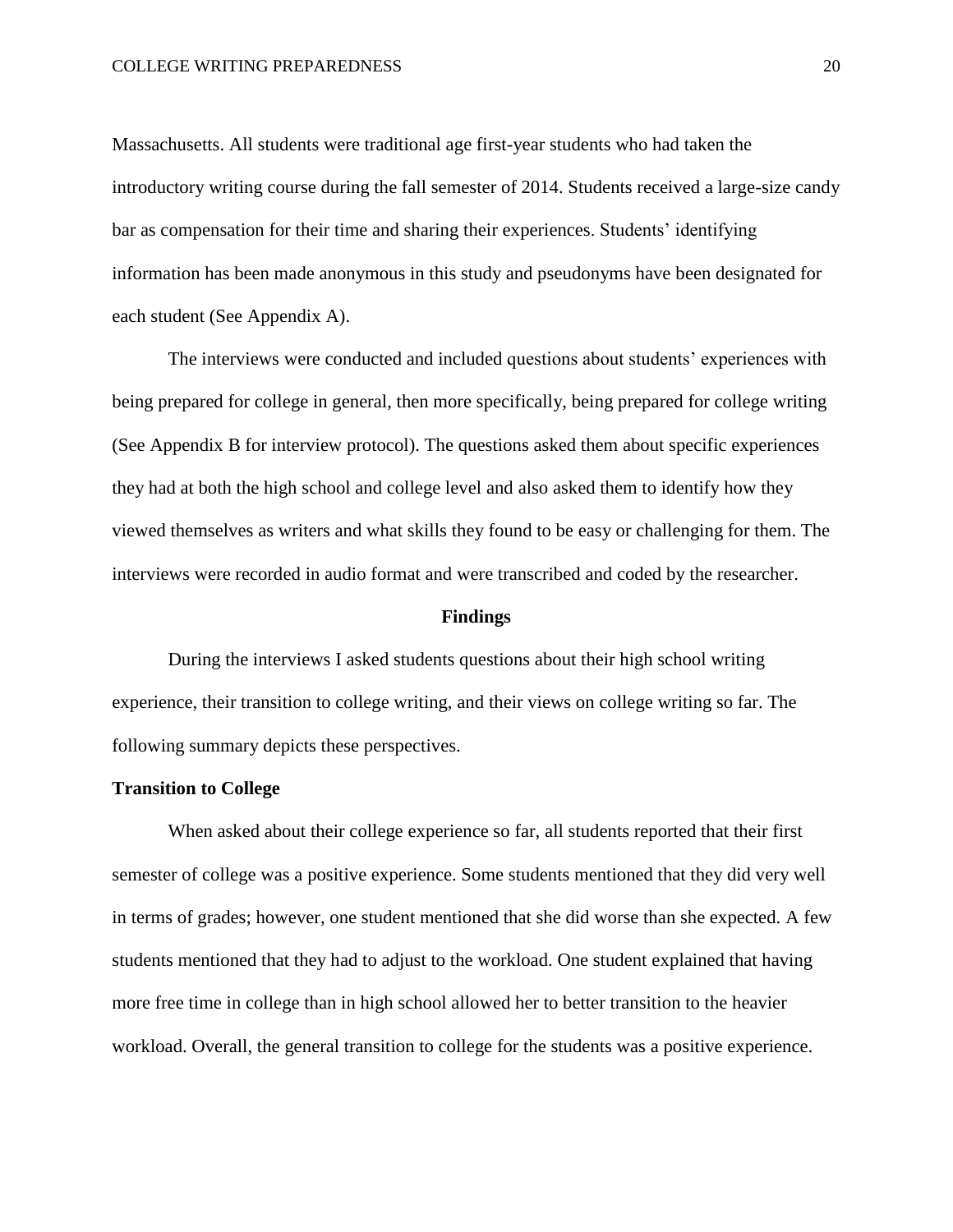# **High School Preparation**

Students were next asked about general academic preparation at their high school and also specifically about writing preparation. When asked about general academic preparation many students expressed that their high school prepared them well for college and that writing was often a big part of their coursework. Several of the students discussed taking honors and/or Advanced Placement (AP) courses during high school. Most of the students who attended public school in Massachusetts discussed the Massachusetts Comprehensive Assessment System (MCAS) and taking the exams. Zack explained:

Like overall, just, what a lot of public high schools tend to do up until your junior year…when all the MCAS [testing] is going on they kind of teach in that direction. But junior and senior year was kind of when I really started getting into the major core classes and teachings that would go towards what I would be taking in college. Sophomore math classes and other types of classes were largely taught just for like MCAS purposes.

Emma also had much to say about the MCAS:

Particularly in like middle school, I would say, it was definitely more focused on the way that the MCAS wanted you to do it. Everything was focused on the MCAS. The way they were doing it was the way you should be doing it just to pass that, which I don't think that's good because it doesn't set you up for life, it just sets you up to take the MCAS. And the MCAS is just a standardized test, it's not reality.

Other students who took the MCAS stated that they felt there was more preparation specifically

for college once the MCAS testing ended after their sophomore year.

When asked specifically about writing preparation in their high school coursework many

students discussed how their schools used writing across the curriculum, not just in English

classes. Elizabeth stated:

They started this thing senior year where they tried to get a lot of writing in all of the areas, so I had to write a few papers for my statistics class. And even junior year I had to write a paper for my calculus class. And then in my history classes, like AP US and AP Government, I had to write like four or five papers throughout the year for those too, so I guess writing in all the subjects was kind of emphasized a lot.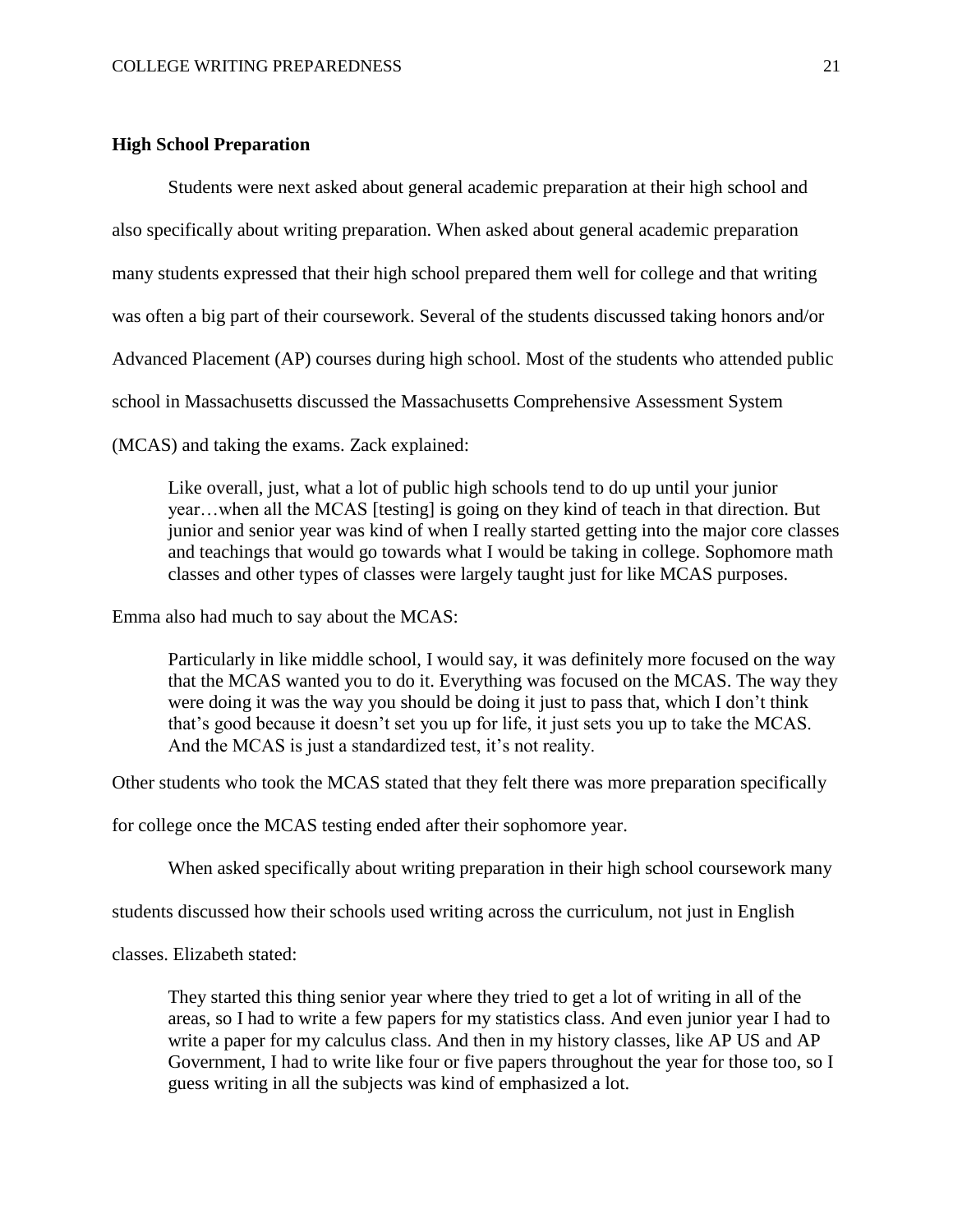When asked if she knew why this program had started this expectation during her senior year, Elizabeth responded, "I don't know it was just for college preparedness, like writing across the curriculum, as they called it, was their big thing." I next inquired whether Maine, where she attended high school, had implemented the Common Core State Standards, and she replied, "I heard about it, but I don't know. I've seen teacher's statuses [on Facebook] complaining about the Common Core Standards, so I think so, but I couldn't tell you anything about it."

A few students mentioned that they had supportive high school teachers who helped them prepare for college writing. Other students mentioned that writing is something they enjoy doing and one of those students explained that she specifically enjoys creative writing and took creative writing electives in high school.

While many students discussed having a good deal of writing preparation in high school, including writing across the curriculum, a few students expressed that their writing preparation was not perfect. Charlotte explained difficulty with writing from an early age, saying "You know, I struggled with writing in high school…I don't think I had a very good foundation in elementary school and then it builds and I didn't really know how to write." A few other students also had less than perfect experiences with the way they were prepared in high school for college writing. Emma discussed her writing preparation:

It definitely was in every single class that I had. I definitely had to write for every course. As far as my English classes go, I think they were not as good as they could have been. I think they could have prepared me in a different way because it's so much different in college.

When asked about the structure of the essays she was required to write in high school, Emma responded: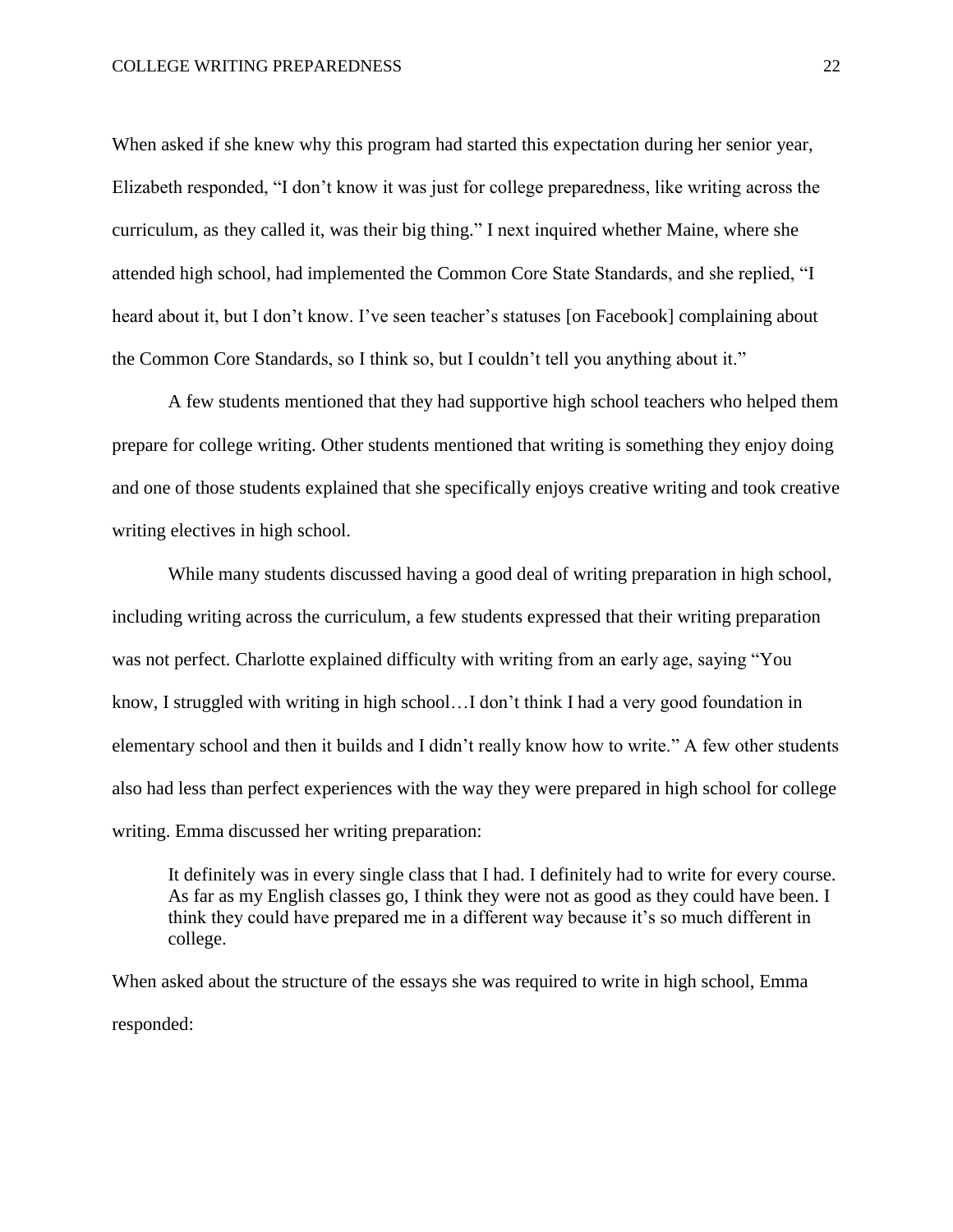It was the 5 paragraphs, you should have this many sentences. In reality writing is nothing like that *(laughs)*. We had the burger thing, the introduction, the conclusion, the body in the middle. I've been learning the burger since like third grade.

Patrick also discussed the structure of essays he was expected to write in high school, by stating, "Most of our essays were read a book and then write the essay. And they were usually fiveparagraph essays. All of them were five-paragraph essays. Three body paragraphs, an intro, and a conclusion."

When asked how their high school English teachers could better prepare them for writing at the college level, students had lots of advice. Some of the advice included was for teachers to have students complete longer essays, have shorter deadlines for work to be turned in, more research-based writing assignments, more structured assignments where drafts were turned in more than just once, and also letting students use more of their personal style in their writing. Emily mentioned that she wanted her teacher to be tougher on her in high school so that she was more aware of her writing weaknesses, such as repetition, which she wasn't made aware of until she got to college. Emma suggested that high school teachers have more interaction with college professors:

[High school teachers should] go to a college and talk to professors and get the sense of how we should actually be writing in college because, like I said, it's completely different. I know from just last year, last semester, there are so many different kinds of writing you can do and I wasn't even aware of these different kinds. It wasbasically just here's your thesis talk about it in the beginning. I didn't realize you could talk about it at any point in the entire essay. It's so much different in high school. I think they try their best to prepare you for college, but you know, it's completely different from high school.

Overall, students expressed a variety of views on how they were prepared in high school for writing at the college level. Students discussed how standardized testing affected their preparation, the trend of writing across the curriculum, not feeling that their high school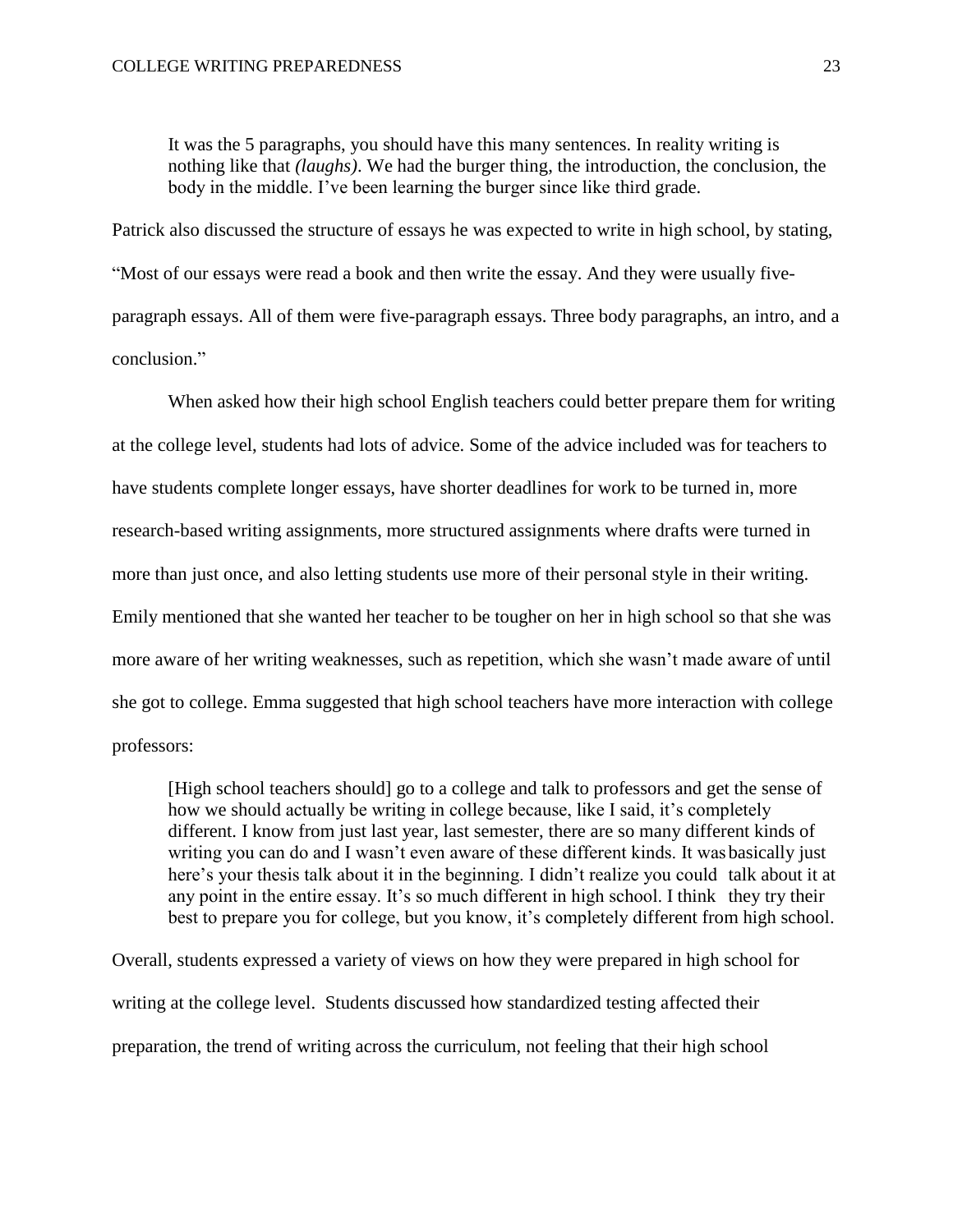experience prepared them well enough for college, and the differences between high school and

college writing.

# **Writing at the College Level**

Next, students were asked about how prepared they were for writing at the college level

when they first arrived. Many students discussed feeling nervous over what would be expected

of them and what their professors would be looking for in their writing. Charlotte elaborated on

this feeling:

I was terrified to pass in my first paper. My first paper was a memoir and I never had written anything creative, it was strictly either doing a scientific report or a literature analysis. I didn't really have much in the way of creative writing. So I was really worried I didn't have the skills and that it wasn't what the teacher was looking for. I was worried that my language was not up to par, that I was using everyday language instead of the formal sense and when I actually got the paper back as a draft she said that mine was too formal, that I needed to let go a little bit. I think because I was so worried that I wasn't going to get it right. There was definitely a pressure. I was very, very nervous handing in the first paper. It was nice because it was just a draft, the first round, which, you know, now I try to send in my papers a little bit earlier to see if the teacher will kind of give me some feedback on it, because what I'm worried about is not getting what the professor wants from the paper.

Elizabeth also mentioned this feeling of nervousness:

I was definitely intimidated and I didn't know if I'd be prepared enough at all. Going into my class, my professor said we had to write a memoir, and that was a type of paper I had never even been exposed to, I guess, and so I felt a little behind, but once you kind of catch on to the style the teacher is looking for and what requirements I guess it was a lot easier. I know how to write and I know how to make my sentences flow together and I know transitions and stuff like that, but it's just like trying to figure out applying it to something I guess is the hardest part.

While students did express anxiety over writing at the college level, many of the students

expressed that they felt prepared for college level writing, including the students who had

previously mentioned enjoying writing. Emma felt confident coming into college writing but felt

differently once taking the First-Year Writing course: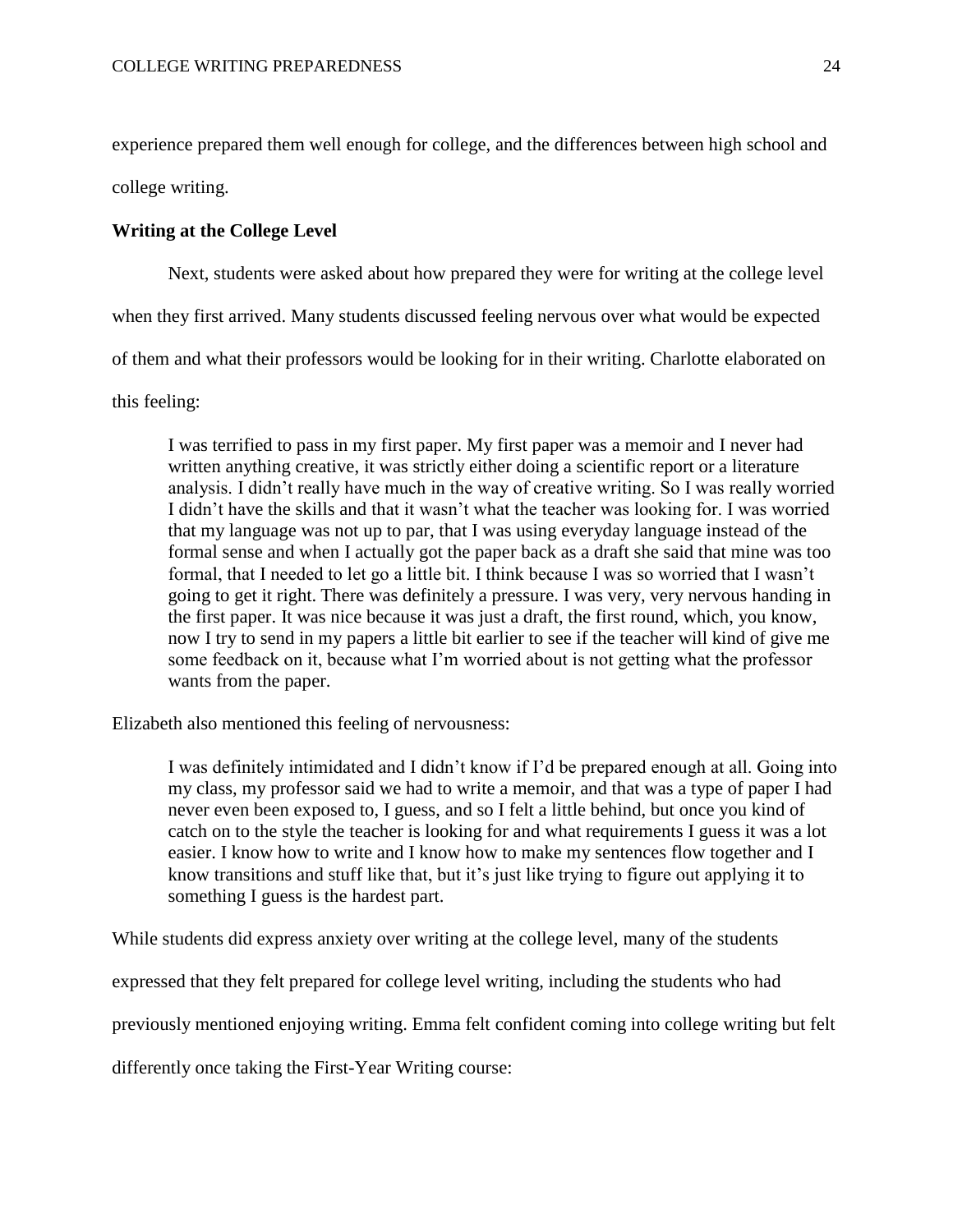I thought I had a good sense of where I was in terms of my own personal writing. I did take newspaper, so I was used to writing articles, types like that, so I thought I had a broader spectrum of things than most particular people would have, but that changed as soon as I took the class. I was just like okay, everything I learned [in high school] was complete bullshit, pretty much. *(laughs)* Once I got to the class I was like okay, this is different. But before taking it I was like okay, I'll be fine. And I was fine, I picked up on it easily, it's not something that takes rocket science, but it definitely was completely different.

Students were also asked how prepared they felt for college writing after taking the First-Year Writing course and if there were any significant changes they noticed. Out of the ten students, only two, Olivia and Nicole, felt that their writing didn't change after taking the course because they were very well prepared in high school. Emily explained that the course helped her better address her weaknesses and write better papers. Charlotte stated that she is much more confident about her writing and has a better sense of how to write at the college level. Zack and Patrick discussed how the course helped them develop better research skills. Emma felt that the course helped her to write better in all her courses. Elizabeth explained that the course helped her write in a more concise way, which she felt would be helpful, as she majors in Engineering. Sarah and Brittany both discussed the use of the Writing Center along with the course and how working with writing fellows, peer writing tutors assigned to the course, helped them to develop stronger writing skills. Overall, many students were able to gain improved skills and confidence from this course.

While many students found the First-Year Writing course to be very useful and that it was a positive experience, they also were asked what advice they would give to their First-Year Writing professor to help their transition from high school to college writing. Some students expressed a need for more focus on writing skills and technique. Elizabeth explained:

I felt like the class could have focused a lot more on, like maybe we could have done a class on grammar or a class on conventions or a class on citing. I mean, we talked a lot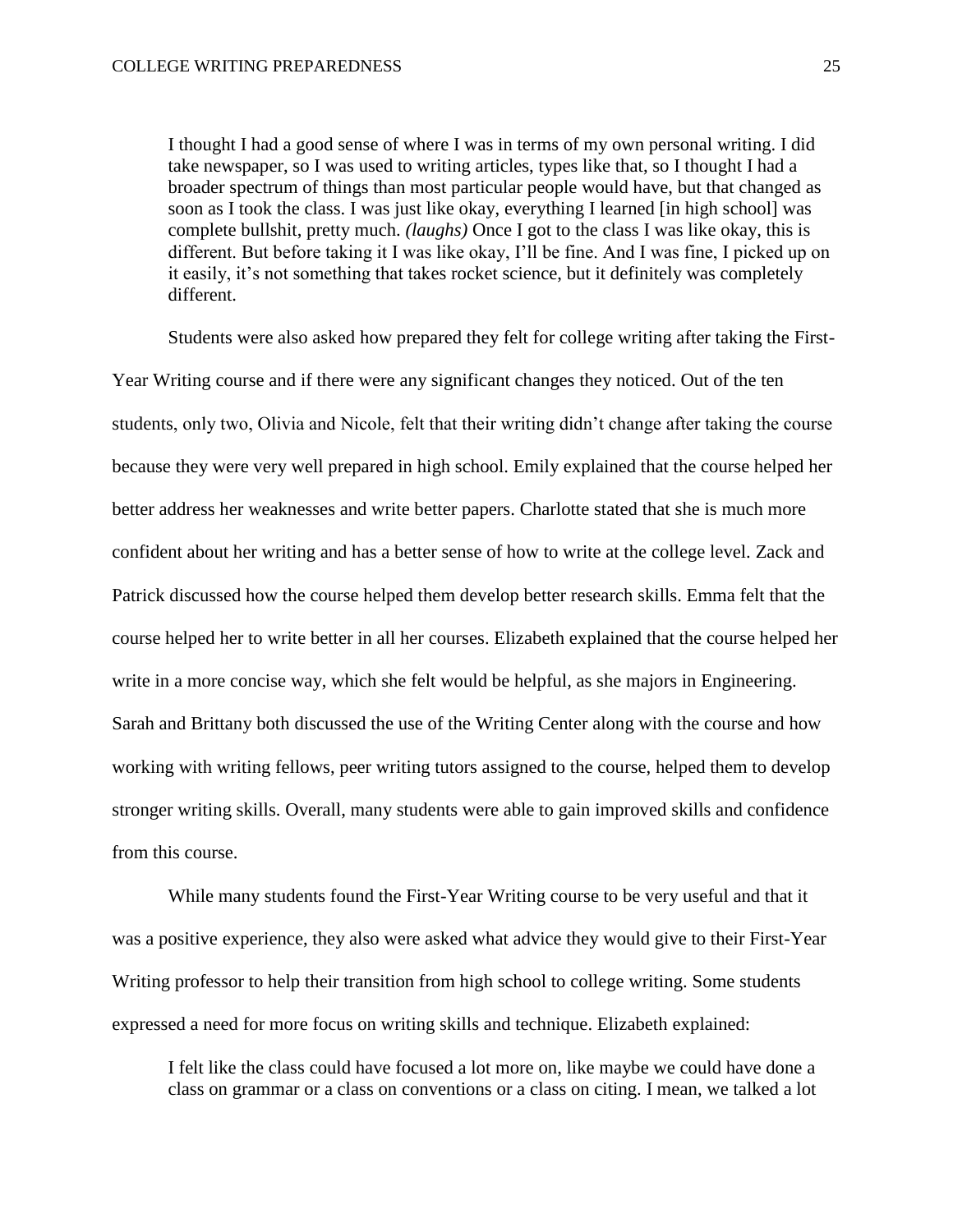about globalization and that's what the focus of every class was like discussing a reading. So I felt in a way it wasn't particularly a writing class, like writing was more in the background. Like you did it on your own time and got comments back. So I felt like, we had a book that had everything and we just referenced it and it told us how to do it, and the book was really good about it, but I felt like in the class we could have talked about writing more.

Some students also discussed the need for more of a transition period at the start of the course

with clearer guidelines and expectations, as college writing is different from high school writing.

#### Emma stated:

I would say definitely more guidelines because we are coming straight out of high school. I wasn't used to just being like told go write an essay. She would give us some guidelines in class, but I feel like it should have been more hands-on with the professor and things like that. Just to really help structure it and this is exactly how it has to look. I feel like there was a little bit of leeway there and it could have been a little more structured. I think it would have been easier to kind of transition then towards the end of the semester, now you do it. Just a little bit in the beginning.

A few students also mentioned the need for more feedback and critique, especially in the

beginning of the course. Zack suggested that there should be one non-graded paper to complete as a trial to see what the professor is expecting and to receive feedback so that students know how to go about their next graded paper. When asked about their experience with college writing when they first came to college, students discussed the pressure of college writing, how the firstyear writing course affected their transition from high school to college writing, and advice for their professors who taught the course.

#### **Self-perception of Writing Skills**

Another topic students were asked about was writing skills. They were asked to explain which skills they found easier and which ones they found more challenging. The responses were varied, with students expressing skills that were easier as being development, organization, grammar, spelling, supporting arguments, analysis, creative writing, finding information, flow,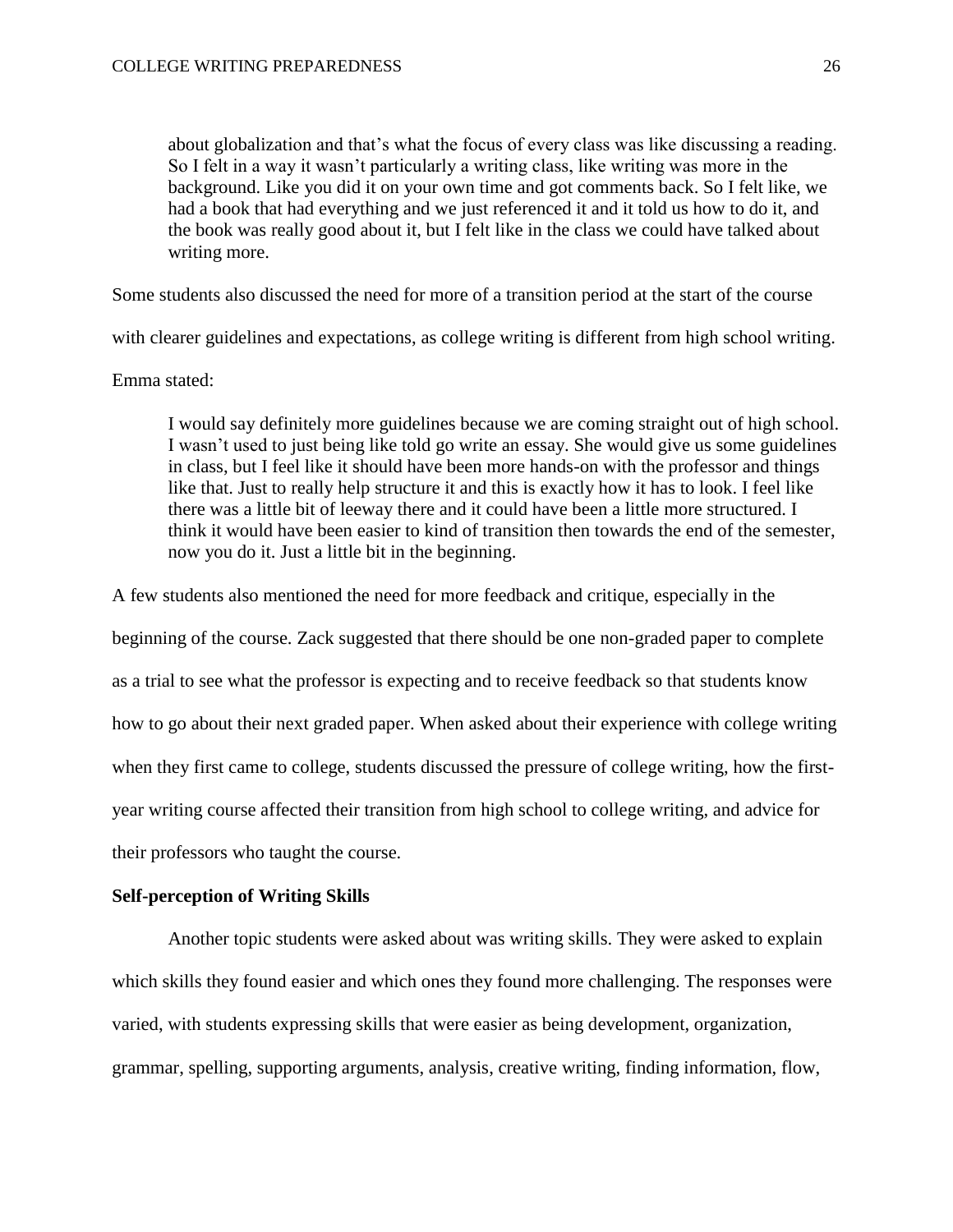personal writing, transitions, and word choice. Most students had different skills they found easier than other students, so there was no major skill that appeared to be the easiest one for everyone. When asked which skills were challenging students responded with varied answers as well. Some of the more challenging skills included repetition, being concise, transitions, research, supporting arguments, paraphrasing, structure, analysis, organization, depth, and personal writing. A few students expressed that getting started on a paper was challenging for them.

Another question students were asked about was what kind of writer they see themselves as now and what areas they would like to develop as a writer in the future. Many students described themselves as good, confident, academic, or strong writers. A few students described themselves as casual, personal, and creative writers, preferring the non-academic type of writing. Areas of development for the future that the students expressed were being stronger researchers, improving upon vocabulary, having better organization and structure, and improving on development and analysis. Sarah mentioned wanting to develop better revision skills, such as reading her paper aloud, as she didn't feel confident doing so, even though she found it helpful to do so with her writing fellow when she visited the writing center. It was important to discuss how students see themselves as writers and what skills they find easy and challenging as the literature explained that self-efficacy plays a large part in achievement at the college level, especially in the area of writing. Students discussed which skills they found easier and more challenging, how they view themselves as writers, what areas they would like to develop as writers in the future, and also working on skills by visiting the writing center.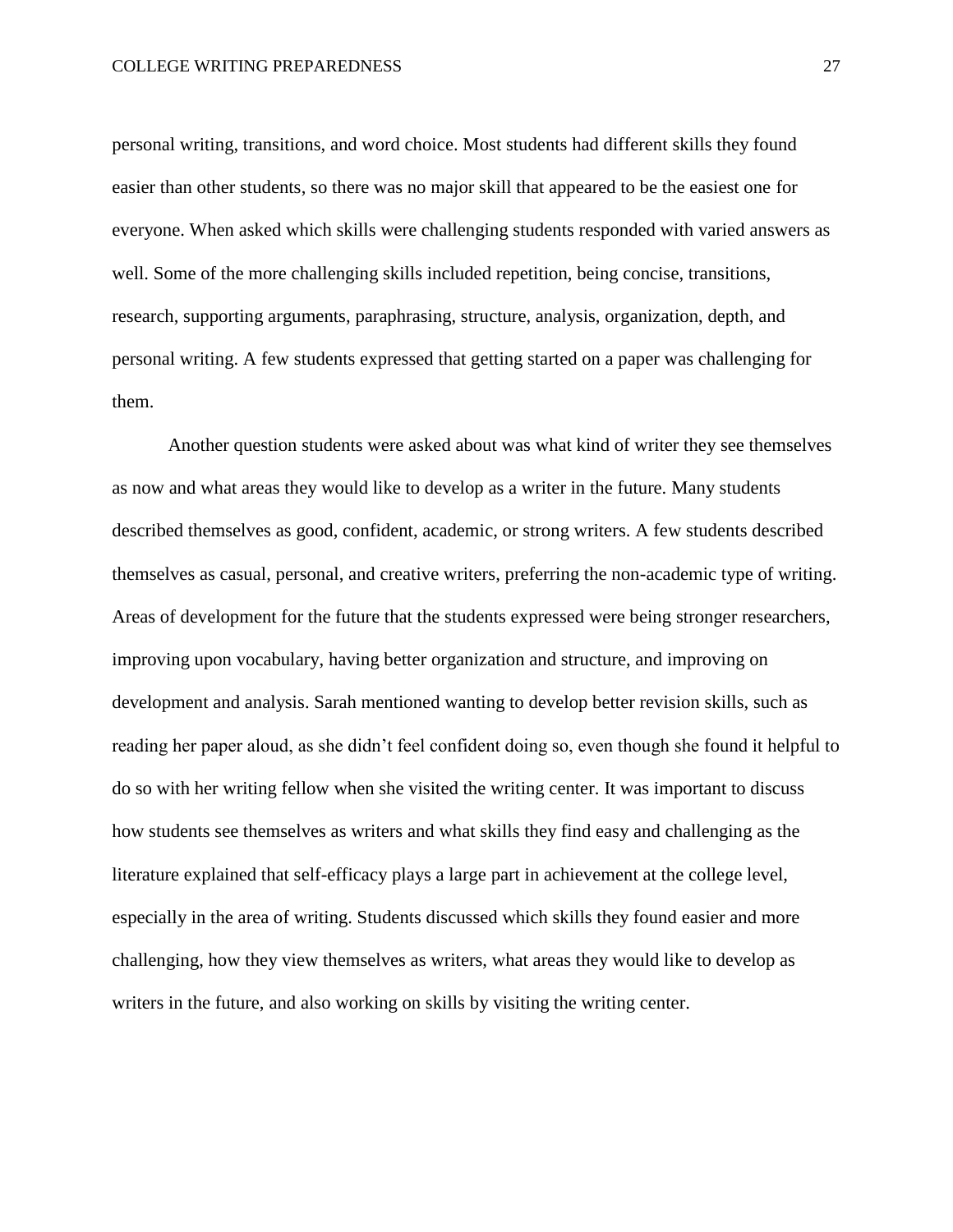# **Final Thoughts**

The last question students were asked was whether there was anything else they wanted

to discuss about their preparation. This question evolved throughout the interview process to also

ask about the major differences they saw between high school and college writing. Many

students again expressed anxiety over expectations at the college level. Charlotte stated:

I don't think that I had the best teachers to prepare me to get to high school and then in high school it kind of was just a free for all in terms of writing. I mean I had teachers teaching me different ways to write so that got confusing because you didn't know which way was correct or which way you were supposed to write. So then coming to college, it was what are they actually expecting of me? I think at the college level when you are coming in that's one of your biggest worries. Is my performance level going to be what the professor is expecting? And I think that was definitely my biggest fear when taking the college writing class.

She also discussed the difference between AP courses and actual college courses:

Even in my AP classes, I had two different teachers at one point telling me, no this isn't the way you should be crafting your essay for this exam, so, I think it was really challenging because you're in an AP level course that's supposed to be college level and you're not teaching me how to write correctly.

Elizabeth also discussed expectations of college level writing:

In college writing, it's a lot harder to gauge what the professor wants out of you. So like in my Philosophy class last semester, my first paper I was terrified handing it in, but I basically just explained what it was and I didn't really have much in the paper, it was a page and a half I think, and I ended up getting an A on it. But another teacher might want a lot more than that. I don't know, it's hard to gauge what a professor wants. I think that's the most difficult thing right now. High school teachers would be like 'I want this' and then you can go up to them and ask what you should mention, you can run your paper through them first, but in college it's more intimidating to ask a professor what they want because I don't want them to feel like they have to baby me, but at the same time it's like what do you want from me? It's kind of rough.

Other differences between high school and college level writing that students noted were longer

papers, more papers, structure and style of writing, and more critical feedback at the college

level.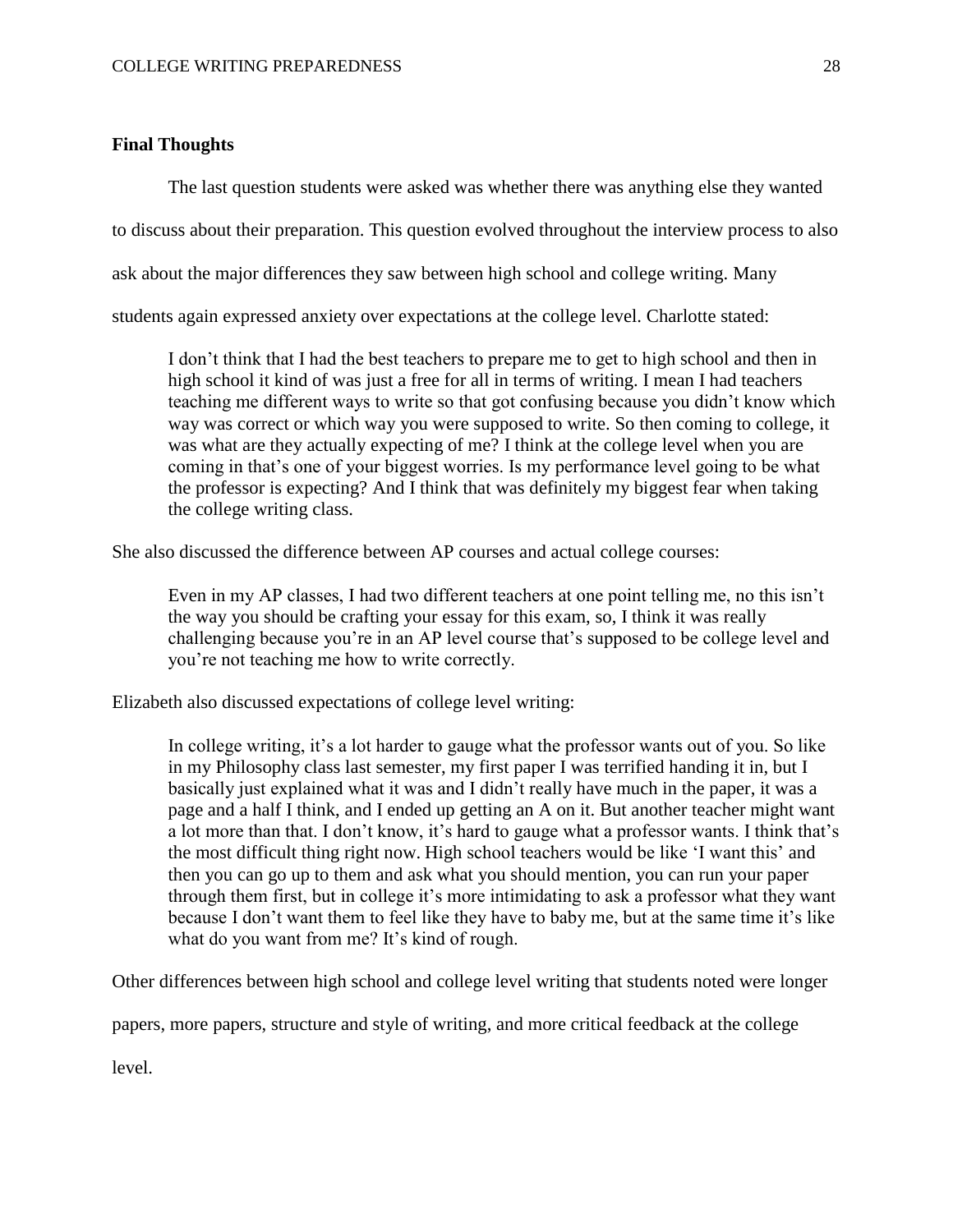Overall, the students discussed many topics about preparation for writing at the college level. Students discussed how prepared they were by their high school teachers and how that preparation could be improved. They also talked about how they felt about postsecondary writing when first coming to college and how the first-year writing course affected them, along with giving advice to their first-year writing professors about how the course could be improved. Students also explained how they felt about their own strengths and weaknesses when it came to writing and how they want to improve in the future.

## **Discussion**

One major topic that was discussed during the interviews was the difference between high school and college writing. Students discussed heavier workloads, longer papers, and different structure when it came to writing papers in college versus writing papers in high school. Similar to Beil and Knight's (2007) findings, students in the study mentioned that the standard five-paragraph essay was utilized often and methods such as the "burger" method (where the hamburger meat, or the body paragraphs, were put between two pieces of bread, the introduction and conclusion) were used to teach this structure. While the five-paragraph essay is a common structure used at the high school level described by many students in the study, it is not always the structure required at the college level, as college papers usually require greater depth and more expanded papers. Students are often taught this structure at the high-school level and expect that this is the way they will be expected to write in college, which is generally not the case. Students are expected to take this general structure and adapt it based on what is expected of them at the college level; they must be open to straying away from the structure they have previously learned, which is often difficult for students to do, as they have been used to a very strict style of writing.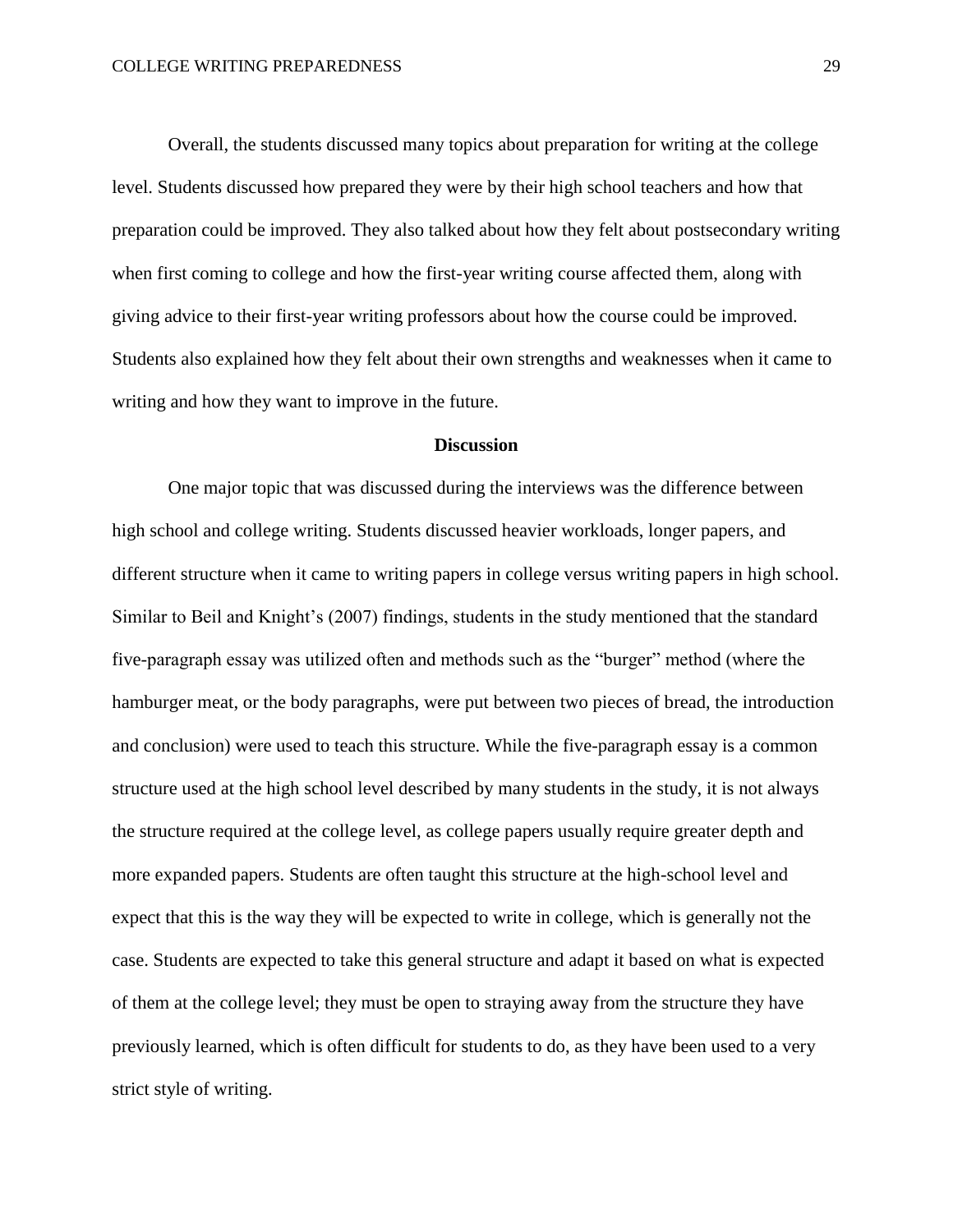In addition to having a very structured style of writing, many students who went to public school in Massachusetts discussed having to take the MCAS exams and felt that they were restricted to certain ways of writing because of this system. Similar to Hjortshoj's (2009) findings, students felt that much of what they were taught at the high school level was taught just so that they could pass the standardized tests. Hjortshoj (2009) also found that high school teachers are not always aware of what is expected at the college level, which was supported by this study as well. Students also expressed that their high school teachers often would contradict each other and they didn't always have a sense of what the correct form of writing was, which caused them confusion when entering college. Standardized tests, such as the MCAS, are often used to see if students are prepared for college, but students in the study felt that these tests were not able to do that. Instead of preparing students for college, teachers prepared students to pass the test and students felt this was not a realistic assessment of whether they were prepared for college level work. It was clear from the students' responses that there needs to be better coordination between the preparation that happens at the high school level and what is expected once students arrive at college.

Another topic that was mentioned by many students was the anxiety over expectations at the college level versus the high school level. Students discussed confusion over what their professors expected of them numerous times throughout the interviews, which is supported by Venezia and Jaeger (2013) who explained that students are often unclear about what's expected at the college level. Some students felt the expectations for writing were not communicated as clearly from their college professors as they were from their high school teachers, which is not surprising as professors often don't realize how students are prepared at the high school level and are unsure of how to communicate guidelines and expectations to students in a way they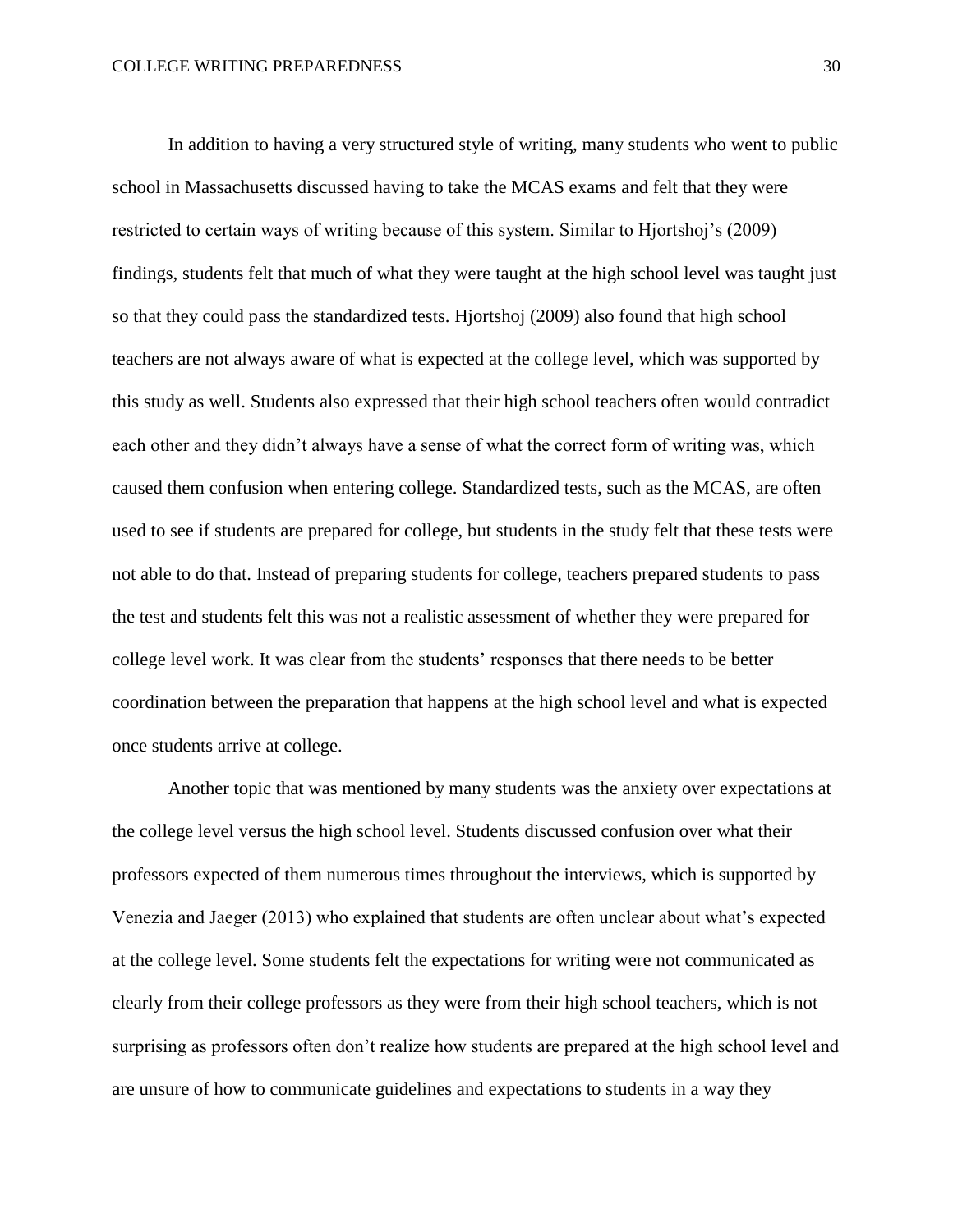understand (Conley, 2008; Hjortshoj, 2009). In addition to communicating guidelines with students, some students also mentioned that it would be helpful if those guidelines were more on how to specifically write the paper, which is an idea shared by Hjortshoj (2009). Professors need to be more transparent with students about their expectations and ensure that the guidelines put forth to students are clear and understandable.

Another topic students talked about in this study was their self-efficacy. Students discussed the pressure of college writing and a desire to give their professors what they wanted. They had anxiety over performing up to the level that the professor was looking for, which many struggled with and found difficult. These high expectations for writing often led to a decline in the students' self-efficacy, at least temporarily, an idea also found by Martinez, Kock, and Cass (2011). Students were very concerned with what professors expected and wanted to make sure they lived up to the expectations. Professors may underestimate the level of students' need for writing self-efficacy and should work on providing clearer guidelines and ample feedback to students.

While some students discussed being nervous, other students had high levels of selfefficacy when it came to their writing, including students who mentioned enjoying writing in their free time. The correlation between students enjoying writing and having high self-efficacy is a finding also discussed by Martinez, Kock, and Cass (2011). Students with high self-efficacy about their writing also discussed positive outcomes, such as receiving good grades, which is another correlation previously discussed in literature (Martinez, Kock, & Cass, 2011). Encouraging students to see writing as something that will help them better understand what they are learning in class instead of seeing it as a required chore may help make writing a more enjoyable process and help raise their self-efficacy.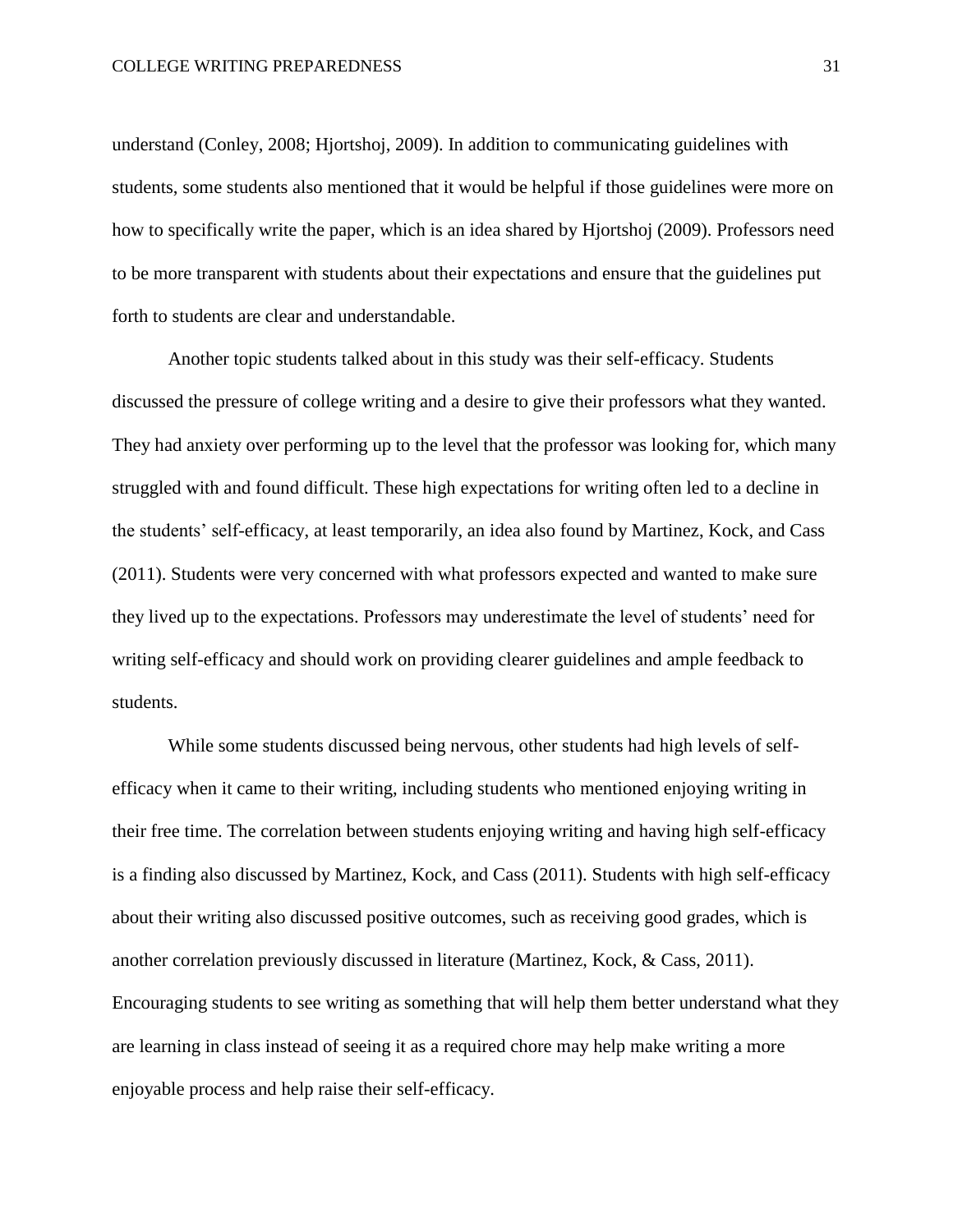A subject that students talked about during the interviews was their experience with a First-Year Writing course, which mainly was seen as positive. This correlates with Hjortshoj (2009) who discussed these courses as being helpful to students' transitioning from high school to college level writing. Students felt that the course helped them to be stronger writers, but also discussed that the course was not perfect and gave advice on how to improve it. Some students felt the course needed to be more focused on technique and skills rather than be focused on a topic that was used as something to write about. By being focused on a topic, the course may be lacking a focus on what students express they really need, improving skills and confidence in writing at the college level.

There were other perspectives mentioned in the interviews as well. Reaching out for support, such as through writing centers, was discussed by only a few students, but seen as positive and helpful. Some students discussed how having supportive high school teachers greatly helped them to feel prepared for college level writing. A few students also discussed wanting more feedback and critique from their college professors, especially during the first few assignments of college so that they would be more supported in their transition. By encouraging students to utilize resources such as writing centers and faculty support, and also by providing more feedback, especially at the beginning of college, colleges can help better support students in their transition from high school to college writing.

## **Recommendations**

After reviewing the literature and conducting interviews, I was able to investigate current issues surrounding the transition from high school level writing to college level writing through the perspectives of first-year students. By conducting this study I have attempted to answer my research question: How can K-12 institutions and postsecondary schools work to better prepare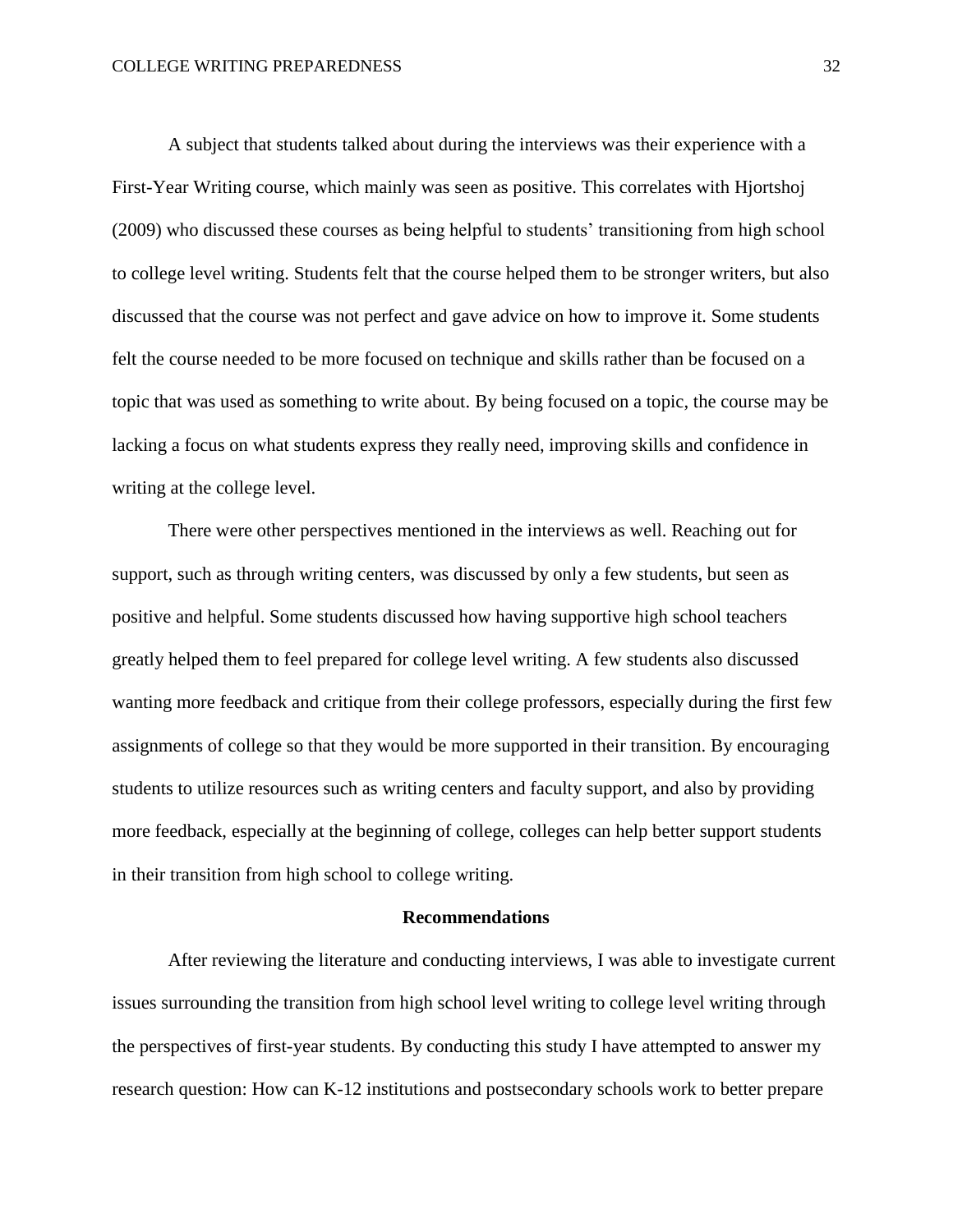students for college writing? In this section I will recommend ways that K-12 and postsecondary institutions can work to help students in their transition from high school to college level writing. **Recommendation #1: Colleges Should Partner with the K-12 System** 

Colleges need to be creating stronger partnerships with K-12 school systems in order to improve the way students are prepared for college level writing. When students come to college they are often met with a more loosely structured system that is not as standard or structured as the one they were used to at the high school level. One way to do this would be to create professional collaborative teams between faculty at the K-12 level and faculty at the college level. By creating partnerships, both institutions will benefit and the students will also be better served. By having meetings between faculty at both educational levels, teachers can discuss what is happening at both levels and discuss ways to make the material being taught be more connected and effective for students so that they are truly prepared for college level work when entering a postsecondary institution.

The best way to create these partnerships would be to utilize local networks, such as a school district and a nearby postsecondary institution, in order to learn about what is happening at both levels and to better suit the needs of students. This could also be done using technology, such as a discussion board or blog, to bring faculty and staff from both levels together to create a forum for these issues. K-12 and postsecondary institutions need to stop working as separate entities and instead work together. By continuing to work separately, nothing will be done to improve the transition for students and the two levels will continue to have confusion over what it means to be prepared for college level work. If partnerships are created it is more likely that positive outcomes for faculty, staff, and most importantly students, will occur.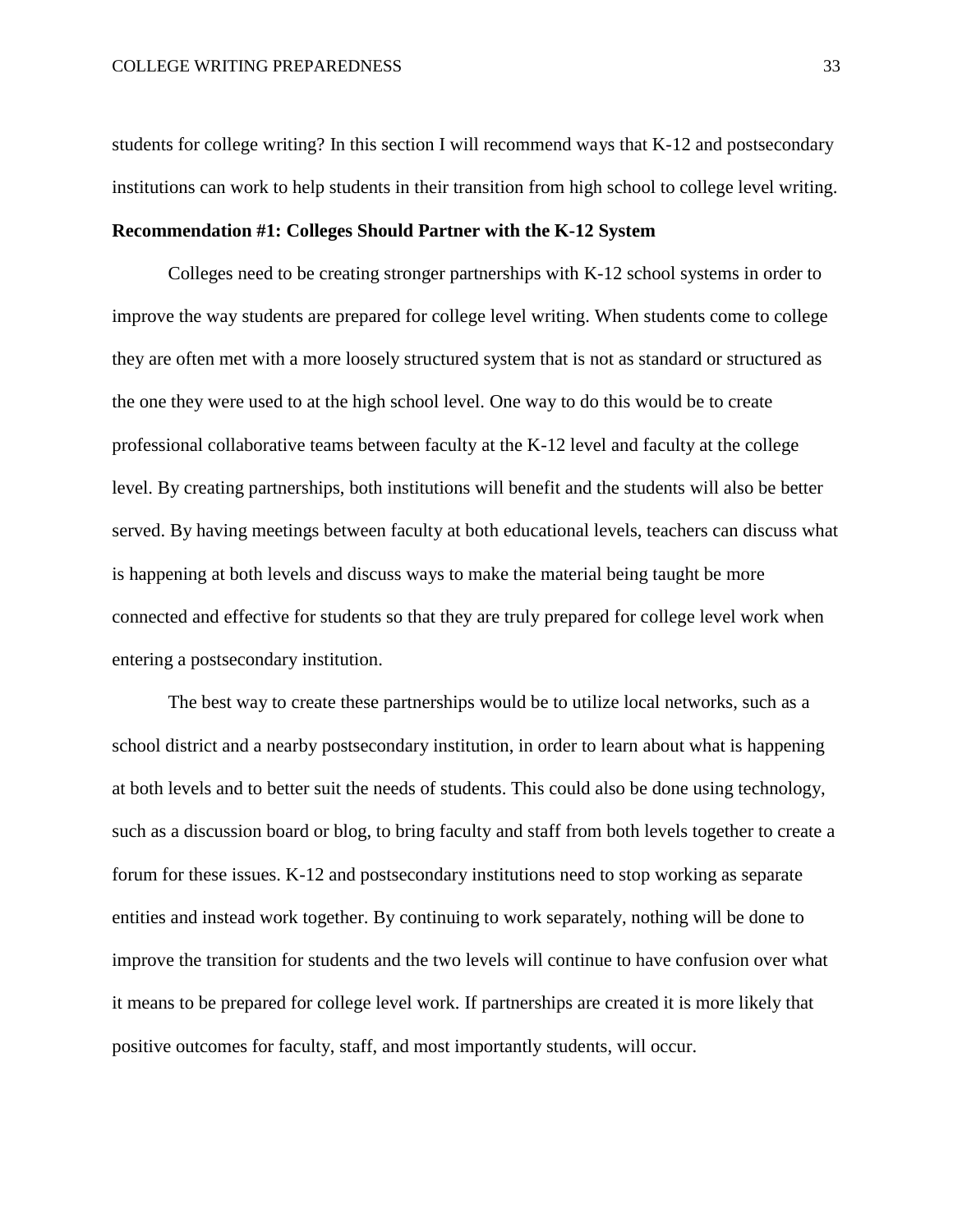The good news is that some K-16 partnerships do currently exist and can be used as models for future partnerships. An example is the K-16 Partnerships Network, which is part of the Philadelphia Higher Education Network for Neighborhood Development (PHENND, 2014). This partnership brings together faculty and staff from colleges and local public K-12 schools to learn best practices from each other through meetings and to also work together with the School District of Philadelphia to expand these types of partnerships. One thing this partnership utilizes that future partnerships should invest in is a full-time K-16 partnerships coordinator. By having a staff member who can facilitate these kinds of partnerships, it will be easier to bring faculty and staff from both levels together in a meaningful way.

These kinds of partnerships would help provide professional development and awareness about the K-12 system for college faculty and staff. If it isn't clear where students have been previously in their educational trajectory, how can college faculty and staff truly meet the needs of their students? K-16 partnerships would help them be aware of the structure of the system that students are coming from and provide them with resources to help ease the transition for these students.

A further recommendation I have is for students to be involved in this process of collaboration as well. By talking to students in this study I was able to gain valuable insight from their perspective that I believe would be valuable to these types of partnerships as well. Students need to have the chance to feel that they are important members of the discussion about their education. By empowering students to have a voice in these partnerships, they will have a greater stake in the educational process and may gain self-efficacy that can help them better succeed at the college level. The student voice should be part of the decision making process on what is best to help students prepare for college level work.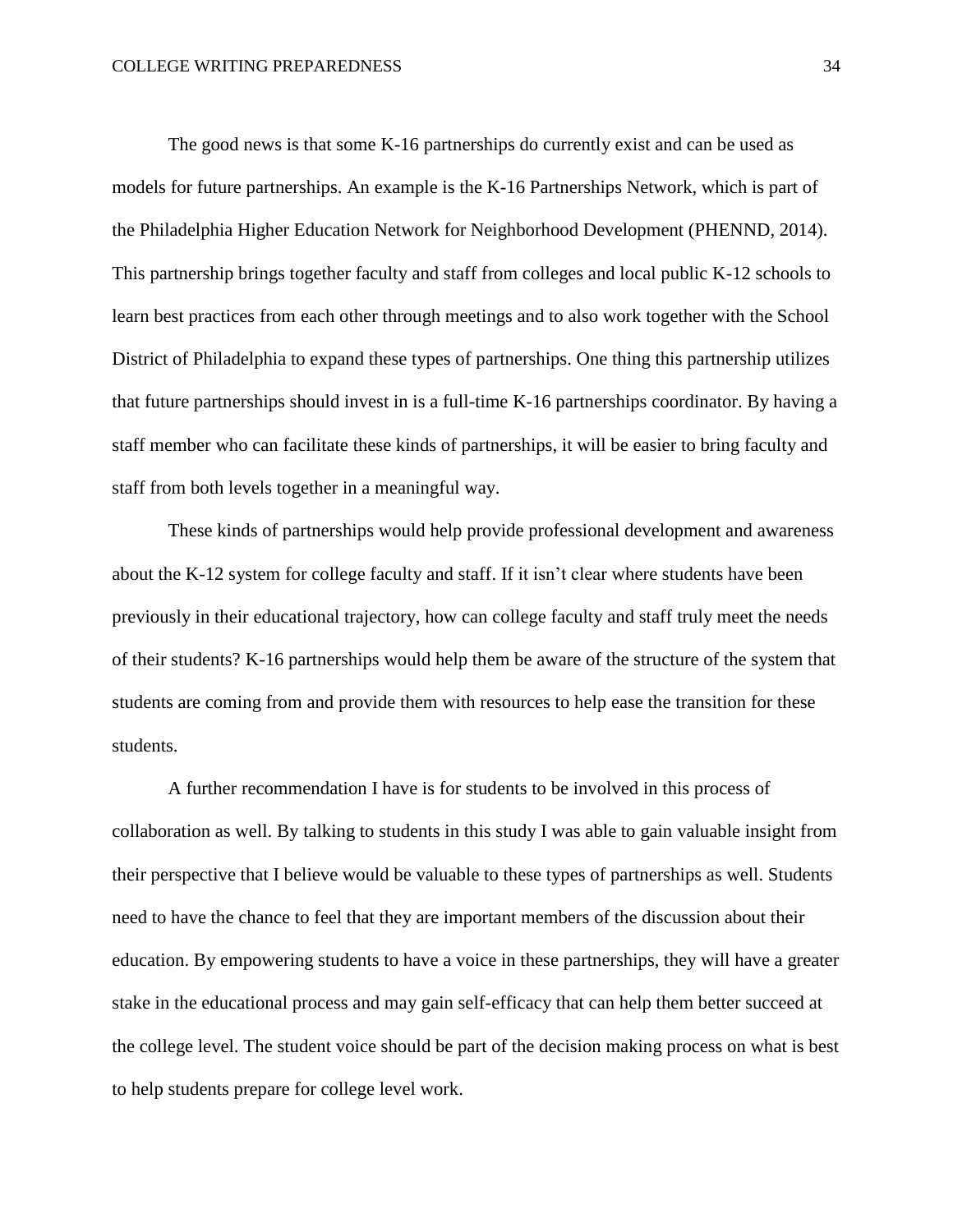Involving students in this process could be done in a variety of ways. One way could be by having monthly meetings with K-12 staff representatives, local college faculty and staff representatives, and student representatives from both the high school and college level. All of these representatives could meet to discuss current happenings in their institutions and bring forth issues that they feel are important to discuss as a group. After the meeting, the representatives could take back the information learned at the meeting and share this with their respective institutions. Students, for example, could share what they learned at their institution's next student council meeting or present to administration at their school.

Another way students could be involved would be to visit the meetings of K-16 partnerships that already exist and present on educational issues that are important to them in order to help educators understand their perspectives on the educational system. This could involve one student or a group of students from both the high school and college levels. K-16 partnerships could also invite students to be part of a panel during a meeting in order for K-16 educators to ask questions of the students and hear their views on educational matters. Involving students would help educators better understand the needs of their students by hearing from them directly.

By raising awareness about what is happening at both the K-12 and postsecondary levels for educators at both levels, it will be easier for students to transition from high school to college, as their teachers and professors will have greater understanding about where students are coming from and where they are going. Having partnerships involving K-12 and postsecondary educators will be a useful way to bring these entities together to discuss issues that affect both levels. Finally, by involving students in these partnerships, it will raise awareness about what students truly need and also empower students to be part of their educational process.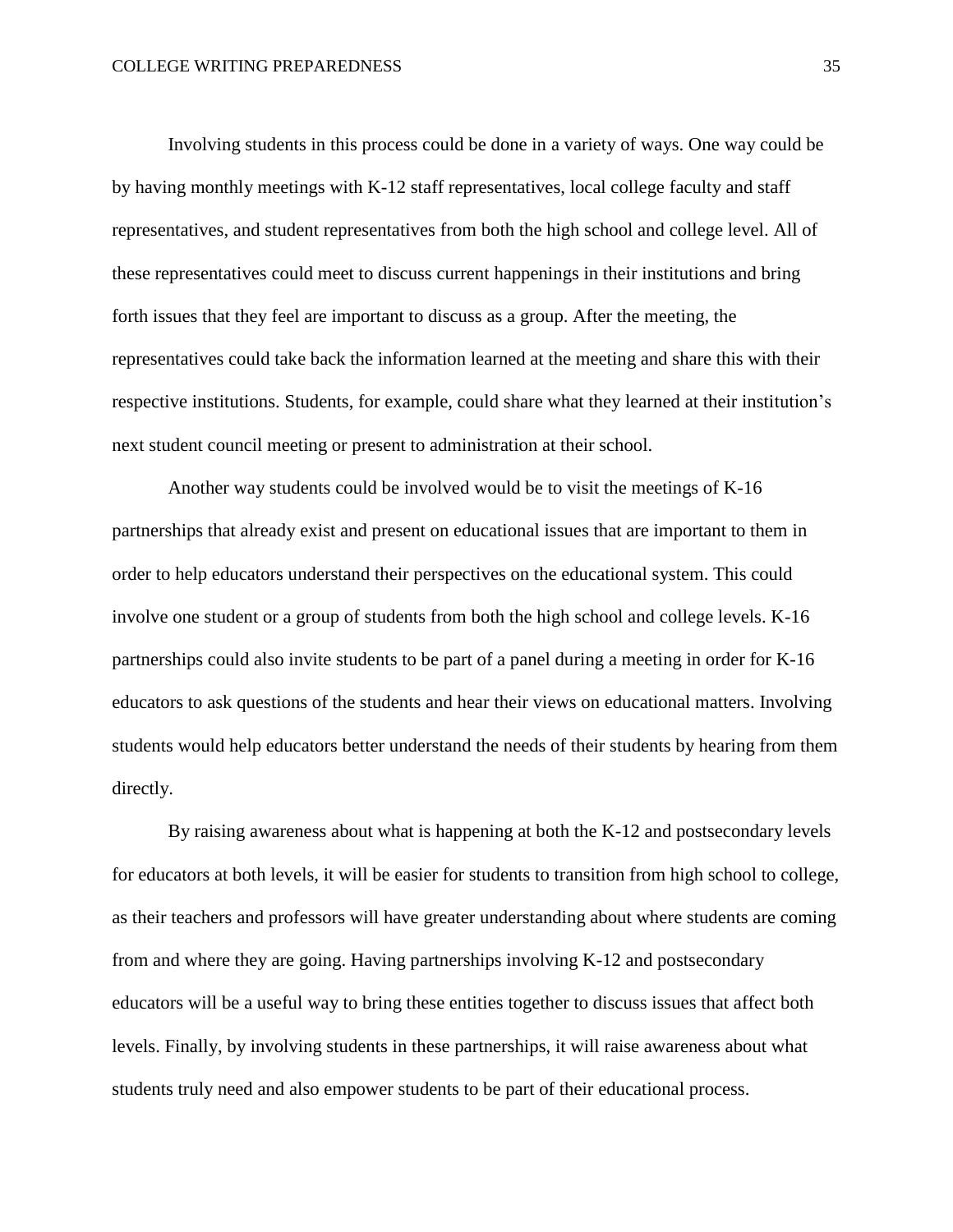#### **Recommendation #2: Colleges Should Take Action to Improve Students' Writing**

In addition to creating more awareness and partnerships, there are also things colleges can be working on independently of K-12 institutions. By taking action, colleges can work on improving writing success for students and help ease their transition to postsecondary writing. It is imperative that colleges take action instead of continuing to stick to the status quo.

**First-year writing.** While it was clear in this study that first-year writing courses were beneficial, students still explained that there were things about the course that they felt could be changed. One recommendation for all instructors who teach first-year courses that involve writing is to provide more structure for students, at least at the beginning of the course. As students are coming from a very structured system, it is important for them to be provided with structure at the beginning of their college career in order to better help their transition. By providing clear guidelines and expectations, especially with the first few papers, students will feel more prepared to write and less anxious about the process. As students continue with the writing process, faculty members will be able to lessen the structure that is needed, but at the beginning it would be useful for students to help them feel more confident about their writing.

This could be done by having very structured drafting and revision processes for the First-Year Writing Course and making sure each class has a similar structure, regardless of who is teaching it. One way to do this would be to provide a planning guide for instructors to ensure that their syllabi include certain elements, such as requirements for the amount of drafting and revision that students need to complete. One institution that does this is the University of Michigan (Sweetland Center for Writing, 2014), as they provide all their instructors with a syllabus planning sheet that notes requirements that need to be standard across the board (See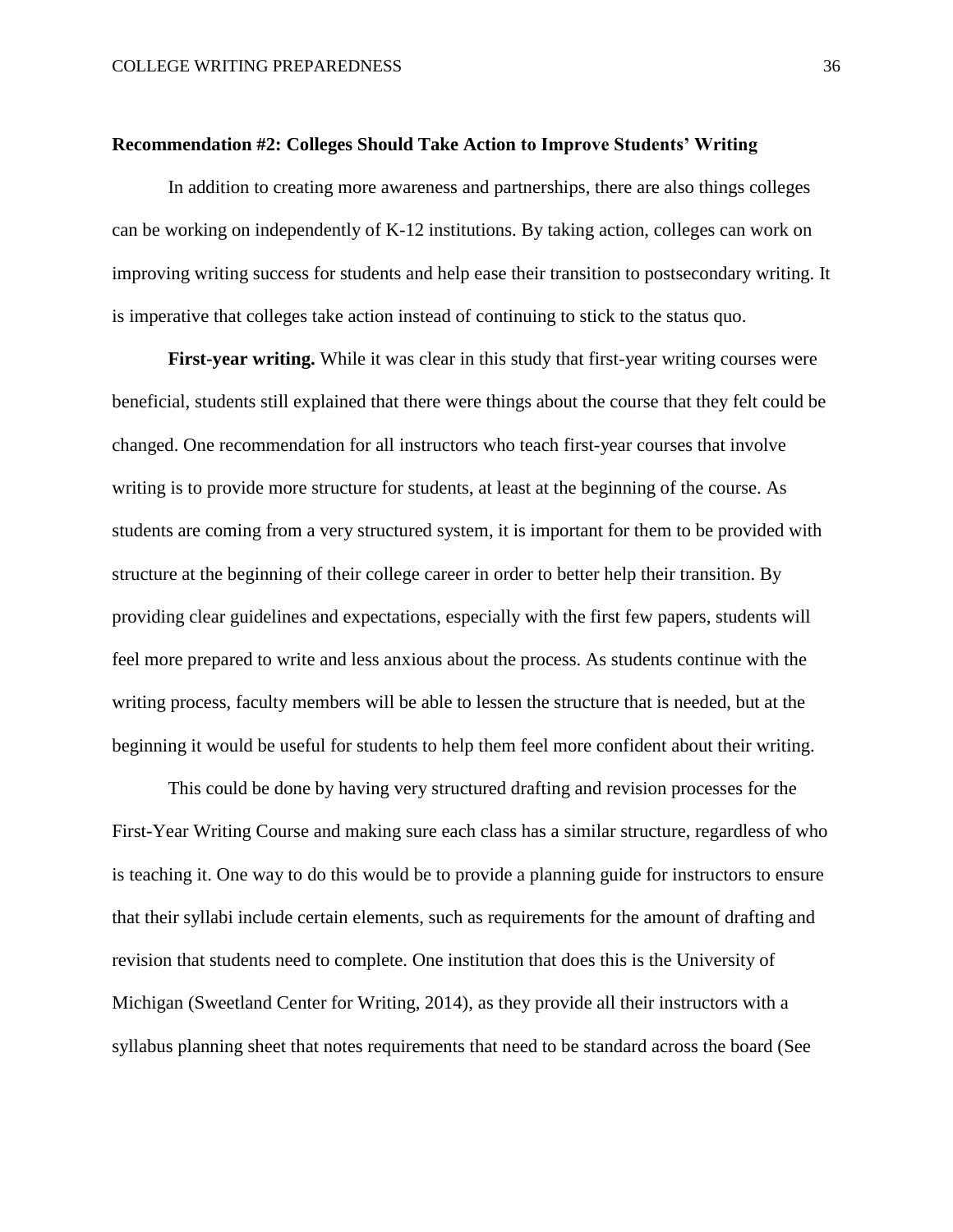Appendix C). Providing structure for both the course and for the writing students have to do will clarify expectations and help with the transition to college level writing for first years students.

**Connecting students with faculty members.** A further recommendation I would suggest is that students should be highly encouraged to reach out to faculty members. While this resource is often available, students often do not take advantage of it because they are unsure of what they are or feel that there is a stigma associated with reaching out for support. The answer to this solution may be to again provide more structure around this resource. For example, instead of just offering office hours, professors can require students to meet with them during office hours at least once or twice a semester to help students get in the habit of doing so and to help them understand that faculty are available to support their needs. Students may not have been used to the concept of office hours before, as often in high school they just meet with teachers in an after-school period that is more structured. By providing them with more structure around office hours in their first semester of college, they may have a better understanding of what they are and be more apt to voluntarily utilize the resource in the future.

**Encouraging the use of writing centers.** Another area where more structure could be utilized is in the use of campus writing centers. Students should be encouraged to utilize these centers and faculty members could also require first-year students to visit theses centers once or twice during a semester to familiarize themselves with this resource and also to help strengthen their writing skills with peer tutors. As meeting with peer tutors in a writing center can be a way to reduce anxiety and raise self-efficacy when it comes to writing, faculty should be encouraging students to make use of this resource. Students should also be made aware that writing centers are not just editing services, but rather a place where they can work with a peer tutor on their writing to not just fix it, but strengthen it and learn skills that they can continue to utilize in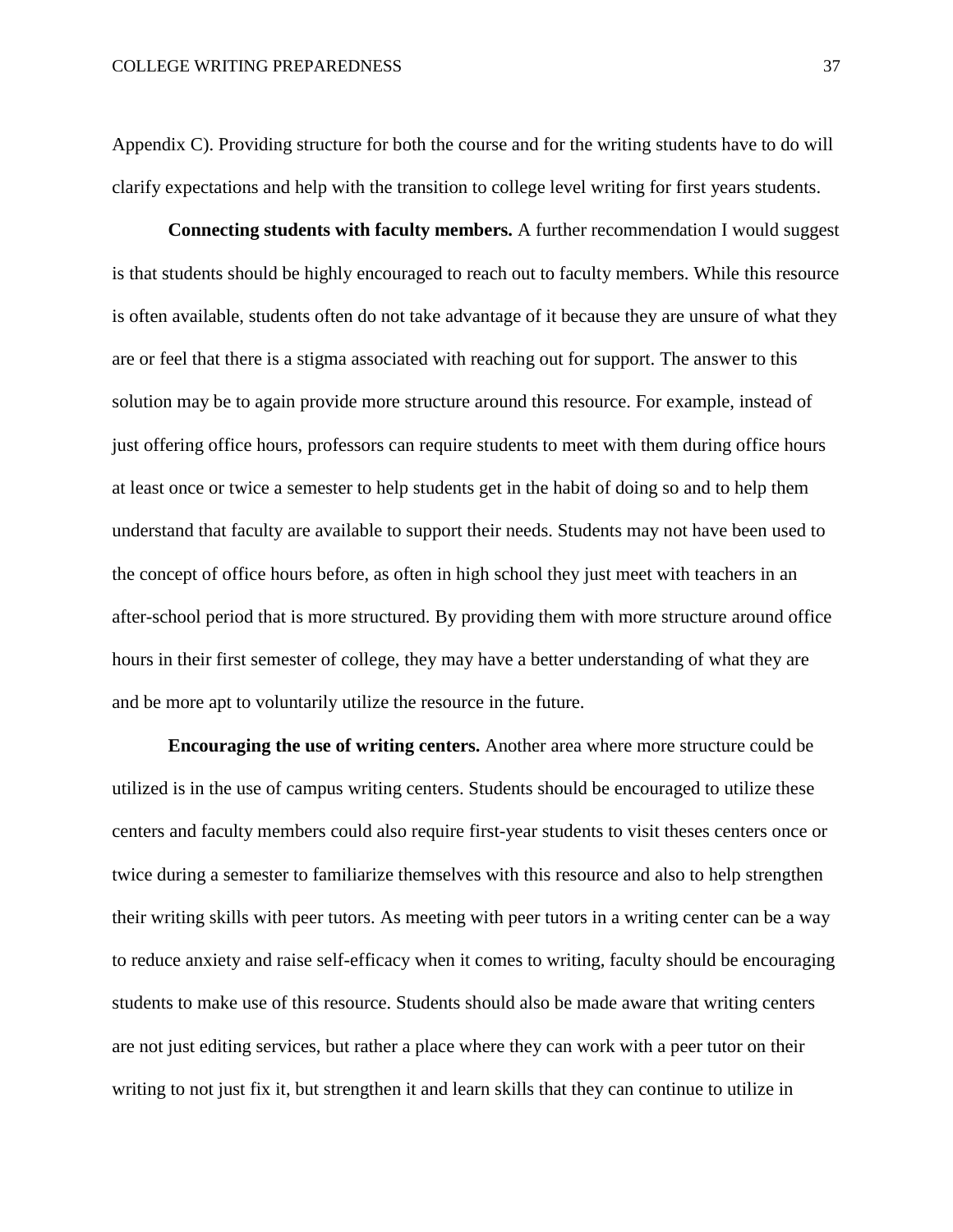future writing. More awareness for both students and faculty over what writing centers can provide is necessary so that this resource can be utilized in a way that is most effective for helping students transition to college writing.

Another resource provided by many writing centers is a writing fellows program. These programs generally involve a tutor being assigned to a particular section of a course. The students in the course are required to meet with the tutor at least once or twice during the semester. The tutor also attends the class with the students or has previously taken the course so that they are aware of the content being taught. While some students in this study mentioned the use of writing fellows in their classes, not all classes utilize this resource. Writing fellows programs are generally effective, but also costly to writing centers, as they pay tutors to have individual meetings with students that are more costly than just the drop-in tutoring writing centers often provide. Further research should be conducted on the effectiveness and best practices for writing fellows programs to investigate how to best use this resource, which is successful, in a cost-effective way.

Writing centers staff should be aware of current trends in K-16 education, as it will affect the way students are writing and tutors who work with students should be made aware of these trends. By understanding where students are coming from in regards to writing, tutors can be better prepared to work with students and help them break free from the structures they may have been used to at the high school level. Training tutors on these trends can be done during monthly staff development meetings or through a separate workshop. Writing centers could also bring in high school teachers to these trainings to help tutors hear more about how students are being prepared at the high school level. Writing centers should work to provide their tutors with the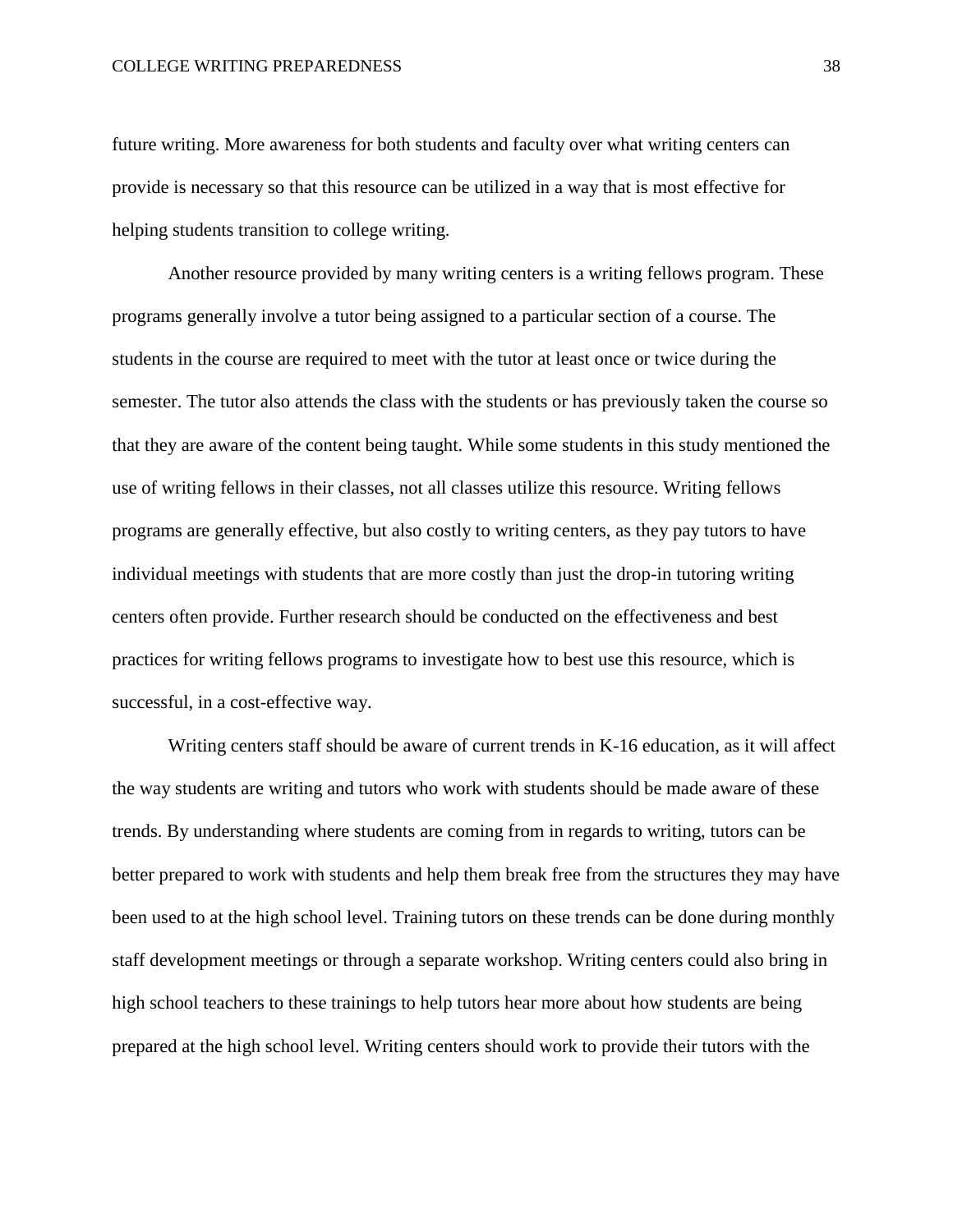most current information on how writing is being taught at both the K-12 and postsecondary level in order to best train them for working with students on their writing.

**Helping students see themselves as novices.** Finally, it is important to help students coming to college understand that they are beginners again, rather than experts. While many students, especially honors students, come into college having excelled at the high school level, it is important to encourage them to be open to learning more. This is important when it comes to writing, as many students are not open to learning new forms of writing, as they are used to a very structured form that has served them well previously. Unfortunately, as seen in this study, students are often more focused on grades and meeting their professors' expectations rather than seeing college as a learning experience where they can open themselves up to learning new things. By working on shifting the framework to a focus on learning, students can let themselves be novices and open to learning new things, rather than be stuck on thinking they are already an expert. Helping students understand this concept could be something that is done in the first-year writing course. Instructors could even provide students with a writing assignment where they need to find literature and report on how college writing is different from high school writing. This would help students immediately investigate the differences to help them understand that what they previously learned in regards to writing may be different than what they will be expected to do at the college level. While this would be one way to help students see themselves as novices, further research needs to be done to investigate the true purpose of college for students, whether they are actually open to learning or whether they are just focused on getting good grades, or conversely, just getting through.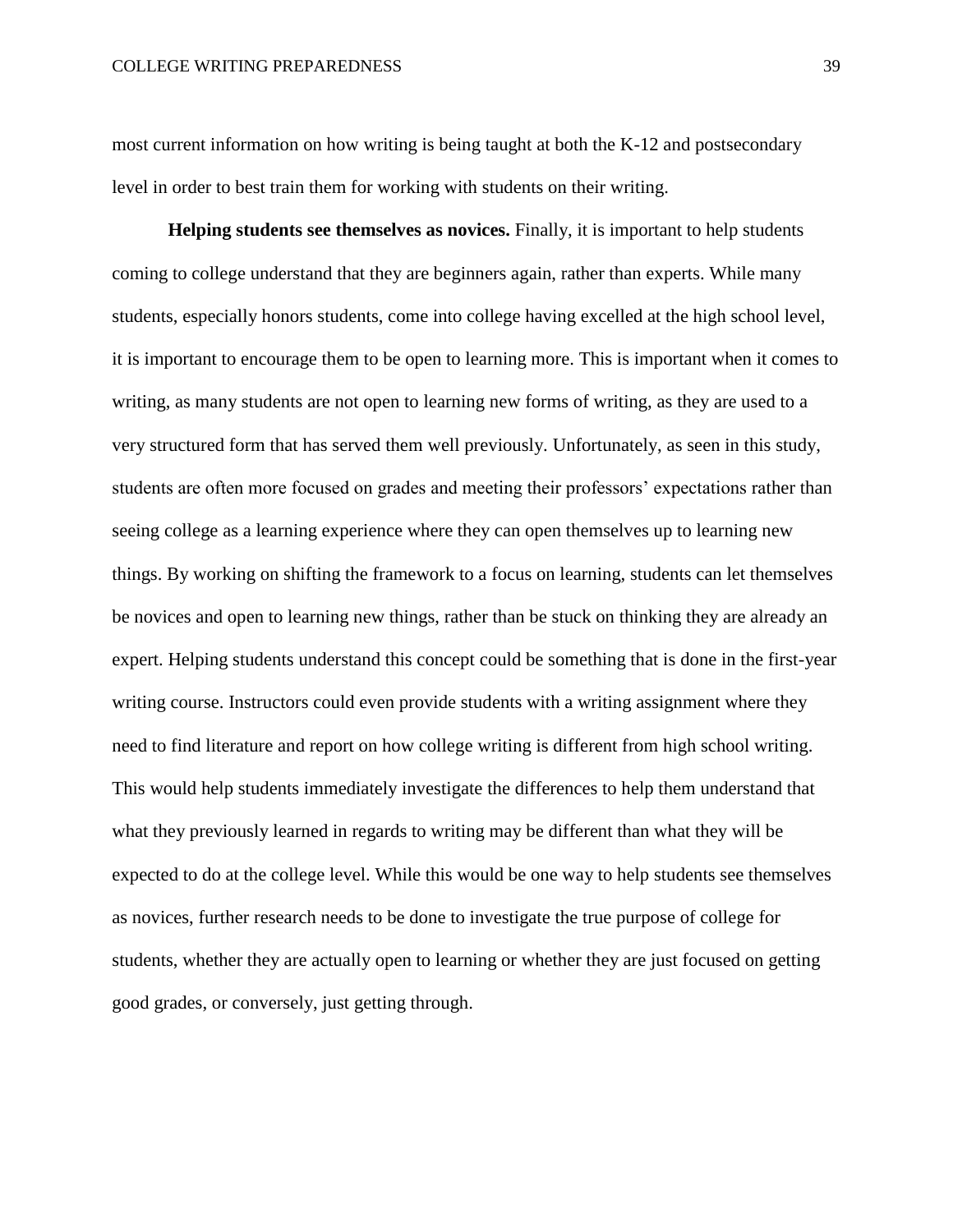#### **Recommendation #3: Systematic Changes within the Educational System are Necessary**

While I have laid out some practical recommendations, it is also important to investigate how work still needs to be done on the educational system as a whole. It has been seen through this study that the educational system is not working effectively for students. However, it is much easier to think about small changes, such as encouraging students to utilize writing centers or faculty support, rather than taking on the educational system in the United States. While it is a difficult task, it is something that needs to continue to be investigated in order to better help students be prepared for college level work.

As the CCSS have become the new standard in public education in the United States, it is important to continuously evaluate the effects they are having on students' preparation for college. As access to college continues to grow, it is important to evaluate what college preparedness is and how it is being assessed. Further research needs to be conducted as more students enter college who have come from high schools that have implemented the CCSS in order to see what impact they are having on students and their writing preparation. As colleges vary greatly and are not as standardized as public elementary, middle, and high schools, it is important that K-12 and postsecondary institutions all work together as an entire system in order to ensure that mixed messages on education are not being communicated.

While the public system is important to look at, it is also important to note that many of the students in this study attended private schools and felt generally well prepared. It might be important for public education to benchmark private K-12 institutions to see what best practices could be adapted for public schools. As other different types of K-12 education emerge, such as the rise in charter schools, it is necessary to continue to evaluate what each type of institution is doing to prepare students for college in order to make sure students are being best prepared.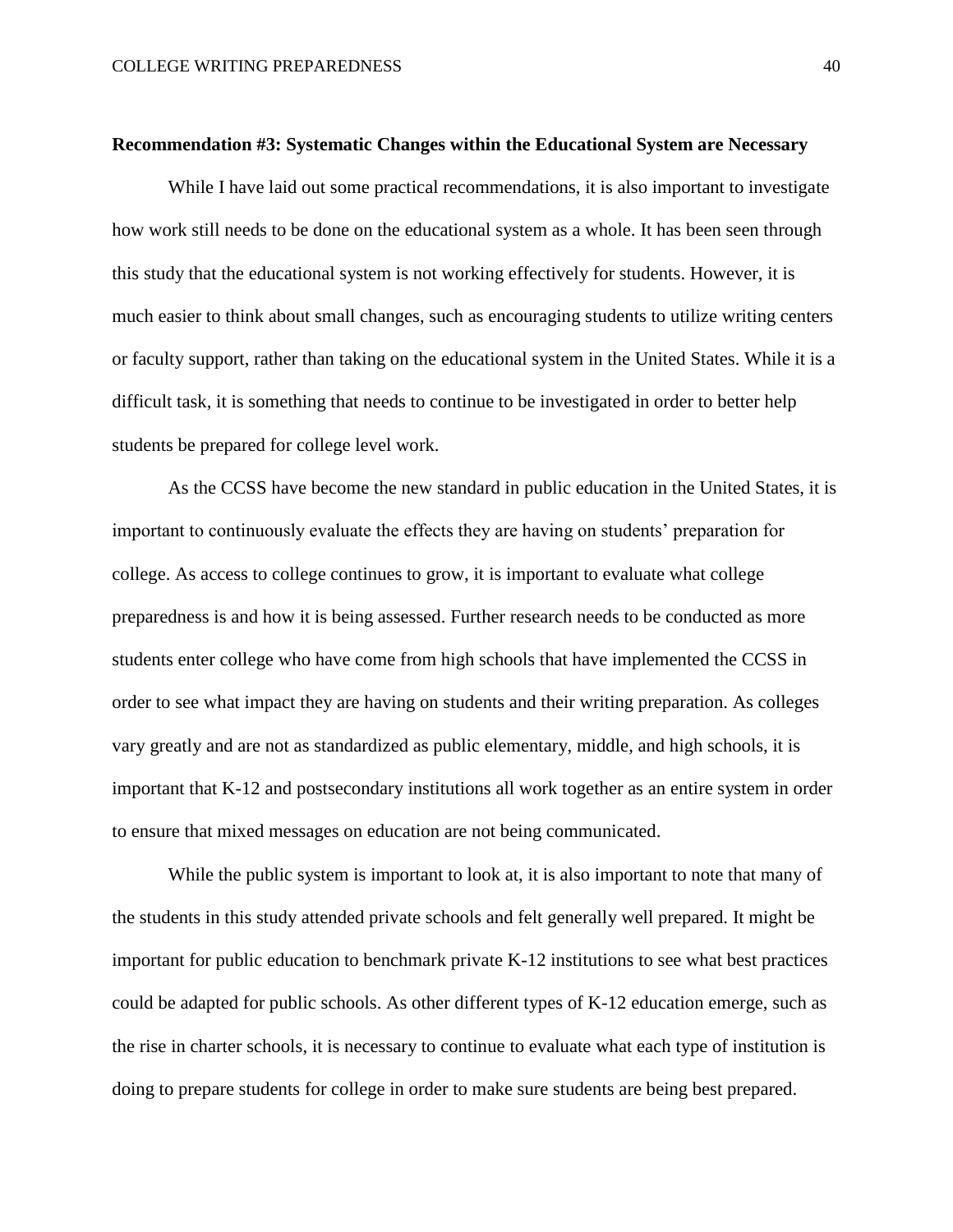#### COLLEGE WRITING PREPAREDNESS 41

Public education need to look at other types of schools in order to see which preparation model works best for students.

In order to improve upon college writing preparedness, it is vital that changes occur in many ways. K-16 partnerships need to be created and expanded in order to bring all parties involved in education together to best improve the transition from high school to college writing for students. Colleges also need to ensure that their first-year writing course is effective and consistent, encourage students to utilize resources such as their professors' office hours and writing centers, and also help students see that they are novices and should be open to learning. In addition to these recommendations, the education system in the United States needs to be continuously evaluated to ensure it is working to best prepare students for college, especially in the area of writing. Lawmakers, Administrators, and Teachers all need to be evaluating what is happening in educational systems and continuing to conduct research in order to understand the effectiveness of the education system in the United States.

## **Conclusion**

This study was conducted to further expand on the issue of college preparedness, specifically in the area of college writing preparation. From this study I was able to gain valuable insight into the perceptions of first-year students on their college writing preparation and investigate ways to improve upon the transition from high school to college level writing. This research is significantly important for the field of higher education, as it is vital that higher education professionals understand the way students are academically prepared to come to higher education institutions.

The most important thing I learned from this study was that as higher educational professionals it is imperative to meet students where they are in terms of academic preparation.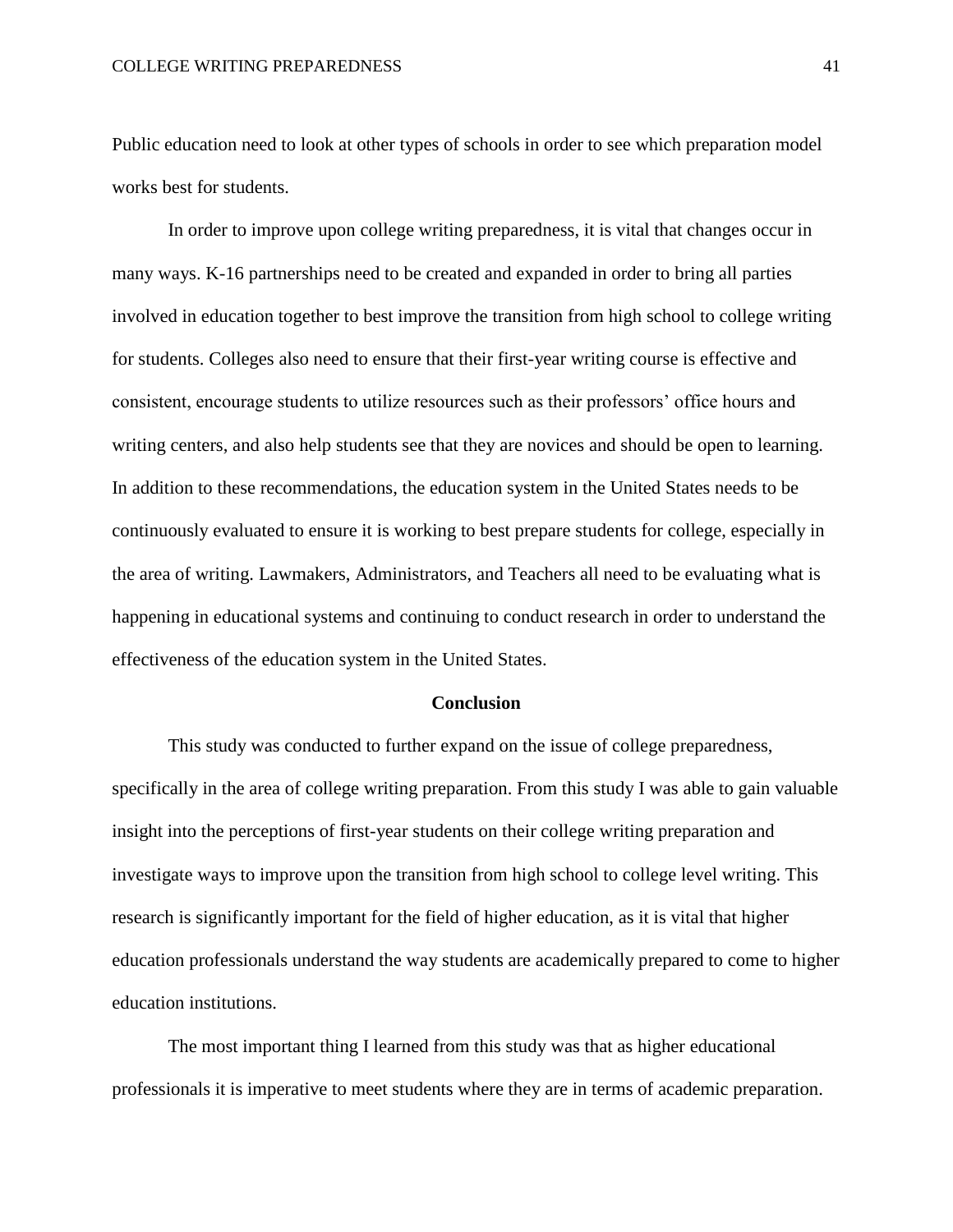Instead of asking them to reach expectations they are unprepared for, we need to assess their level of preparation and see what areas need improvement so that they are able to succeed in postsecondary education. As access to higher education continues to grow, students will continue to be coming to college with varying levels of preparation and we need to understand where students are coming from to best meet their needs and help them succeed at the college level.

While it is clear that understanding how students are prepared for college is important for academic affairs, it is also important for those who work in student affairs. As students are more often coming to college unprepared for the level of work expected, they may have greater difficulty adjusting to college life as a whole and may also be dealing with mental health issues, such as anxiety and depression, due to the raised expectations. Student affairs professionals should be aware of how students are being academically prepared to anticipate the needs of the student as a whole in order to ensure that students are able to have a positive college experience.

It is also absolutely necessary that collaboration between all levels of education continues and grows. Working together as an entire system instead of separate entities is extremely important in order to ensure that students are being guided and taught in the proper ways that will help them be adequately prepared for college level work, especially in the field of writing. Collaboration between K-12 and higher education is essential for continued improvement for students in the transition between high school and college.

We also need to work on empowering our students to have a larger voice in their own education. Listening to the perspectives from the students in this project helped me see the great ability students have to articulate their needs, but also made me realize that students often don't put forth this information without being asked first. By helping our students realize that their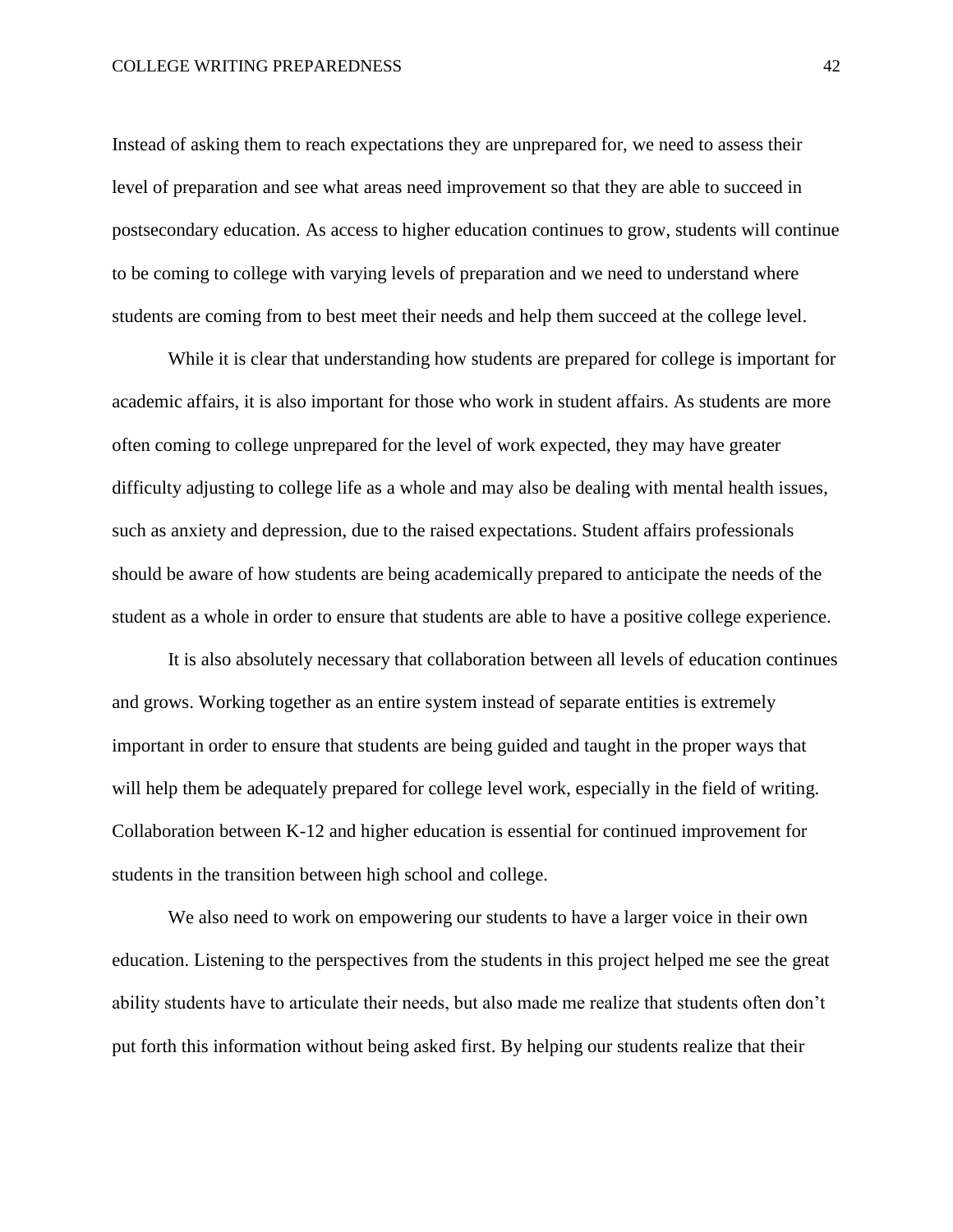#### COLLEGE WRITING PREPAREDNESS 43

voice is important, we can hopefully encourage them to advocate for their needs and help shape future change in the field of education.

Overall, this project was a wonderful experience that helped me better understand how to conduct qualitative research and explore a topic that is very important to me, college writing preparation. This study has provided information on college writing preparation that can be utilized at both the K-12 and postsecondary levels. This subject is one that will continue to be important to the field of higher education as the true purpose of college continues to be discussed and assessment measures at the postsecondary level are being considered by the government. Hopefully, further research will continue to be done on this topic and actions will be taken to improve the transition from high school to college writing for students.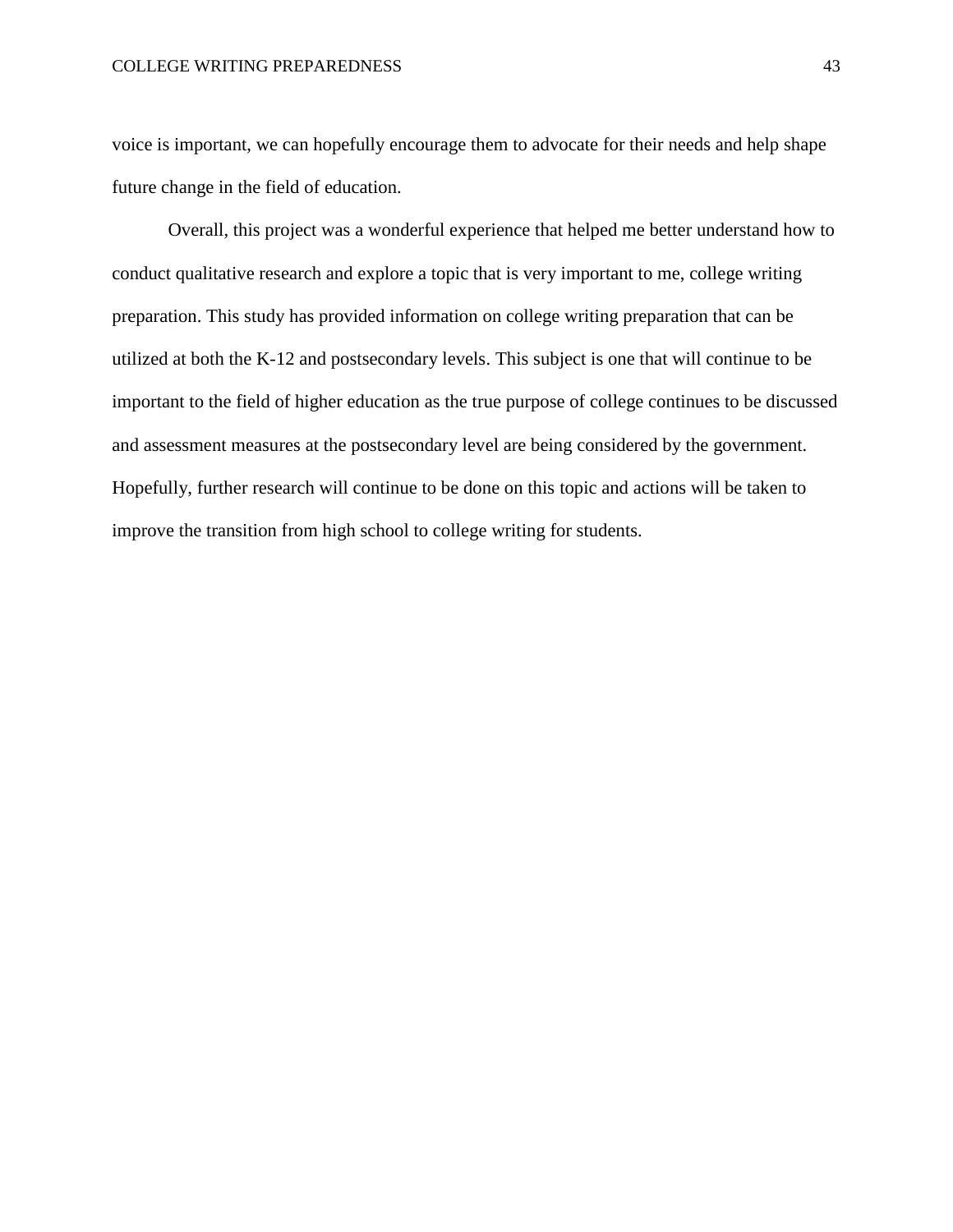#### References

- Barnes, W., Slate, J., & Rojas-LeBouef, A. (2010). College-readiness and academic preparedness: The same concepts? *Current Issues in Education*, *13*(4). Retrieved from http://cie.asu.edu
- Beil, C., & Knight, M.A. (2007). Understanding the gap between high school and college writing. *Assessment Update, 19*(6). DOI: 10.1002/au
- Common Core State Standards Initiative (2012). *English language arts: Writing: Introduction.* Retrieved from http://www.corestandards.org/ELA-Literacy/W/introduction/

Conley, D. (2011). Building on the common core. *Educational Leadership 68*(6), 16-20.

Conley, D. (2007). The challenge of college readiness. *Educational Leadership, 64*(7), 23-26.

Conley, D. (2008). Rethinking college readiness. *New Directions for Higher Education, 144*, 3- 13. DOI: 10.1002/he.321

Doubleday, J. (2013, September 26). Most students are underprepared for college, SAT results show. *The Chronicle of Higher Education.* Retrieved from http://chronicle.com/article/Most-Students-Are-Unprepared/141919/

Hjortshoj, K. (2009). *The transition to college writing* (2<sup>nd</sup> ed.). Boston, MA: Bedford/St. Martin's.

- Hoyle, J., & Kutka, T. (2008). Maintaining America's egalitarian edge in the  $21<sup>st</sup>$  century: Unifying K-12 and postsecondary education for the success of all students. *Theory Into Practice, 47*, 353-362. DOI: 10.1080/00405840802329466
- Martinez, C.T., Kock, N., & Cass, J. (2011). Pain and pleasure in short essay writing: Factors predicting university students' writing anxiety and writing self-efficacy. *Journal of Adolescent and Adult Literacy, 54*(5), 351-360. DOI: 10.1598/JAAL.54.5.5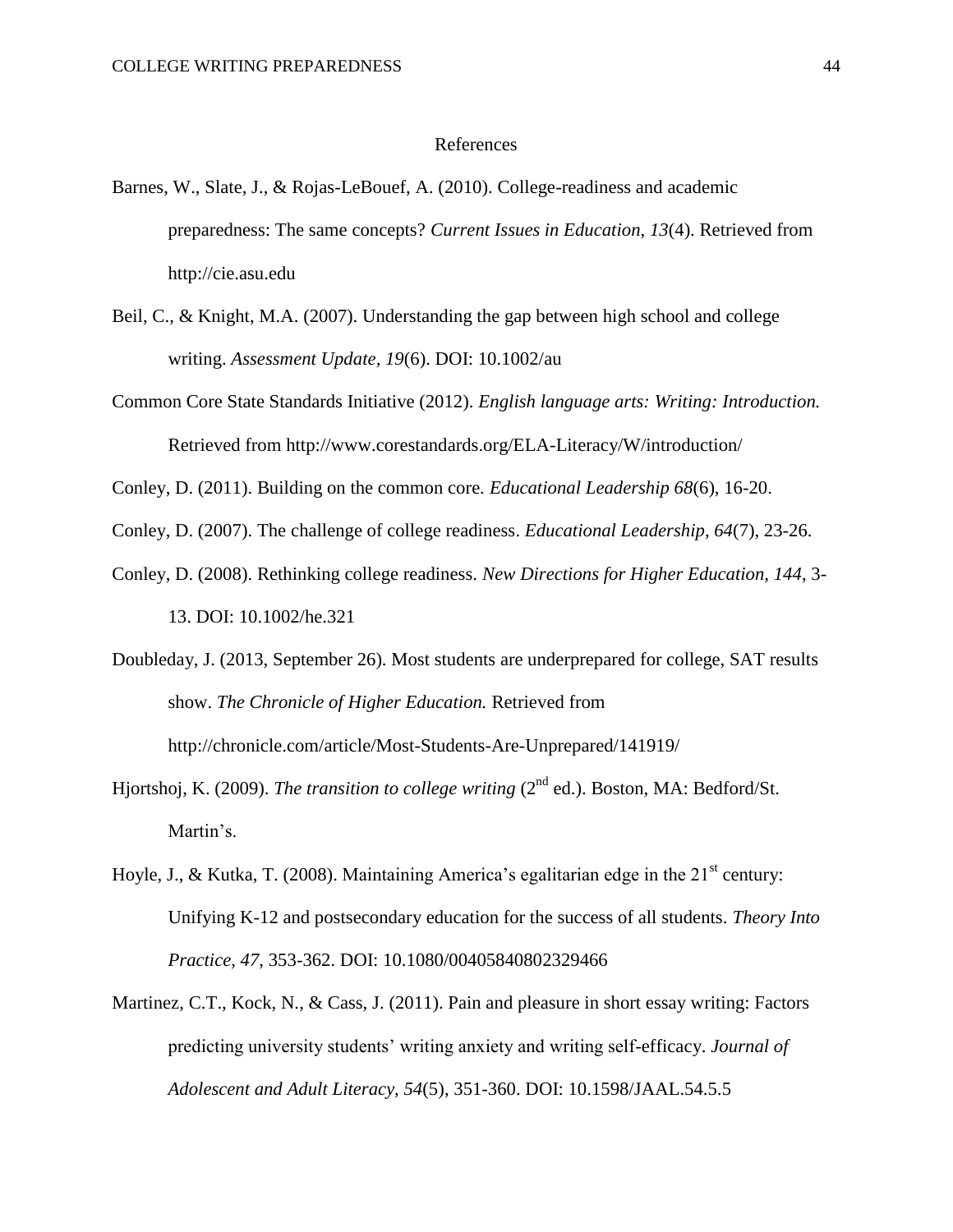- Massachusetts Department of Education (2011, March). *Massachusetts curriculum framework for English language arts and literacy.* Retrieved from http://www.doe.mass.edu/frameworks/ela/0311.pdf
- Massachusetts Department of Education (2014). *Massachusetts comprehensive assessment system.* Retrieved from http://www.doe.mass.edu/mcas/
- Mattern, K.D., & Shaw, E.J. (2010). A look beyond cognitive predictors of academic success: Understanding the relationship between academic self-beliefs and outcomes. *Journal of College Student Development, 51*(6), 665-678. DOI: 10.1353/csd.2010.0017
- Mertens, D. M. (2010). *Research and evaluation in education and psychology* (3<sup>rd</sup> ed.). Thousand Oaks, CA: SAGE Publications.
- Patterson, J. P., & Duer, D. (2006). High school teaching and college expectations in reading and writing. *The English Journal, 95*(3), 81-87.

Philadelphia Higher Education Network for Neighborhood Development (2014). *K-16 Partnerships.* Retrieved from

http://www.phennd.org/index.php?/initiatives/initiatives/k16/

- Porter, A.C., & Polikoff, M.S. (2012). Measuring academic readiness for college. *Educational Policy, 26*(3), 394-417. DOI: 10.1177/0895904811400410
- Reason, R. D., Terenzini, P.T., & Domingo, R.J. (2006). First things first: Developing academic competence in the first year of college. *Research in Higher Education, 47*(2), 149-175.

Rothman, R. (2012). A common core of readiness. *Educational Leadership, 69*(7), 11-15.

Sommers, N., & Saltz, L. (2004). The novice as expert: Writing the freshman year. *College Composition and Communication, 56*(1), 124-149.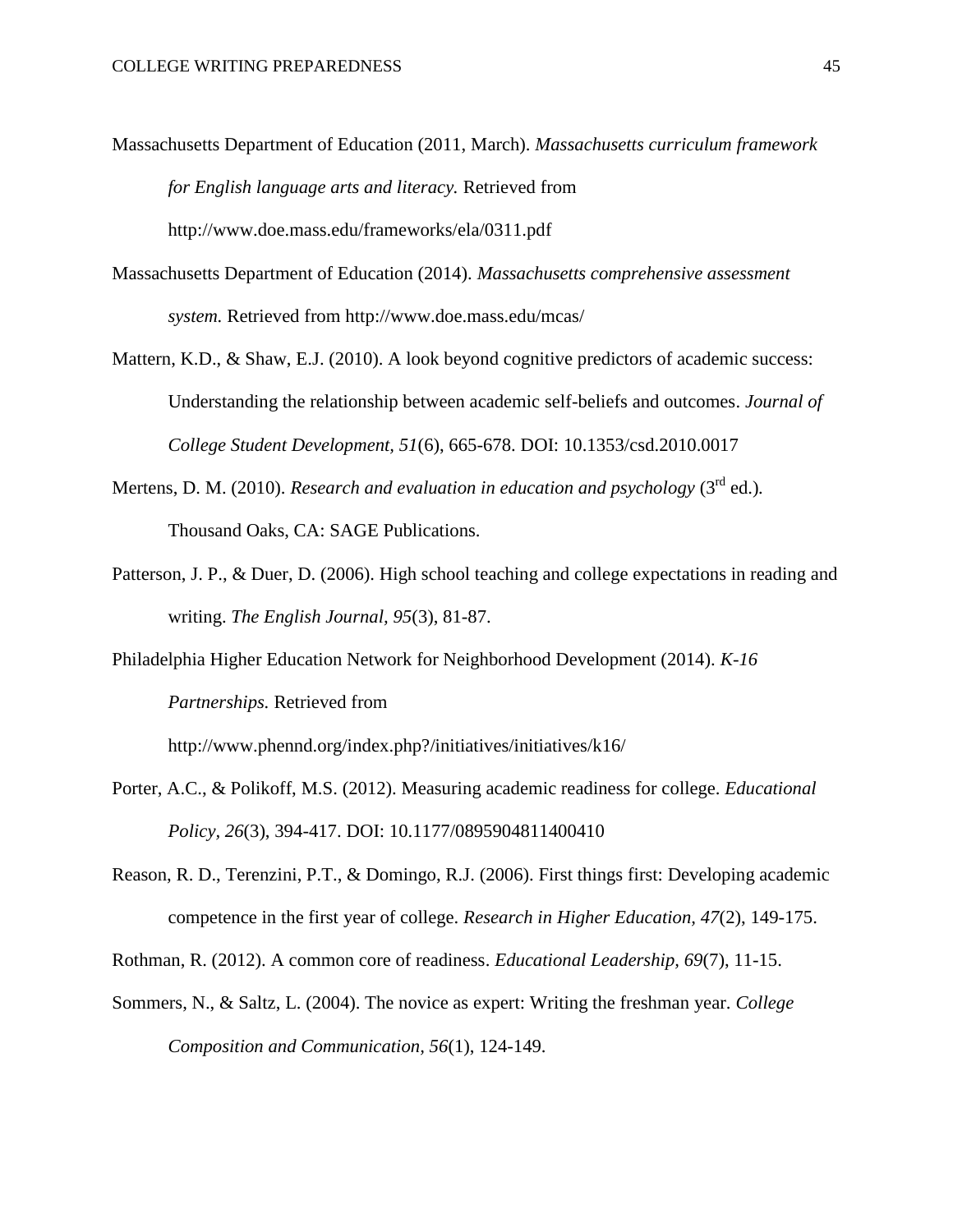- Sweetland Center for Writing (2014). *First-year writing requirement course syllabus planning sheet.* Retrieved from http://www.lsa.umich.edu/UMICH/sweetland/Home/Writing %20Requirements/First-Year%20Writing%20Requirement/
- Venezia, A. (2003). Connecting the systems: What can postsecondary education do to work with K-12 to help students better prepare for college? *peerReview, 5*(2), 27-30.
- Venezia, A., & Jaeger, L. (2013). Transitions from high school to college. *The Future of Children, 23*(1), 117-136.
- Young, J. A. (2014). First-year composition and the Common Core: Educating teachers of writing across the high school-college continuum. *Teaching/Writing: The Journal of Writing Teacher Education, 3*(1), 19-26.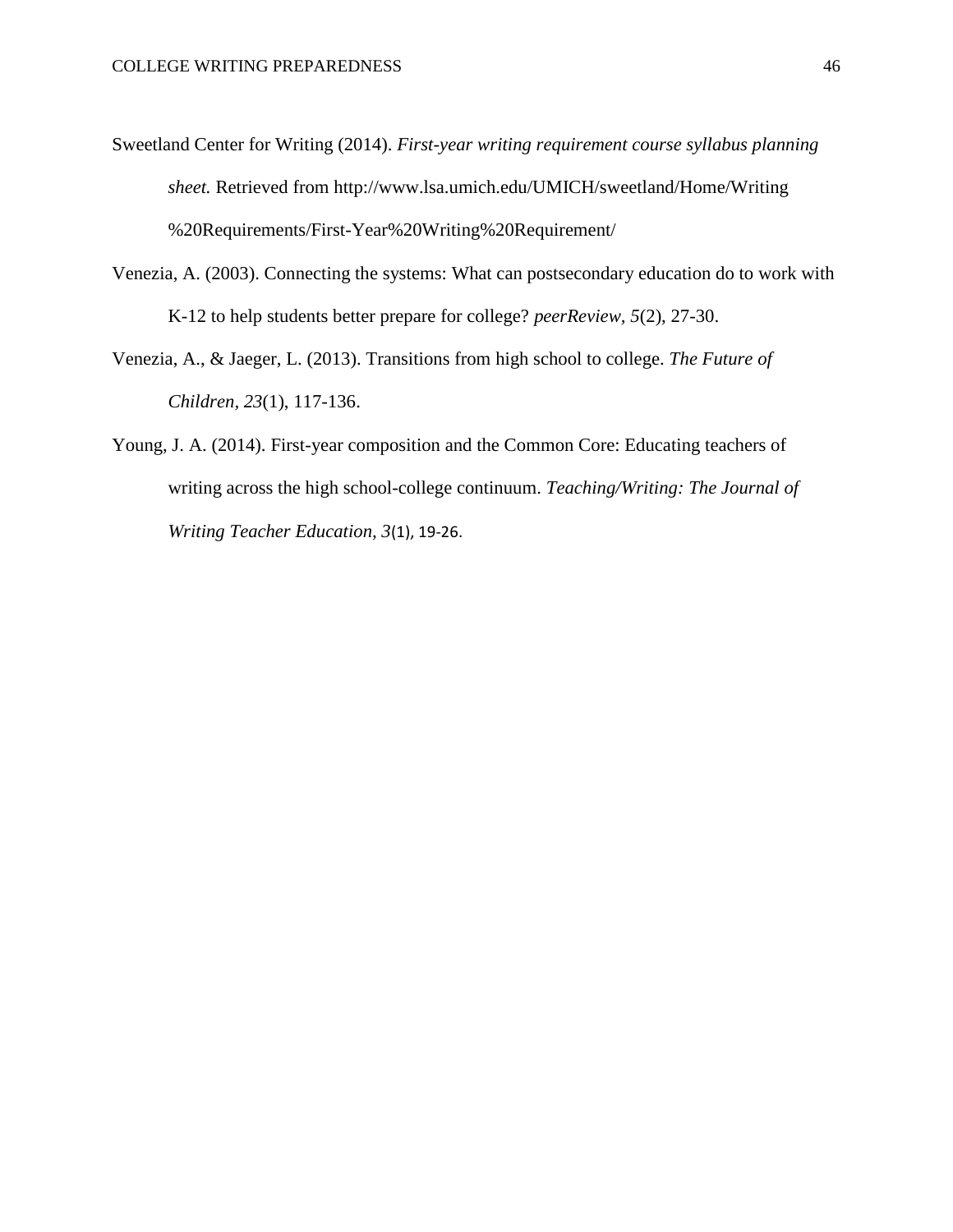# Appendix A

| <b>Name (Pseudonym)</b> | <b>Student Classification</b> | <b>State</b>  | <b>Public/Private</b> |
|-------------------------|-------------------------------|---------------|-----------------------|
| Emily                   | Honors                        | New Hampshire | Semi-Private          |
| Olivia                  | Honors                        | New Hampshire | Private               |
| Charlotte               | Honors                        | Massachusetts | Private               |
| Nicole                  | Honors                        | Vermont       | Private               |
| Zack                    | Traditional                   | Massachusetts | Public                |
| <b>Brittany</b>         | Compass                       | Massachusetts | Public                |
| Emma                    | Traditional                   | Massachusetts | Public                |
| Patrick                 | <b>Honors</b>                 | Massachusetts | Public                |
| Elizabeth               | Honors                        | Maine         | Public                |
| Sarah                   | Compass                       | Massachusetts | Public                |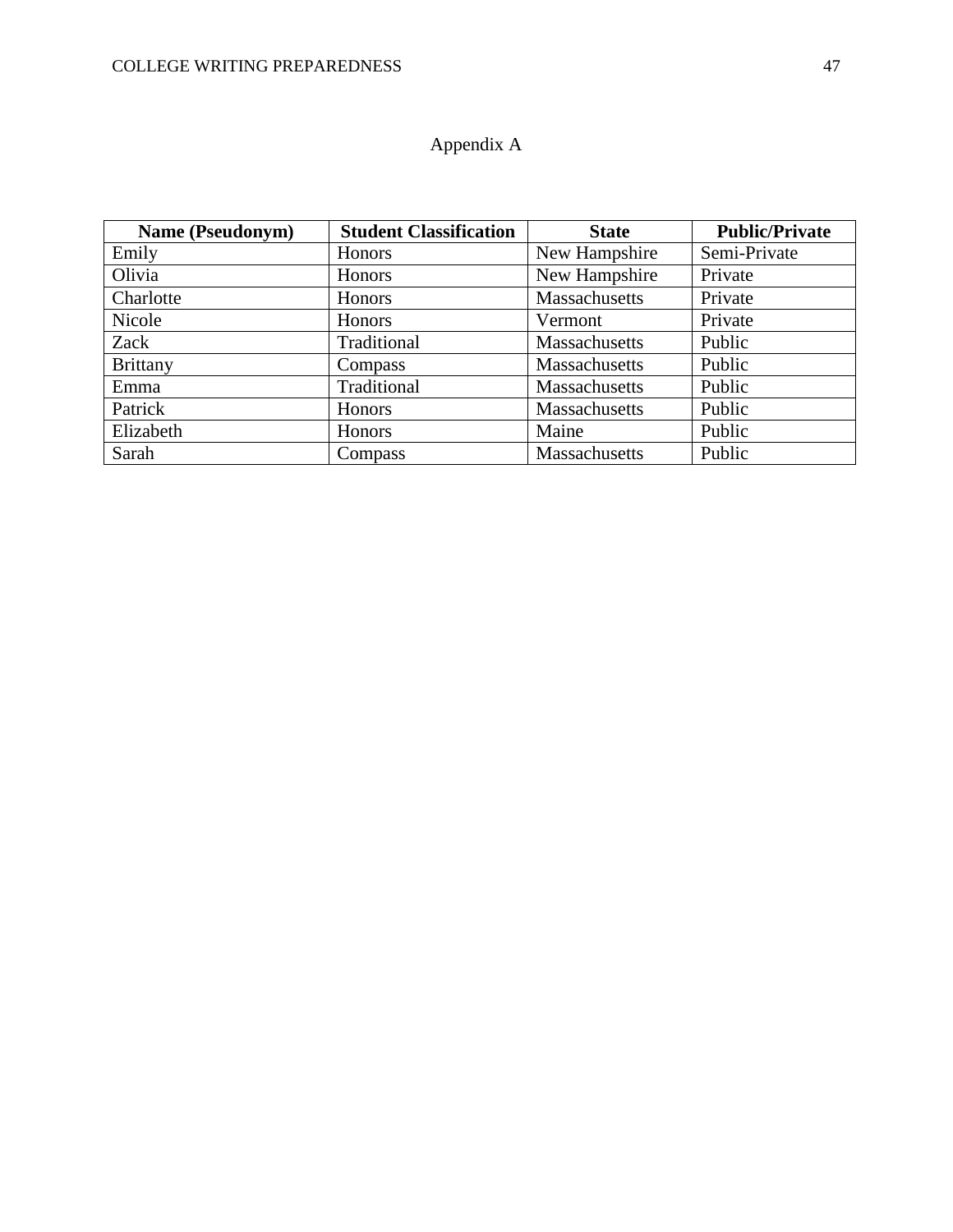#### Appendix B

- 1. How did your first semester at college go?
- 2. Did you attend a public or private high school?

2a.What academic preparation did you receive for college at your high school?

- 3. Describe how writing was or wasn't a part of your high school academic preparation.
- 4. If you could tell your high school English teacher one thing that would have helped you better prepare for writing in college, what would it be?
- 5. Tell me about how prepared you felt you were for writing at the college level when you first arrived at college.
- 6. Tell me about how prepared you feel you are for writing at the college level after taking the First-Year Writing course; have you noticed any significant changes?
- 7. If you could tell your First-Year Writing professor one thing they could do better to help your transition to writing in college, what would it be?
- 8. What do you find to be writing skills that are easier for you?
- 9. What do you find to be writing skills that are challenging for you?
- 10. What kind of writer are you now? What areas would you like to develop as a writer in the future?
- 11. Is there anything else I didn't ask about your college writing preparation that you would like to tell me about?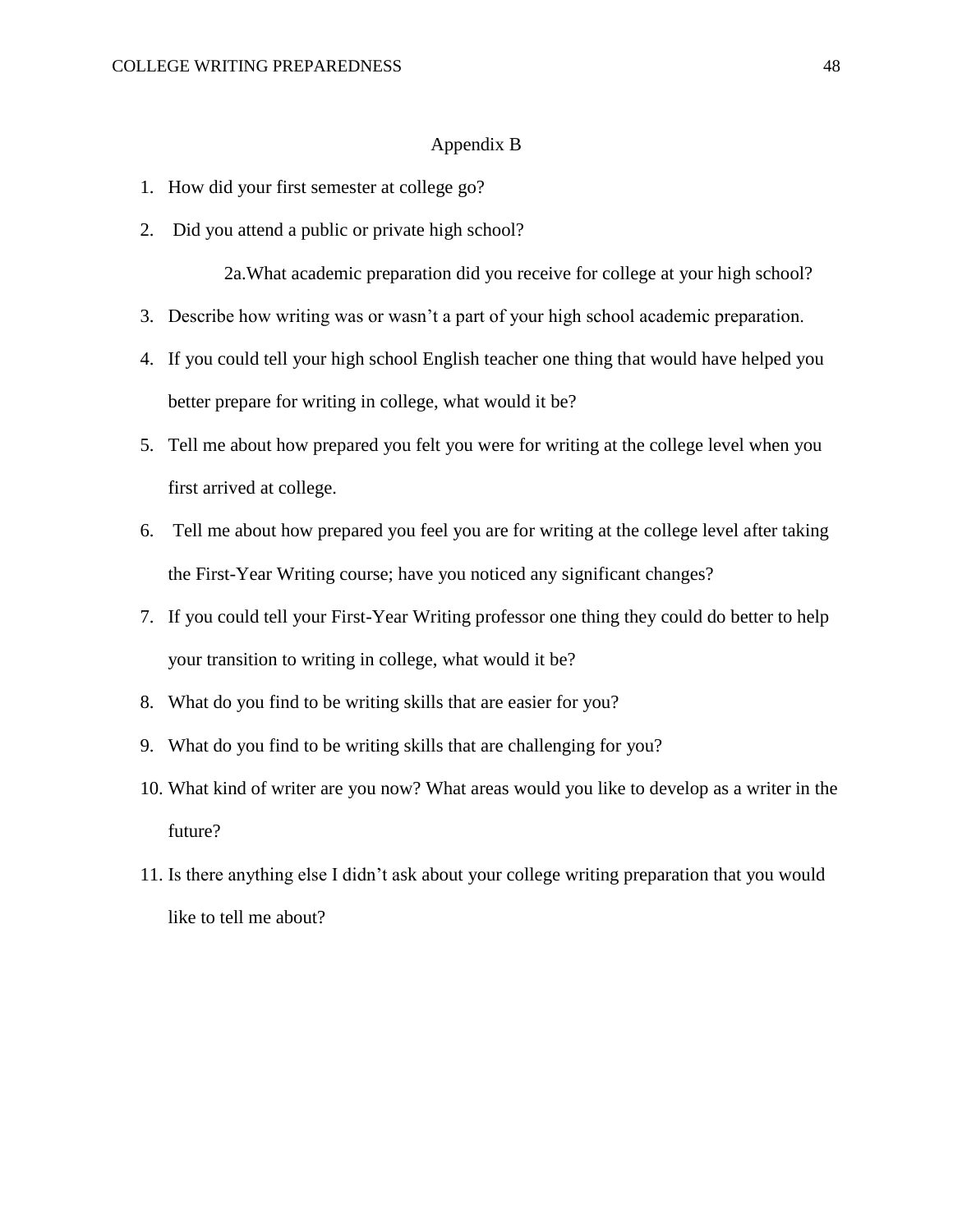# Appendix C – Page 1



# First-Year Writing Requirement Course Syllabus Planning Sheet

The purpose of this planning sheet is to aid faculty and GSIs preparing syllabi for First-Year Writing Requirement (FYWR) courses (and administrators approving these syllabi) to insure a common experience for students across the university taking these courses through the inclusion of course features that support the FYWR guidelines approved by the College of LS&A and overseen by the Sweetland Center for Writing.

| v | Successful First-Year Writing Requirement courses incorporate the following features,<br>which should be clearly indicated in course syllabi. They will:                                                                                                                                                                                                                                                             |
|---|----------------------------------------------------------------------------------------------------------------------------------------------------------------------------------------------------------------------------------------------------------------------------------------------------------------------------------------------------------------------------------------------------------------------|
|   | Address the shared learning goals common to all FYWR courses.<br>The course description should make it clear that this is a FYWR course and writing instruction is<br>its primary focus.<br>. The syllabus should speak directly to the FYWR course goals in some way. (See<br>http://www.lsa.umich.edu/sweetland/writingrequirements/firstyearwritingrequirement for FYWR<br>course guidelines and learning goals.) |
|   | Assign a substantial amount of polished writing.<br>Course assignments should add up to 25-30 pages (or the new media equivalent) of polished prose<br>over the course of the semester. "Polished prose" is print or multimodal text that has been<br>thoroughly revised and edited.                                                                                                                                 |
|   | Connect the writing placement process to classroom instruction.<br>Students' Directed Self-Placement (DSP) essays should be incorporated into coursework in some<br>٠<br>way, which is indicated on the syllabus.<br>(See http://www.lsa.umich.edu/sweetland/forinstructors/dspinstructorresources for suggested<br>approaches.)                                                                                     |
|   | Provide sequenced opportunities to write in a variety of genres.<br>These genres should include, but need not be limited to, evidence-based argument.<br>These writing assignments should build on each other throughout the term.<br>٠<br>Instructors are encouraged to include new media assignments in FYWR courses.<br>Writing assignment prompts should be included in the syllabus itself.                     |
|   | Require multiple drafts for at least 50% of writing assignments.<br>Revision should be required and explicitly built into the structure of the course.<br>The revision process should include structured opportunities for feedback (see below).<br>٠<br>The syllabus should indicate the types of feedback students can expect on their writing and when<br>٠<br>they will receive it.                              |